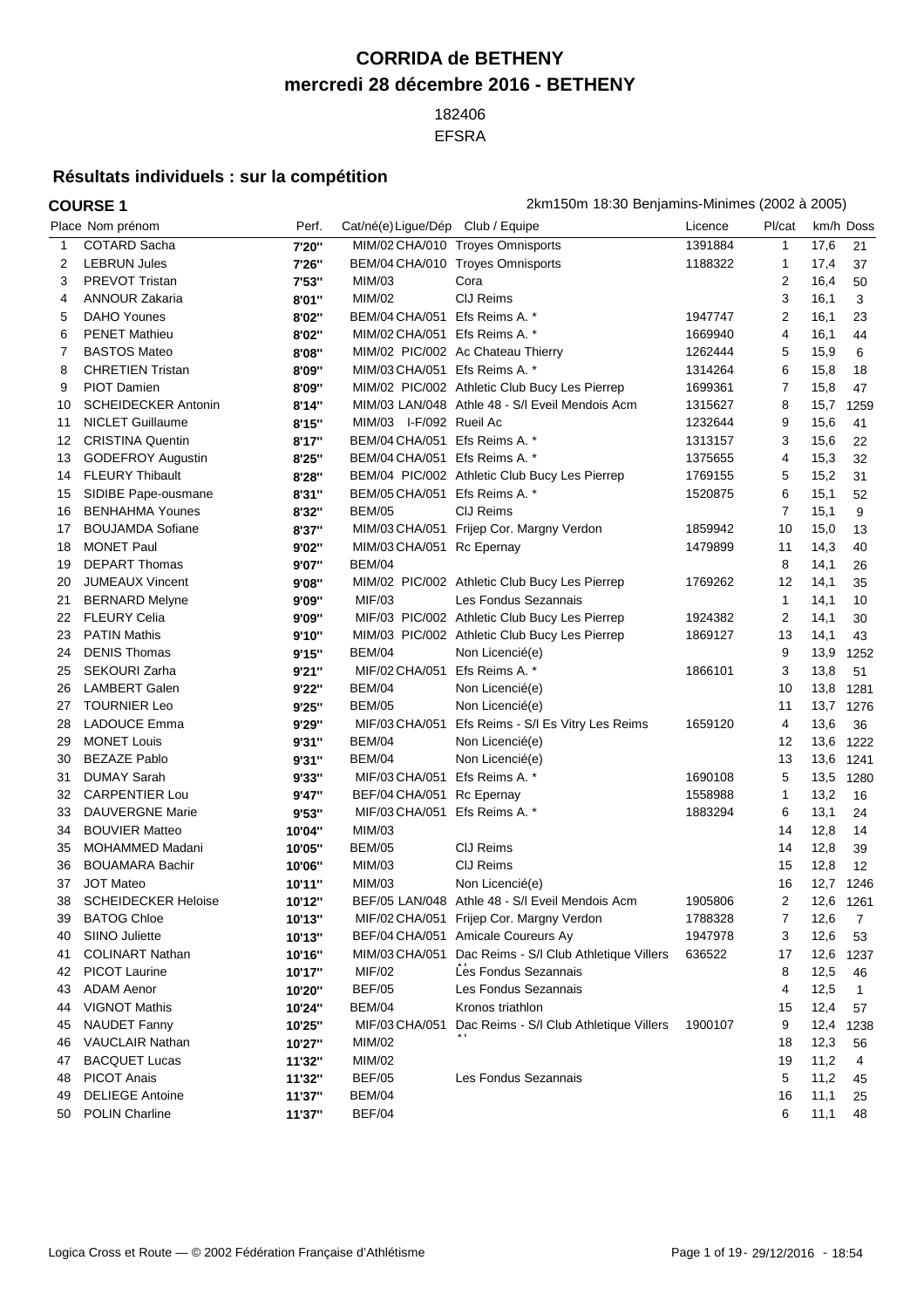|    | 51 BATOG Thomas       | 11'38" |                               | BEM/05 CHA/051 Frijep Cor. Margny Verdon | 1873733 | 17 | 11.1 | - 8            |
|----|-----------------------|--------|-------------------------------|------------------------------------------|---------|----|------|----------------|
|    | 52 COLLE Océane       | 11'40" | <b>BEF/05</b>                 | Cora                                     |         |    | 11.1 | 19             |
|    | 53 BAILLIEUX Noah     | 11'50" | <b>BEM/05</b>                 |                                          |         | 18 | 10.9 | - 5            |
|    | 54 VISNEUX Flore      | 11'56" | BEF/05 CHA/051 Efs Reims A. * |                                          | 1584281 | 8  | 10.8 | -59            |
|    | 55 TOMEZAK Celia      | 11'56" | BEF/05 CHA/051 Efs Reims A. * |                                          | 1391568 | 9  | 10.8 | - 55           |
|    | 56 AIT MELLOUK Yanis  | 12'01" | <b>BEM/05</b>                 | CIJ Reims                                |         | 19 | 10.7 | $\overline{2}$ |
| 57 | <b>VILLETTE Lucie</b> | 12'01" | <b>BEF/05</b>                 |                                          |         | 10 | 10.7 | 58             |
|    | 58 MERLEN Alexis      | 12'02" | MIM/02                        |                                          |         | 20 | 10.7 | 38             |

**COURSE 2** 8km150m 19:00 Cadets à Masters

|    | Place Nom prénom            | Perf.  | Cat/né(e) Ligue/Dép Club / Equipe |                                                    | Licence | Pl/cat       |          | km/h Doss |
|----|-----------------------------|--------|-----------------------------------|----------------------------------------------------|---------|--------------|----------|-----------|
| 1  | <b>LUIS Vincent</b>         | 23'55" | SEM/89 CHA/051 Efs Reims A. *     |                                                    | 1115507 | $\mathbf{1}$ | 20,4     | 1272      |
| 2  | <b>ANDRE Benjamin</b>       | 24'09" | SEM/89 CHA/051 Efs Reims A. *     |                                                    | 119310  | 2            | 20,2     | 1271      |
| 3  | <b>CHEGE David Kamwende</b> | 24'13" |                                   | SEM/85 I-F/078 Foulees De St Germain En Laye       | 1363828 | 3            | 20,2     | 313       |
| 4  | <b>GIRARD Florian</b>       | 24'38" | SEM/92 CHA/051 Efs Reims A. *     |                                                    | 1115397 | 4            | 19,9     | 555       |
| 5  | <b>MOUTARDIER Alois</b>     | 24'39" | SEM/85 CHA/051 Dac Reims*         |                                                    | 293529  | 5            | 19,8     | 897       |
| 6  | <b>GERARD Christopher</b>   | 24'44" | SEM/91 CHA/051 Efs Reims A. *     |                                                    | 675716  | 6            | 19,8     | 539       |
| 7  | <b>PURNELLE Alexandre</b>   | 24'55" | SEM/88 CHA/051 Efs Reims A. *     |                                                    | 990568  | 7            | 19,6     | 1008      |
| 8  | <b>BOUHAOUI Jaoud</b>       | 25'06" |                                   | SEM/86 NPC/059 A Coureurs De Fond Du Cateau        | 1552077 | 8            | 19,5     | 180       |
| 9  | <b>MACARET Nicolas</b>      | 25'41" | SEM/81 CHA/008 Rethel Courir      |                                                    | 1731604 | 9            | 19,0     | 801       |
| 10 | <b>MORET Olivier</b>        | 25'46" |                                   | V1M/77 CHA/010 Athletic Ribocortin Savinien        | 498295  | $\mathbf{1}$ | 19,0     | 889       |
| 11 | <b>GONEL Guillaume</b>      | 25'54" | SEM/84 CHA/051 Rc Epernay         |                                                    | 1189141 | 10           | 18,9     | 1245      |
| 12 | <b>GILLET Renaud</b>        | 25'55" | SEM/89 CHA/051 Efs Reims A. *     |                                                    | 564877  | 11           | 18,9     | 553       |
| 13 | <b>LECLERE Clement</b>      | 26'03" | <b>SEM/89</b>                     | Kronos triathlon                                   |         | 12           | 18,8     | 729       |
| 14 | <b>BELMILOUD Naim</b>       | 26'06" | SEM/89 CHA/008 Grac Athletisme*   |                                                    | 420084  | 13           | 18,7     | 1242      |
| 15 | <b>LARS Xavier</b>          | 26'08" | <b>SEM/79</b>                     | Non Licencié(e)                                    |         | 14           | 18,7     | 1219      |
| 16 | <b>JAAOUANE Rachid</b>      | 26'09" |                                   | V1M/74 PIC/060 Eoa - S/I Vga Attichy               | 1545488 | 2            | 18,7     | 641       |
| 17 | <b>BERTIER Charles</b>      | 26'18" |                                   | JUM/98 CHA/051 Co Champagne Aa *                   | 657129  | 1            | 18,6     | 1270      |
| 18 | <b>AIT ZIANE Faycel</b>     | 26'22" | ESM/97 CHA/051 Efs Reims A. *     |                                                    | 775551  | 1            | 18,5     | 1273      |
| 19 | <b>BROCHET Pierric</b>      | 26'22" | <b>SEM/90</b>                     | <b>Reims Triathlon</b>                             |         | 15           | 18,5     | 260       |
| 20 | ABED Hamza                  | 26'23" | <b>SEM/79</b>                     |                                                    |         | 16           | 18,5     | 60        |
| 21 | <b>FLEURY Guillaume</b>     | 26'24" |                                   | V1M/77 PIC/002 Athletic Club Bucy Les Pierrep      | 1667462 | 3            | 18,5     | 488       |
| 22 | <b>CUGERONE Nicolas</b>     | 26'30" |                                   | SEM/84 CHA/010 Troyes Omnisports                   | 1837161 | 17           | 18,5     | 365       |
| 23 | <b>HUARD Julien</b>         | 26'40" | <b>CAM/00</b>                     | Cosd Triathlon                                     |         | $\mathbf{1}$ | 18,3     | 629       |
| 24 | <b>LESIEUR Romain</b>       | 26'41" |                                   | SEM/88 CHA/008 Grac - S/I Club Athletique Vrignois | 195834  | 18           | 18,3     | 1244      |
| 25 | <b>BASTOS Jose Miguel</b>   | 26'45" |                                   | V1M/72 PIC/002 Ac Chateau Thierry                  | 617697  | 4            | 18,3     | 108       |
| 26 | <b>WELMANT Adrien</b>       | 26'54" |                                   | SEM/94 I-F/077 Val D'europe Athletisme             | 1643404 | 19           | 18,2     | 1197      |
| 27 | <b>CALLIER Anthony</b>      | 26'57" |                                   | SEM/81 CHA/008 Charleville Mezieres Athletism      | 958299  | 20           | 18,1     | 279       |
| 28 | ZAKRETA Jonathan            | 27'01" | SEM/86 CHA/051 Efs Reims A. *     |                                                    | 1375657 | 21           | 18,1     | 1206      |
| 29 | <b>FOUGHALI llyes</b>       | 27'03" | SEM/93 CHA/051 Efs Reims A. *     |                                                    | 775554  | 22           | 18,1     | 499       |
| 30 | <b>BONTOUR Sebastien</b>    | 27'05" |                                   | V1M/75 I-F/077 Jogging Melun Val-de-seine          | 590886  | 5            | 18,1     | 174       |
| 31 | <b>BEYLOT Fabien</b>        | 27'12" | V1M/74 CHA/051 Efs Reims A. *     |                                                    | 1761270 | 6            | 18,0     | 149       |
| 32 | <b>GOMERIEUX Eric</b>       | 27'16" | V1M/73 CHA/051                    | Dac Reims*                                         | 393530  | 7            | 17,9     | 569       |
| 33 | <b>DELDIN Hugo</b>          | 27'18" | <b>JUM/99</b>                     | Triathlon                                          |         | 2            | 17,9     | 296       |
| 34 | <b>BOYER Peter</b>          | 27'18" | SEM/91 CHA/051                    | Efs Reims A. *                                     | 604651  | 23           | 17,9     | 198       |
| 35 | <b>VAROQUIER Jeremy</b>     | 27'20" | <b>SEM/86</b>                     | <b>Epernay Triathlon</b>                           |         | 24           | 17,9     | 1170      |
| 36 | <b>CHRETIEN Kevin</b>       | 27'21" | JUM/99                            | <b>Cosd Triathlon</b>                              |         | 3            | 17,9     | 320       |
| 37 | PARIS Jeremy                | 27'28" | <b>SEM/87</b>                     | Kronos triathlon                                   |         | 25           | 17,8     | 931       |
| 38 | MUNYUTU Alice Muthoni (Ken) | 27'31" | <b>SEF/84</b>                     | Non Licencié(e)                                    |         | 1            | 17,8     | 904       |
| 39 | COLOMBE Sebastien           | 27'39" |                                   | SEM/79 PIC/002 Athletic Club Bucy Les Pierrep      | 1650295 | 26           | 17,7 342 |           |
| 40 | <b>CORDIER Bastien</b>      | 27'40" | <b>SEM/89</b>                     | Canoe Kayak Du Pays Sedanais                       |         | 27           | 17,7     | 348       |
| 41 | PAQUIS Marc                 | 27'45" | SEM/87 CHA/051 Efs Reims A. *     |                                                    | 1446655 | 28           | 17,6     | 926       |
| 42 | <b>ERRETTAT Hassan</b>      | 27'46" | V1M/72 CHA/051                    | Efs Reims A. *                                     | 1376584 | 8            | 17,6     | 471       |
| 43 | <b>MARCILLOUX Laurent</b>   | 27'47" | <b>SEM/84</b>                     | Rougeot Beaune Triathlon                           |         | 29           | 17,6     | 826       |
| 44 | <b>SCHNEIDER Christophe</b> | 27'48" | V1M/71                            | Free Iron Team                                     |         | 9            | 17,6     | 1087      |
| 45 | <b>MICHE Sylvain</b>        | 27'49" | <b>SEM/79</b>                     | Non Licencié(e)                                    |         | 30           | 17,6     | 877       |
| 46 | <b>LOCHEY David</b>         | 27'49" | V1M/77                            | Licence Individuelle Champagne                     |         | 10           | 17,6     | 788       |
| 47 | <b>COLOMBO Cyril</b>        | 27'50" | SEM/83 CHA/051 Rc Epernay         |                                                    | 1342969 | 31           | 17,6     | 343       |
| 48 | <b>MONET Damien</b>         | 27'50" | V1M/74 CHA/051 Rc Epernay         |                                                    | 1498289 | 11           | 17,6     | 885       |
| 49 | <b>ARVOIS Fabrice</b>       | 27'53" | V1M/75                            | Non Licencié(e)                                    |         | 12           | 17,5     | 78        |
| 50 | <b>VIGNIER Alexandre</b>    | 27'53" | V1M/72 CHA/051 Sezanne Athle      |                                                    | 1034517 | 13           |          | 17,5 1182 |
|    |                             |        |                                   |                                                    |         |              |          |           |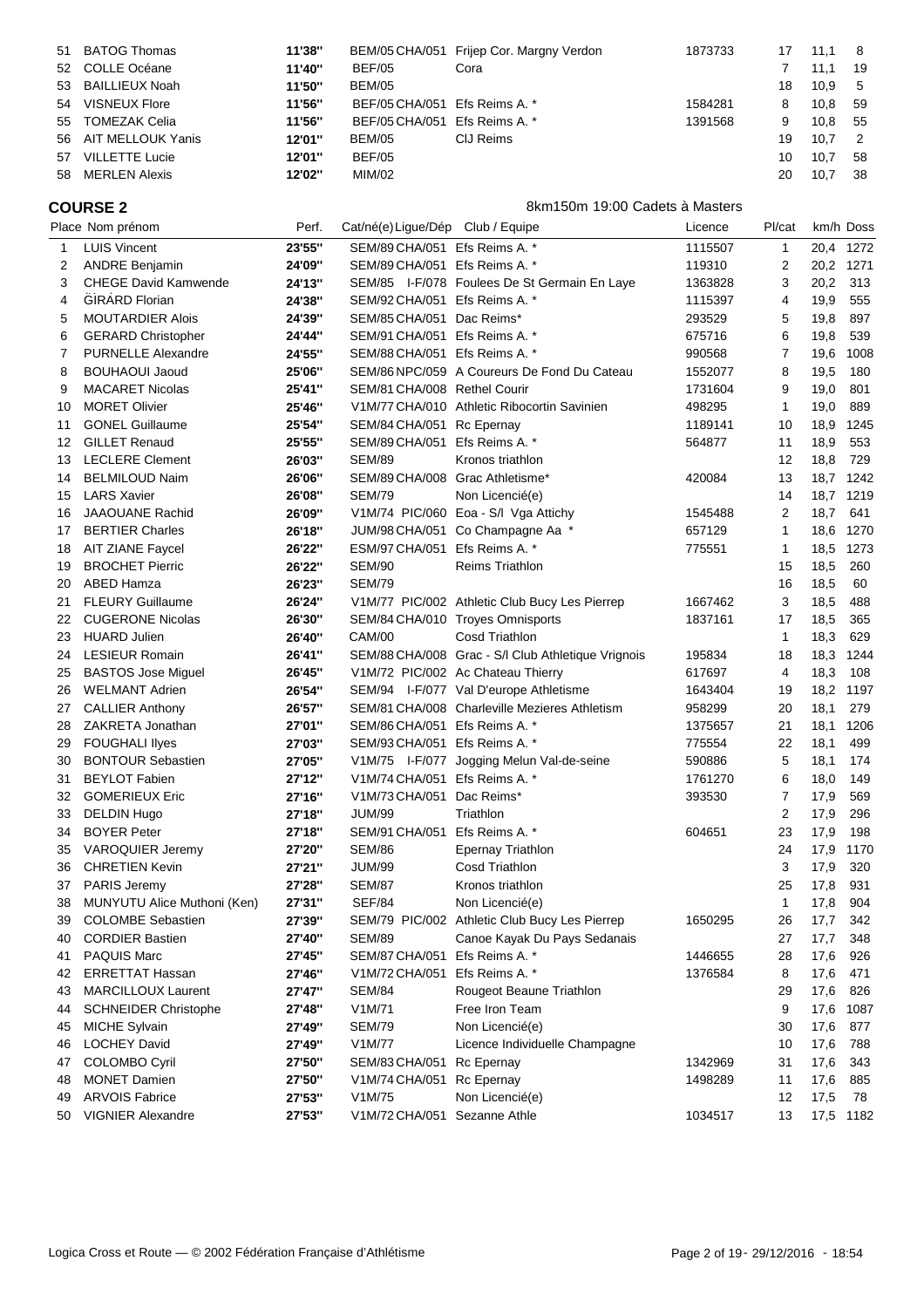| 51       | CHEPANSQUI Stephane       | 27'54" |                                 | V1M/72 CHA/010 Troyes Omnisports                                 | 1064690 | 14             | 17,5      | 316  |
|----------|---------------------------|--------|---------------------------------|------------------------------------------------------------------|---------|----------------|-----------|------|
| 52       | JACQUES David             | 27'56" | V1M/72 CHA/051 Rc Epernay       |                                                                  | 512322  | 15             | 17,5      | 643  |
| 53       | <b>DUPONT Brice</b>       | 27'57" | SEM/84 CHA/051 Efs Reims A. *   |                                                                  | 1186483 | 32             | 17,5      | 459  |
| 54       | <b>ANNOUR Yacine</b>      | 28'00" | ESM/96 CHA/051 Efs Reims A. *   |                                                                  | 1669952 | 2              | 17,5      | 75   |
| 55       | <b>BISCHOFF Freddy</b>    | 28'02" | SEM/87 CHA/051 Efs Reims A. *   |                                                                  | 1724219 | 33             | 17,4      | 156  |
| 56       | <b>CHABANON Jules</b>     | 28'05" | <b>SEM/88</b>                   | <b>Bike Connection</b>                                           |         | 34             | 17,4      | 297  |
| 57       | <b>BAIJOT Ludovic</b>     | 28'09" | V1M/76                          | Mika Courir                                                      | T300183 | 16             | 17,4      | 98   |
| 58       | <b>CHENAH Mehdi</b>       | 28'09" | V1M/71 CHA/008 Grac Athletisme* |                                                                  | 1007434 | 17             | 17,4      | 1279 |
| 59       | <b>LABE Cedric</b>        | 28'10" |                                 | SEM/81 CHA/051 Amicale Coureurs Ay                               | 1297401 | 35             | 17,4      | 682  |
| 60       | JAOUANE Mohamed           | 28'17" | SEM/78                          | Non Licencié(e)                                                  |         | 36             | 17,3      | 1298 |
| 61       | <b>GARD Patrice</b>       | 28'27" |                                 | SEM/86 LOR/088 Avec - S/I Athle Vosges Pays De Rem 1709842       |         | 37             | 17,2      | 520  |
| 62       | <b>BRETON Jerome</b>      | 28'29" |                                 | SEM/88 CHA/051 Efs Reims - S/I Es Vitry Les Reims                | 1893924 | 38             | 17,2      | 254  |
| 63       | <b>BUISSON Corentin</b>   | 28'37" |                                 | JUM/98 CHA/051 Efs Reims - S/I Saint Brice Courcelles A. 1275801 |         | 4              | 17,1      | 268  |
| 64       | <b>SAINTENOY Dimitri</b>  | 28'37" | <b>SEM/92</b>                   |                                                                  |         | 39             | 17,1      | 1074 |
| 65       | <b>LEBRUN Ludovic</b>     | 28'39" |                                 | V1M/74 CHA/010 Troyes Omnisports                                 | 1741733 | 18             | 17,1      | 724  |
| 66       | <b>MATHIEU Damien</b>     | 28'41" | SEM/78 CHA/051 Efs Reims A. *   |                                                                  | 1555866 | 40             | 17,0      | 854  |
| 67       | <b>CAILLET Mickael</b>    | 28'48" |                                 | SEM/82 CHA/010 Troyes Omnisports                                 | 1123252 | 41             | 17,0      | 277  |
| 68       | <b>BENADELA Amine</b>     | 28'50" | SEM/84 CHA/051 Efs Reims A. *   |                                                                  | 1122130 | 42             | 17,0      | 127  |
| 69       | <b>BROCHET Yann</b>       | 28'50" | V1M/70 CHA/051 Efs Reims A. *   |                                                                  | 151022  | 19             | 17,0      | 261  |
| 70       | <b>MORTIER Nicolas</b>    | 28'53" | <b>SEM/81</b>                   |                                                                  |         | 43             | 16,9      | 892  |
| 71       | <b>BENOIT Jerome</b>      | 28'54" | V1M/76 CHA/051                  | Dac Reims*                                                       | 1728687 | 20             | 16,9      | 129  |
| 72       | <b>BAUDOUX Coralie</b>    | 28'54" | SEF/84 CHA/051                  | Efs Reims A. *                                                   | 1385965 | 2              | 16,9      | 114  |
| 73       | <b>KOLB Romain</b>        | 28'58" | <b>SEM/89</b>                   | <b>Reims Triathlon</b>                                           |         | 44             | 16,9      | 675  |
| 74       | <b>HUET Bastien</b>       | 29'03" | <b>ESM/95</b>                   |                                                                  |         | 3              | 16,8      | 634  |
| 75       | <b>LAHELLEC Eric</b>      | 29'03" | V2M/67                          | Kronos triathlon                                                 |         | 1              | 16,8      | 691  |
| 76       | PILLOUD Yohan             | 29'06" | SEM/85 CHA/051                  | Efs Reims A. *                                                   | 1765014 | 45             | 16,8      | 975  |
| 77       | <b>MARTINET Antoine</b>   | 29'10" | SEM/92 CHA/051 Efs Reims A. *   |                                                                  | 1114288 | 46             | 16,8      | 844  |
| 78       | <b>ESTRINE Boris</b>      | 29'10" |                                 | V1M/76 CHA/051 Amicale Coureurs Ay                               | 1460276 | 21             | 16,8      | 473  |
| 79       | QUENARDEL Aurelien        | 29'11" |                                 | SEM/89 CHA/051 Efs Reims - S/I Es Vitry Les Reims                | 1884129 | 47             | 16,8      | 1009 |
| 80       | <b>CHACHOUA Milouid</b>   | 29'12" | <b>SEM/88</b>                   |                                                                  |         | 48             | 16,7      | 299  |
| 81       | <b>LUCAK Corentin</b>     | 29'15" | JUM/98 CHA/051                  | Efs Reims - S/I Saint Brice Courcelles A. 1168406                |         | 5              | 16,7      | 794  |
| 82       | <b>DELENTE Etienne</b>    | 29'18" | V2M/64                          | Kronos triathlon                                                 |         | $\overline{2}$ | 16,7      | 404  |
|          | <b>BAZILE Hubert</b>      | 29'20" | SEM/82 CHA/051 Efs Reims A. *   |                                                                  | 832270  | 49             | 16,7      | 118  |
| 83<br>84 | <b>LEGROUX Benoit</b>     | 29'26" | <b>SEM/89</b>                   |                                                                  |         | 50             |           | 754  |
|          | <b>GUSTAVE Patrice</b>    |        |                                 |                                                                  | 1355418 |                | 16,6      |      |
| 85       |                           | 29'27" |                                 | V1M/73 CHA/010 Troyes Omnisports                                 |         | 22             | 16,6      | 598  |
| 86       | <b>DONZEY Gilles</b>      | 29'28" |                                 | V2M/63 CHA/051 Efs Reims - S/l Es Vitry Les Reims                | 472863  | 3              | 16,6      | 435  |
| 87       | <b>GOGNIES Ryan</b>       | 29'29" | CAM/00 CHA/051 Efs Reims A. *   |                                                                  | 1150369 | 2              | 16,6      | 566  |
| 88       | <b>MARCHAND Gregory</b>   | 29'33" |                                 | V1M/72 CHA/051 Amicale Coureurs Ay                               | 1255903 | 23             | 16,5      | 823  |
| 89       | <b>LUCAK Herve</b>        | 29'39" |                                 | V2M/67 CHA/051 Jc Epernay Champagne                              | 706299  | 4              | 16,5      | 795  |
|          | 90 MORO Jean              | 29'41" | V2M/61                          | Non Licencié(e)                                                  |         | 5              | 16,5 1249 |      |
| 91       | <b>DEBRUN Christophe</b>  | 29'41" | SEM/82 CHA/051 Efs Reims A. *   |                                                                  | 1690086 | 51             | 16,5      | 387  |
| 92       | <b>GRATIOT Julien</b>     | 29'42" | SEM/82                          | Reims Tri                                                        |         | 52             | 16,5      | 586  |
| 93       | PETRARCA Victor           | 29'44" | <b>ESM/96</b>                   |                                                                  |         | 4              | 16,4      | 952  |
| 94       | <b>GAULUPEAU Marc</b>     | 29'45" | <b>SEM/80</b>                   | Association Speed Aisne Man                                      |         | 53             | 16,4      | 531  |
| 95       | <b>TOUSSAINT Cyril</b>    | 29'45" | <b>SEM/80</b>                   | Ass. Speed Aisne Man                                             |         | 54             | 16,4      | 1153 |
| 96       | <b>BERGERE Christophe</b> | 29'46" | V2M/67 CHA/051                  | Efs Reims A. *                                                   | 1294621 | 6              | 16,4      | 132  |
| 97       | <b>ROUET Sebastien</b>    | 29'46" | SEM/79 CHA/051                  | Efs Reims A. *                                                   | 1639230 | 55             | 16,4      | 1056 |
| 98       | <b>GOURNAY Philippe</b>   | 29'46" | SEM/79 CHA/051                  | Efs Reims A. *                                                   | 1866126 | 56             | 16,4      | 578  |
| 99       | <b>BONHOMME Geoffrey</b>  | 29'46" | <b>SEM/89</b>                   | Reims Triathlon                                                  |         | 57             | 16,4      | 171  |
|          | 100 HEUBI Simon           | 29'46" | <b>SEM/89</b>                   |                                                                  |         | 58             | 16,4      | 616  |
| 101      | <b>ROBERT Daniel</b>      | 29'47" |                                 | V2M/62 PIC/002 Athletic Club Bucy Les Pierrep                    | 1651358 | 7              | 16,4      | 1040 |
|          | 102 HIMBER Nicolas        | 29'50" | V1M/73                          |                                                                  |         | 24             | 16,4      | 620  |
|          | 103 GODIN Germain         | 29'53" | SEM/85 CHA/051                  | Efs Reims A. *                                                   | 1477402 | 59             | 16,4      | 561  |
|          | 104 MINON Nicolas         | 29'55" | <b>SEM/89</b>                   | Kronos                                                           |         | 60             | 16,3      | 883  |
|          | 105 DELENTE Louis         | 29'55" | <b>SEM/93</b>                   | Kronos triathlon                                                 |         | 61             | 16,3      | 405  |
|          | 106 BRUNO Heubi           | 29'56" | V2M/60                          |                                                                  |         | 8              | 16,3      | 262  |
|          | 107 MERCIER Patrick       | 29'59" | V1M/71 CHA/051 Rc Epernay       |                                                                  | 1112843 | 25             | 16,3      | 867  |
|          | 108 CARPENTIER Charlotte  | 30'00" | SEF/80 CHA/051 Rc Epernay       |                                                                  | 1558990 | 3              | 16,3      | 290  |
|          | 109 ROLLET Martial        | 30'01" | SEM/80 CHA/051 Efs Reims A. *   |                                                                  | 1927959 | 62             | 16,3      | 1049 |
|          | 110 COHEN Arnaud          | 30'02" | <b>SEM/91</b>                   |                                                                  |         | 63             | 16,3      | 334  |
|          | 111 LAURENT Benjamin      | 30'03" | <b>SEM/86</b>                   | Chierry J'y Cours                                                |         | 64             | 16,3 712  |      |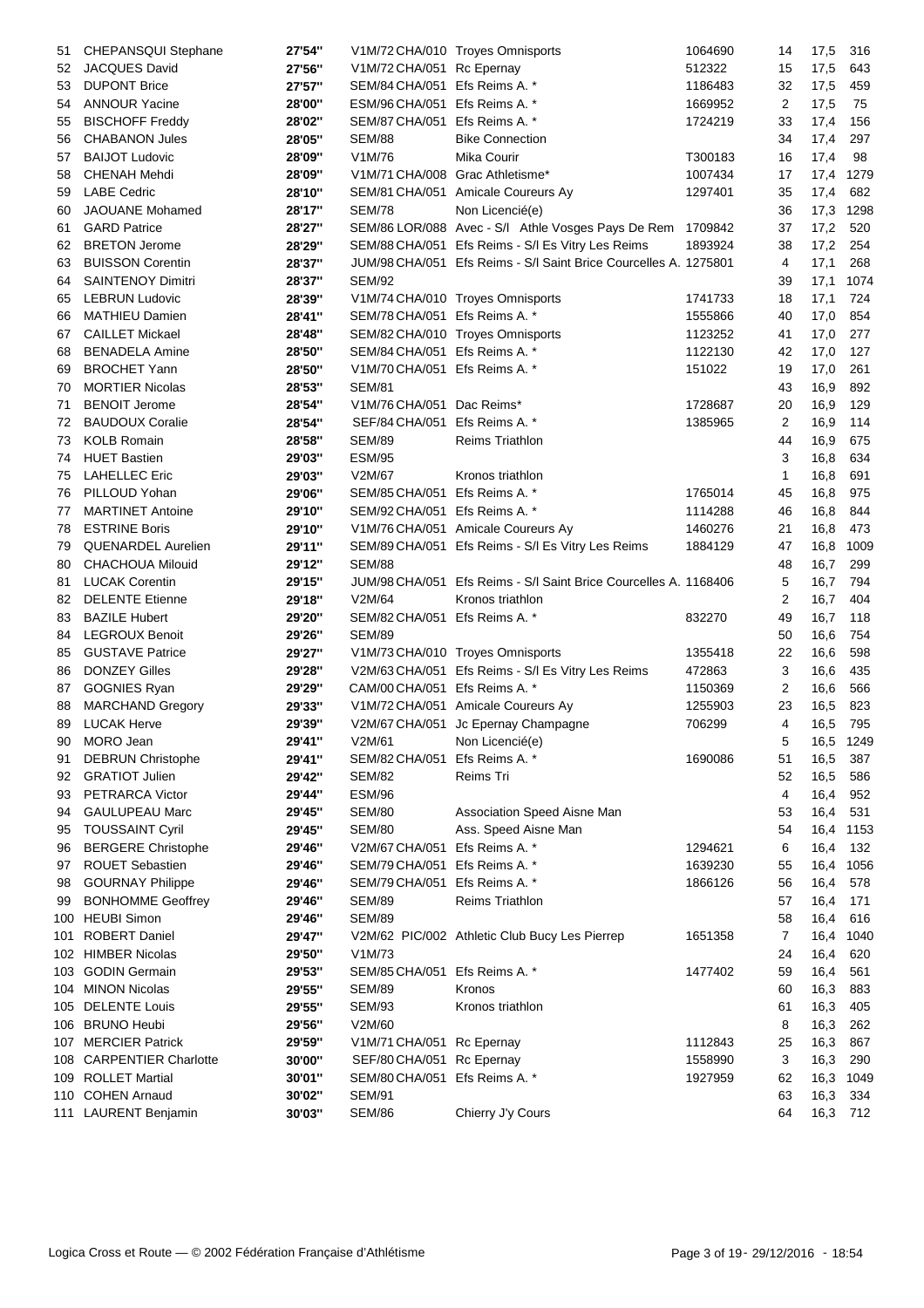| 112  | <b>GOTROT Yannick</b>                         | 30'06"           |                                                | V2M/67 CHA/051 Amicale Coureurs Ay           | 425517  | 9              | 16,2              | 575  |
|------|-----------------------------------------------|------------------|------------------------------------------------|----------------------------------------------|---------|----------------|-------------------|------|
|      | 113 MAZI Abdelhak                             | 30'09"           | <b>SEM/83</b>                                  |                                              |         | 65             | 16,2              | 859  |
|      | 114 HARDER Christophe                         | 30'12"           | <b>SEM/83</b>                                  | Non Licencié(e)                              |         | 66             | 16,2              | 1211 |
|      | 115 HIRAULT Jules                             | 30'13"           | <b>SEM/91</b>                                  | Non Licencié(e)                              |         | 67             | 16,2              | 621  |
| 116  | <b>GRUNBLATT Pierre</b>                       | 30'15"           | JUM/99                                         | Non Licencié(e)                              |         | 6              | 16,2              | 1274 |
| 117  | <b>DENIS Stephane</b>                         | 30'16"           | V1M/69 CHA/051                                 | Rc Epernay                                   | 1463403 | 26             | 16,2              | 411  |
| 118  | <b>FOUCHERE Celia</b>                         | 30'17"           | SEF/87 CHA/008 As Sommer                       |                                              | 1399586 | 4              | 16,1              | 498  |
| 119  | <b>MOREL Alain</b>                            | 30'19"           | V2M/66                                         | <b>Guy Hoquet</b>                            |         | 10             | 16,1              | 887  |
| 120  | <b>MAIGRE Mathieu</b>                         | 30'26"           | SEM/94 CHA/051                                 | Efs Reims A. *                               | 1242690 | 68             | 16,1              | 806  |
| 121  | <b>HERETICK Sebastien</b>                     | 30'26"           | V1M/76 CHA/051                                 | Efs Reims A. *                               | 1230142 | 27             | 16,1              | 613  |
| 122  | <b>JOSEPH Romain</b>                          | 30'32"           | <b>SEM/94</b>                                  | Non Licencié(e)                              |         | 69             | 16,0              | 657  |
| 123  | <b>RAUCOURT Romain</b>                        | 30'32"           | <b>ESM/96</b>                                  | <b>Reims Triathlon</b>                       |         | 5              | 16,0              | 1020 |
|      | 124 GOFFART Jerome                            | 30'32"           | V1M/74                                         | Tco                                          |         | 28             | 16,0              | 564  |
| 125  | <b>COMPTDAER Marie-charlotte</b>              | 30'32"           | <b>SEF/86</b>                                  | Athle 52 - S/I Co Saint-dizier               | 524975  | 5              |                   | 344  |
|      |                                               |                  |                                                |                                              |         |                | 16,0              |      |
| 126  | DA SILVA Matthieu                             | 30'34"           | <b>SEM/84</b>                                  |                                              |         | 70             | 16,0              | 372  |
| 127  | <b>MARY Baptiste</b>                          | 30'37"           | <b>SEM/82</b>                                  | Scap18                                       |         | 71             | 16,0              | 849  |
| 128  | <b>BONNARDEL Jeremy</b>                       | 30'38"           | <b>SEM/93</b>                                  |                                              |         | 72             | 16,0              | 172  |
| 129  | <b>MALLET Stephane</b>                        | 30'40"           | V1M/69 CHA/008 Rethel Courir                   |                                              | 1040235 | 29             | 15,9              | 812  |
| 130  | <b>GOMES Vincent</b>                          | 30'42"           |                                                | SEM/82 CHA/051 Amicale Coureurs Ay           | 1516807 | 73             | 15,9              | 570  |
| 131  | <b>BILBAULT Pascal</b>                        | 30'42"           | V2M/62 CHA/051 Efs Reims A. *                  |                                              | 1363577 | 11             | 15,9              | 151  |
|      | 132 MAILLARD Xavier                           | 30'43"           |                                                | SEM/80 CHA/051 Asptt Chalons-en-champagne    | 1462653 | 74             | 15,9              | 807  |
| 133  | <b>ENCHERY Guillaume</b>                      | 30'46"           | <b>SEM/78</b>                                  |                                              |         | 75             | 15,9              | 468  |
| 134  | <b>MERTES Romain</b>                          | 30'47"           | <b>SEM/84</b>                                  | Régates Rémoises                             |         | 76             | 15,9              | 869  |
| 135  | <b>MATALA Louis</b>                           | 30'47"           | <b>ESM/97</b>                                  |                                              |         | 6              | 15,9              | 852  |
|      | 136 VALLOIS Laura                             | 30'48"           | SEF/94 PIC/002 Ua Chauny                       |                                              | 162554  | 6              | 15,9              | 1167 |
| 137  | <b>CHARLES Didier</b>                         | 30'49"           | V2M/59                                         | Non Licencié(e)                              |         | 12             | 15,9              | 306  |
| 138  | <b>LAHSAINI Ismail</b>                        | 30'50"           | SEM/82 CHA/051                                 | Efs Reims A. *                               | 1873811 | 77             | 15,9              | 692  |
| 139  | <b>BRIVOIS Stephane</b>                       | 30'51"           |                                                | V1M/73 CHA/051 Asptt Chalons-en-champagne    | 1756579 | 30             | 15,9              | 259  |
| 140  | <b>TAQUET Fabien</b>                          | 30'51"           | <b>SEM/79</b>                                  | Betheniville A Toutes Jambes                 |         | 78             | 15,9              | 1122 |
| 141  | <b>DUPUIS Eliaz</b>                           | 30'51"           | <b>CAM/00</b>                                  |                                              |         | 3              | 15,9              | 462  |
|      |                                               | 30'51"           | SEM/81 CHA/008 Grac Athletisme*                |                                              | 1189907 | 79             | 15,9              | 308  |
|      |                                               |                  |                                                |                                              |         |                |                   |      |
|      | 142 CHARRIEAU Benoit                          |                  |                                                |                                              |         |                |                   |      |
|      | 143 LOGETTE Fabrice                           | 30'52"           | V1M/74 CHA/051                                 | Jc Epernay Champagne                         | 1557637 | 31             | 15,8              | 789  |
|      | 144 DEVILLE Theophile                         | 30'52"           | CAM/00 CHA/051                                 | Efs Reims A. *                               | 1217637 | 4              | 15,8              | 418  |
|      | 145 VALLAS Marie                              | 30'53"           | V1F/76 CHA/051                                 | Efs Reims A. *                               | 1137120 | 1              | 15,8              | 1166 |
| 146. | <b>KUZNIACKI Benoit</b>                       | <b>30'55"</b>    | <b>SEM/88</b>                                  | Footingloisirguignicourtois                  |         | 80             | 15,8              | 681  |
|      | 147 BERTSCHI Mickael                          | 30'55"           |                                                | SEM/83 CHA/051 Amicale Coureurs Ay           | 1865451 | 81             | 15,8              | 144  |
| 148  | JOUBERT Anthony                               | 30'55"           | <b>SEM/82</b>                                  |                                              |         | 82             | 15,8              | 659  |
| 149  | <b>KLEIN Emeline</b>                          | 30'56"           | V1F/77 CHA/051                                 | Amicale Coureurs Ay                          | 1376628 | 2              | 15,8              | 1225 |
|      | 150 MORAND Yan                                | 30'56"           | V1M/74                                         | Non Licencié(e)                              |         | 32             | 15,8 1220         |      |
|      | 151 MAHIEU Thibaud                            | 30'58"           | <b>JUM/98</b>                                  | Non Licencié(e)                              |         | $\overline{7}$ | 15,8 1290         |      |
|      | 152 LAPLACE Gilles                            | 31'02"           | V2M/65 CHA/051                                 | Dac Reims*                                   | 1135296 | 13             | 15,8              | 706  |
|      | 153 RULLAIND Nicolas                          | 31'03"           | V2M/65                                         | Non Licencié(e)                              |         | 14             | 15,7              | 1070 |
|      | 154 DEBARGUE David                            | 31'03"           | V1M/73 CHA/051                                 | Co Champagne Aa *                            | 197215  | 33             | 15,7              | 384  |
|      | 155 TRIBUT Jennifer                           | 31'04"           | SEF/86 CHA/008                                 | Grac Athletisme*                             | 901717  | 7              | 15,7              | 1157 |
|      | 156 SAGESTE Antoine                           | 31'07"           | <b>SEM/87</b>                                  | Non Licencié(e)                              |         | 83             | 15,7              | 1292 |
| 157  | <b>GUILLON Emmanuel</b>                       | 31'10"           | V1M/70 CHA/051                                 | Amicale Coureurs Ay                          | 501803  | 34             |                   | 597  |
| 158  |                                               | 31'11"           | SEF/84 CHA/051                                 | Efs Reims A. *                               | 244764  | 8              | 15,7              | 1198 |
| 159  | <b>WIDUCH Julie</b>                           |                  | V2M/65                                         |                                              |         |                | 15,7              |      |
|      | <b>BISTON Franck</b>                          | 31'11"           |                                                | Non Licencié(e)                              |         | 15             | 15,7              | 157  |
| 160  | <b>GUEDRAS Christophe</b>                     | 31'11"           | V1M/69                                         | Reimstriathlon                               |         | 35             | 15,7              | 592  |
| 161  | <b>CABARET Damien</b>                         | 31'12"           | <b>SEM/78</b>                                  | Régates Rémoises                             |         | 84             | 15,7              | 270  |
|      | 162 NEUVILLE William                          | 31'14"           | <b>SEM/78</b>                                  | Non Licencié(e)                              |         | 85             | 15,7              | 908  |
| 163  | <b>CLAUSSE Valentin</b>                       | 31'16"           | <b>JUM/98</b>                                  |                                              |         | 8              | 15,6              | 327  |
|      | 164 MARCHAL Lionel                            | 31'17"           | V1M/73 CHA/051                                 | Asptt Chalons-en-champagne                   | 1765967 | 36             | 15,6              | 822  |
|      | 165 BENTEBRA Franck                           | 31'18"           | V2M/65                                         |                                              |         | 16             | 15,6              | 130  |
| 166  | <b>SCHOLLER Victor</b>                        | 31'22"           | <b>ESM/95</b>                                  |                                              |         | 7              | 15,6              | 1092 |
| 167  | <b>DELPORTE Christophe</b>                    | 31'22"           | <b>SEM/85</b>                                  | Non Licencié(e)                              |         | 86             | 15,6              | 1262 |
| 168  | <b>PIRES Vincent</b>                          | 31'23"           | SEM/94 CHA/051                                 | Efs Reims A. *                               | 1552783 | 87             | 15,6              | 1287 |
| 169  | <b>DELACHAMBRE Michael</b>                    | 31'26"           |                                                | SEM/82 PIC/060 Eoa - S/I Vga Compiegne       | 591347  | 88             | 15,6              | 397  |
| 170  | <b>MARCILLY Herve</b>                         | 31'26"           |                                                | V3M/55 CHA/010 Association Sportive Du Foyer | 245630  | 1              | 15,6              | 827  |
| 171  | <b>GASPERIN Anthony</b><br>172 GRUMBLATT Rémi | 31'30"<br>31'31" | V1M/71 CHA/051 Efs Reims A. *<br><b>SEM/87</b> | Non Licencié(e)                              | 1684082 | 37<br>89       | 15,5<br>15,5 1291 | 524  |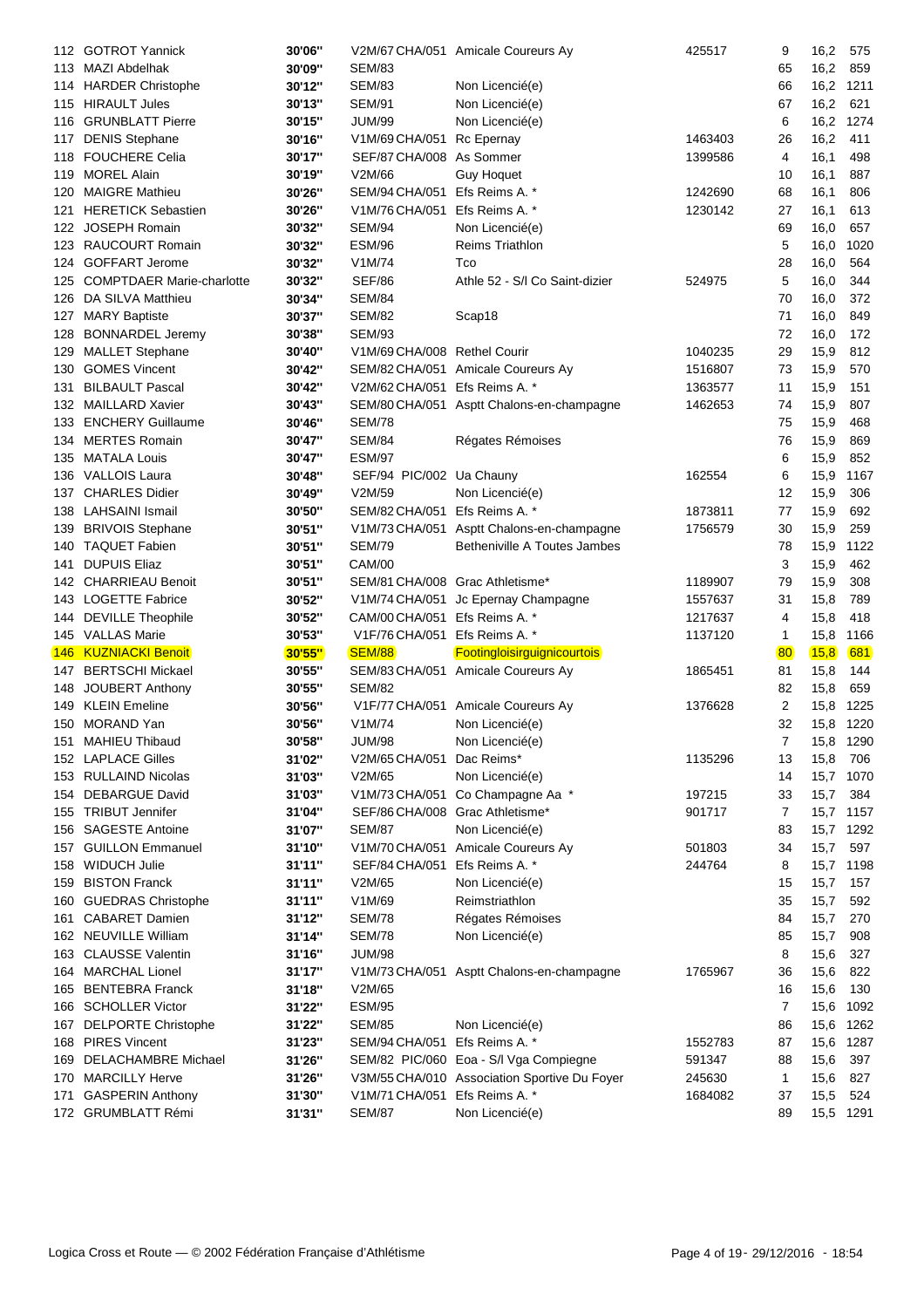| 173. | <b>BERWEILLER Damien</b>     | 31'33"        | V1M/74                        | <b>Guy Hoquet</b>                                         |         | 38             | 15,5         | 145  |
|------|------------------------------|---------------|-------------------------------|-----------------------------------------------------------|---------|----------------|--------------|------|
|      | 174 MARCELOT Julien          | 31'33"        | V1M/76                        | Sz Kornwestheim                                           |         | 39             | 15,5         | 821  |
|      | 175 PARAPEL Philippe         | 31'34"        | V2M/65 CHA/051                | Dac Reims*                                                | 1044256 | 17             | 15,5         | 929  |
|      | 176 FRAYON Dominique         | 31'37"        | V2M/66 CHA/051                | Jc Epernay Champagne                                      | 1751139 | 18             | 15,5         | 509  |
| 177  | <b>MOINY Nicolas</b>         | 31'38"        |                               | V1M/75 CHA/051 Asptt Chalons-en-champagne                 | 1650939 | 40             | 15,5         | 884  |
| 178  | <b>PESCHER Stephane</b>      | 31'40"        | V1M/71                        |                                                           |         | 41             | 15,4         | 950  |
| 179  | <b>COUVRET Stephane</b>      | 31'42"        | V1M/68 CHA/051 Dac Reims*     |                                                           | 1944572 | 42             | 15,4         | 360  |
|      | 180 MELAN Didier             | 31'44"        | V1M/75 CHA/051 Efs Reims A. * |                                                           | 1452780 | 43             | 15,4         | 862  |
| 181  | <b>BLANCHARD Raphael</b>     | 31'44"        | <b>SEM/91</b>                 |                                                           |         | 90             | 15,4         | 158  |
|      | 182 PAYON Patrice            | 31'45"        | V2M/64 CHA/051 Dac Reims*     |                                                           | 1852157 | 19             | 15,4         | 939  |
|      | 183 RICHEZ Victor            | 31'45"        | <b>CAM/01</b>                 |                                                           |         | 5              | 15,4         | 1034 |
|      | 184 CHRISTOPHE Thierry       | 31'46"        | V1M/68 CHA/051 Sezanne Athle  |                                                           | 931712  | 44             | 15,4         | 325  |
|      | 185 PETRE Frederic           | 31'48"        | V1M/70                        | <b>Reims Triathlon</b>                                    |         | 45             | 15,4         | 954  |
|      | 186 PIAT David               | 31'48"        |                               | V1M/71 CHA/051 Jc Epernay Champagne                       | 1687355 | 46             | 15,4         | 963  |
|      | 187 ALLOU Didier             | 31'48"        | V2M/61 C-A/006 Asptt Nice     |                                                           | 1229410 | 20             | 15,4         | 70   |
| 188  | <b>DIAS Hugo</b>             | 31'49"        | <b>JUM/98</b>                 |                                                           |         | 9              | 15,4         | 422  |
| 189  | <b>HARSIGNY David</b>        | 31'53"        | V1M/69                        | Sezanne Triathlon                                         |         | 47             | 15,3         | 602  |
|      | 190 TRAON Steeve             | 31'53"        | V1M/72                        | Non Licencié(e)                                           |         | 48             | 15,3         | 1156 |
| 191  | PIZZO Christophe             | 31'54"        | V1M/73                        | Epernay Triathlon Club                                    |         | 49             | 15,3         | 983  |
|      | 192 CHATRY Sophie            | 31'54"        |                               | SEF/87 LOR/088 Avec - S/I Athle Vosges Pays De Rem 524977 |         | 9              | 15,3         | 311  |
|      | 193 ROCHON Axel              | 31'55"        |                               | JUM/99 CHA/008 Les Pieds A La Retourne De Jun             |         | 10             | 15,3         | 1043 |
|      | 194 CZUPRYNIAK Anna          | 31'56"        | <b>SEF/85</b>                 |                                                           |         | 10             | 15,3         | 371  |
|      | 195 RAFIK Nadia              | 31'57"        |                               | V1F/76 CHA/051 Efs Reims - S/I Es Vitry Les Reims         | 1760743 | 3              | 15,3         | 1016 |
|      | 196 AZDAD Ali                | 32'00"        |                               | SEM/80 PIC/060 Athletic Club De Margny Les Co             | 217492  | 91             | 15,3         | 87   |
| 197  | <b>PILLANT Kevin</b>         | 32'01"        | <b>SEM/79</b>                 |                                                           |         | 92             | 15,3         | 973  |
| 198  | <b>THIBAULT Emmanuel</b>     | 32'05"        |                               | V1M/69 CHA/008 Ac Gespunsart Neufmanil                    | 604283  | 50             | 15,2         | 1134 |
| 199  | <b>LALY Stephane</b>         | 32'06"        | V1M/75                        | Non Licencié(e)                                           |         | 51             | 15,2         | 1283 |
| 200  | <b>DIEMERT Nicolas</b>       | 32'07"        | <b>SEM/78</b>                 |                                                           |         | 93             | 15,2         | 431  |
| 201  | <b>BOUDIN Stephane</b>       | 32'08"        | V1M/75 CHA/051 Sezanne Athle  |                                                           | 1360050 | 52             | 15,2         | 179  |
| 202  | <b>BACQUET Jean-francois</b> | 32'09"        | V1M/74 PIC/002 Ua Chauny      |                                                           | 1102554 | 53             |              | 90   |
| 203  | <b>BAGIEN Remi</b>           | 32'11"        |                               | SEM/87 PIC/002 Athletic Club Bucy Les Pierrep             | 1919926 | 94             | 15,2<br>15,2 | 95   |
|      |                              |               | V1M/68 CHA/051 Efs Reims A. * |                                                           | 1769224 | 54             |              | 165  |
|      | 204 BOGNI Dominique          | 32'11"        |                               |                                                           |         |                | 15,2         |      |
|      | 205 VELLUT Aurelien          | 32'12"        |                               | SEM/87 CHA/010 Association Sportive Du Foyer              | 1886660 | 95             | 15,2         | 1175 |
| 206  | <b>GODEFROY Come</b>         | 32'12"        | CAM/00 CHA/051 Efs Reims A. * |                                                           | 1217642 | 6              | 15,2         | 560  |
| 207  | <b>JAEGER Romain</b>         | 32'13"        | <b>SEM/80</b>                 | <b>Epernay Triathlon</b>                                  |         | 96             | 15,2         | 645  |
| 208  | <b>AUSSELIN Frederic</b>     | 32'14"        | V2M/66 CHA/051                | Amicale Coureurs Ay                                       | 508358  | 21             | 15,2         | 84   |
| 209  | <b>MAILLY Erwan</b>          | 32'18"        | V1M/71                        | Non Licencié(e)                                           |         | 55             | 15,1         | 809  |
|      | 210 TATTI Ambroise           | 32'19"        | ESM/97 CHA/051 Efs Reims A. * |                                                           | 1708817 | 8              | 15,1         | 1125 |
|      | 211 TROYON Anthony           | 32'20"        | <b>SEM/83</b>                 |                                                           |         | 97             | 15,1 1162    |      |
|      | 212 GARILLON Yannick         | 32'21"        |                               | V1M/75 CHA/051 Jc Epernay Champagne                       | 1570272 | 56             | 15,1         | 521  |
|      | 213 GRAMMONT Emmanuel        | 32'23"        | V <sub>1</sub> M/73           | Kronos triathlon                                          |         | 57             | 15,1         | 584  |
|      | 214 LESURE Cyril             | 32'24"        | V1M/74 CHA/051                | Jc Epernay Champagne                                      | 1848596 | 58             | 15,1         | 778  |
|      | 215 GARIN Gauthier           | 32'26"        | SEM/78 CHA/051                | Efs Reims A. *                                            | 1880505 | 98             | 15,1         | 522  |
|      | 216 LUDWIG Philippe          | 32'26"        | V1M/70                        |                                                           |         | 59             | 15,1         | 800  |
|      | 217 GERBIER Jeremy           | 32'28"        | <b>ESM/96</b>                 | Cora                                                      |         | 9              | 15,1         | 547  |
| 218  | <b>GUILLEMIN Quentin</b>     | 32'30"        | <b>SEM/87</b>                 | Non Licencié(e)                                           |         | 99             | 15,0         | 1285 |
|      | 219 LENOIR Sebastien         | 32'32"        |                               | V1M/73 PIC/002 Athletic Club Bucy Les Pierrep             | 1777030 | 60             | 15,0         | 768  |
| 220  | <b>CHRISTOPHE Laurent</b>    | 32'33"        | V1M/75 CHA/051 Sezanne Athle  |                                                           | 1467896 | 61             | 15,0         | 323  |
| 221  | <b>TOURNIER Caroline</b>     | 32'33"        | V1F/75 CHA/051 Efs Reims A. * |                                                           | 1506172 | 4              | 15,0         | 1152 |
| 222  | <b>DELLOUX Jennifer</b>      | <b>32'34"</b> | <b>SEF/91</b>                 | <b>Figuignicourtois</b>                                   |         | $\boxed{11}$   | 15,0         | 407  |
|      | 223 GUINET Guy               | 32'34"        | V3M/50                        | Non Licencié(e)                                           |         | 2              | 15,0         | 1233 |
|      | 224 AUBERT Arthur            | 32'35"        | <b>CAM/00</b>                 | Régates Rémoises                                          |         | $\overline{7}$ | 15,0         | 80   |
| 225  | <b>BANNIERE Eric</b>         | 32'37"        | <b>SEM/78</b>                 |                                                           |         | 100            | 15,0         | 101  |
| 226  | PHILIPPOTEAUX Didier         | 32'37"        | V1M/68 CHA/051 Efs Reims A. * |                                                           | 1883716 | 62             | 15,0         | 961  |
| 227  | <b>MAGE Florent</b>          | 32'40"        | V1M/70 CHA/051 Efs Reims A. * |                                                           | 1483849 | 63             | 15,0         | 804  |
| 228  | SWYNGHEDAUW Hugo             | 32'41"        |                               | CAM/01 CHA/051 Efs Reims - S/I Es Vitry Les Reims         | 1239535 | 8              | 15,0         | 1116 |
| 229  | SANTIAGO DE OLIVEIRA         | 32'42"        |                               | V2M/65 CHA/051 Amicale Coureurs Ay                        | 1863002 | 22             | 15,0         | 1082 |
| 230  | <b>DESSELIER David</b>       | 32'42"        | V1M/73                        | <b>Villers Allerand</b>                                   |         | 64             | 15,0         | 415  |
| 231  | <b>PEREIRA Emilie</b>        | 32'43"        |                               | CAF/00 PIC/060 Eoa - S/I Vga Compiegne                    | 1134077 | 1              | 14,9         | 943  |
|      | 232 BELLOY Gael              | 32'44"        |                               | V1M/76 CHA/051 Efs Reims - S/I Es Vitry Les Reims         | 1173790 | 65             | 14,9         | 123  |
|      | 233 LEFEVRE Philippe         | 32'48"        | <b>SEM/79</b>                 |                                                           |         | 101            | 14,9         | 735  |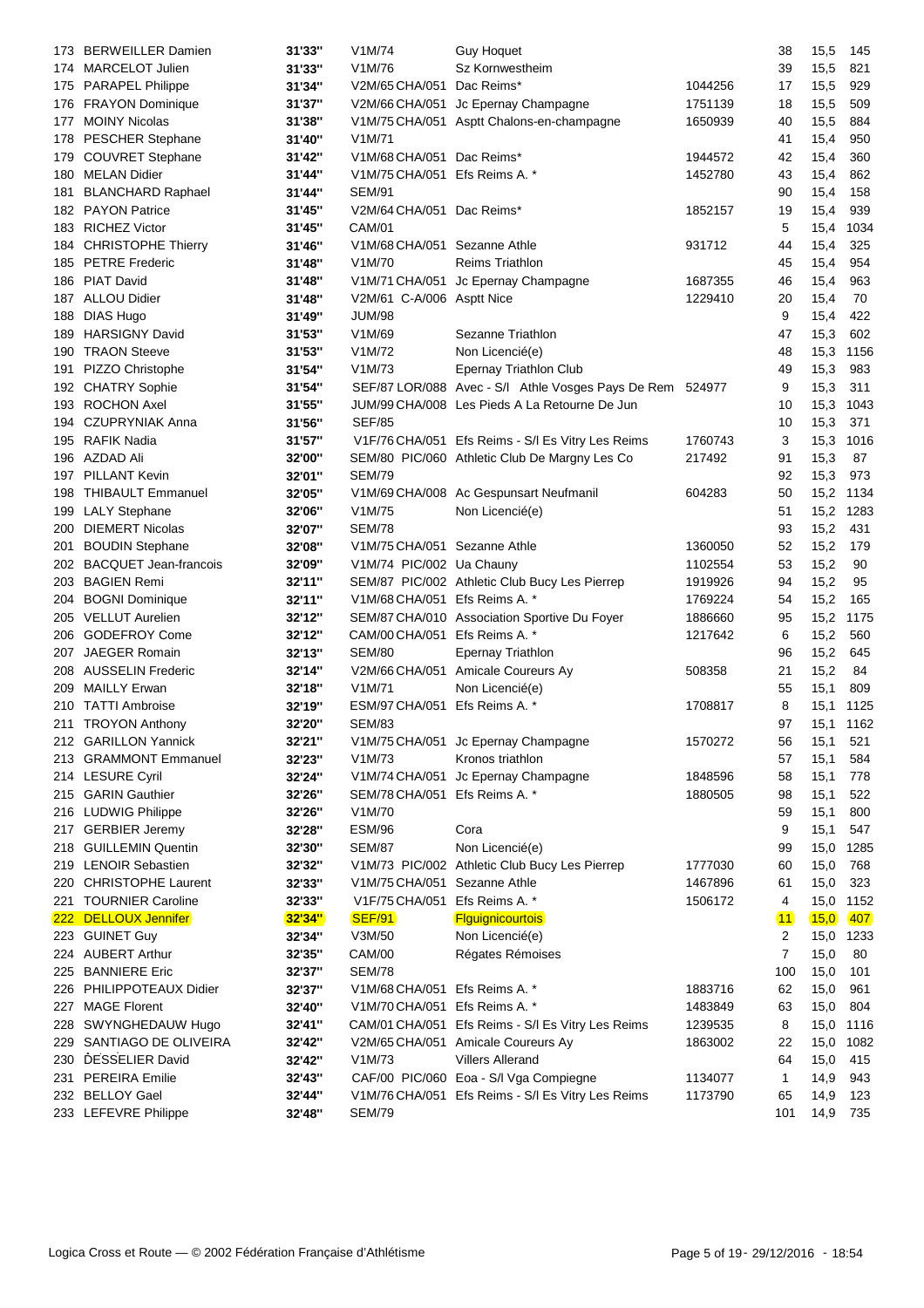| 234        | <b>LEFLON Aurelie</b>      | 32'50"        | SEF/84 PIC/002 Fc Laon        |                                                                  | 1587598 | 12  | 14,9     | 736       |
|------------|----------------------------|---------------|-------------------------------|------------------------------------------------------------------|---------|-----|----------|-----------|
| 235        | DE BERCHEM Sebastien       | 32'51"        | <b>SEM/87</b>                 | Non Licencié(e)                                                  |         | 102 | 14,9     | 1265      |
| 236        | <b>COUTELET Jerome</b>     | 32'52"        | SEM/78 CHA/051                | Efs Reims A. *                                                   | 1642862 | 103 | 14,9     | 358       |
| 237        | <b>GUILLAUME Mathias</b>   | 32'53"        | V1M/74 CHA/051                | Efs Reims - S/I Ac Foulees                                       | 1484870 | 66  | 14,9     | 594       |
| 238        | SOARES Benjamin De         | 32'53"        | <b>SEM/85</b>                 |                                                                  |         | 104 | 14,9     | 1105      |
| 239        | <b>SIMON Pascal</b>        | 32'53"        | V2M/58 CHA/008 Rethel Courir  |                                                                  | 1132379 | 23  | 14,9     | 1101      |
| 240        | <b>KOTARBA Stephane</b>    | 32'53"        | V1M/71 CHA/051 Efs Reims A. * |                                                                  | 832144  | 67  | 14,9     | 677       |
| 241        | <b>SANCHEZ Nadine</b>      | 32'54"        |                               | V1F/70 CHA/051 Jc Epernay Champagne                              | 1447312 | 5   | 14,9     | 1081      |
|            | 242 ROUSSEAUX Lucas        | 32'55"        | CAM/00                        |                                                                  |         | 9   | 14,9     | 1059      |
| 243        | <b>DRAVIGNY Xavier</b>     | 32'56"        | V1M/76 CHA/051 Dac Reims*     |                                                                  | 1699061 | 68  | 14,8     | 442       |
| 244        | <b>CORDIER Thibaut</b>     | 32'57"        | <b>SEM/91</b>                 |                                                                  |         | 105 | 14,8     | 349       |
| 245        | NAUDIN Yoann               | 33'00"        | V1M/75 CHA/008 Rethel Courir  |                                                                  | 1573918 | 69  | 14,8     | 906       |
| 246        | <b>PLANCON Axel</b>        | 33'01"        |                               | CAM/00 CHA/051 Jc Epernay Champagne                              | 1728510 | 10  | 14,8     | 985       |
| 247        | <b>DELAMOTTE Nicolas</b>   | 33'01"        | <b>SEM/81</b>                 |                                                                  |         | 106 | 14,8     | 400       |
| 248        | ROUSSEAU Jean Francois     | 33'02"        | V1M/74                        | Cora                                                             |         | 70  | 14,8     | 1057      |
| 249        | <b>DEPIERREUX Nathalie</b> | 33'03"        | V2F/67 CHA/008                | <b>Rethel Courir</b>                                             | 1067586 | 1   | 14,8     | 414       |
| 250        | <b>DELEDICQ Laurent</b>    | 33'05"        | V1M/70                        | Errance                                                          |         | 71  | 14,8     | 402       |
|            | <b>CLAUSSE Marc</b>        | 33'07"        | V2M/65                        |                                                                  |         | 24  | 14,8     | 326       |
| 251        |                            |               |                               |                                                                  |         |     |          |           |
|            | 252 MARCHAND Patrick       | 33'07"        | V2M/58                        | Non Licencié(e)                                                  |         | 25  | 14,8     | 824       |
| 253        | <b>GODART Gerald</b>       | 33'07"        | V1M/77                        | Non Licencié(e)                                                  |         | 72  | 14,8     | 559       |
| 254        | <b>LAMY Thibault</b>       | 33'08"        | <b>SEM/79</b>                 |                                                                  |         | 107 | 14,8     | 700       |
| 255        | <b>CHAZOULE Stephane</b>   | 33'09"        | V1M/76                        | <b>US FISMES</b>                                                 |         | 73  | 14,8     | 312       |
|            | 256 SOUBEYRAND Frederic    | 33'09"        | V1M/71                        | Non Licencié(e)                                                  |         | 74  | 14,8     | 1109      |
| 257        | <b>ORCH Hamza</b>          | 33'11"        | CAM/01 CHA/051                | Efs Reims A. *                                                   | 1509551 | 11  | 14,7     | 916       |
| 258        | <b>JUMEAUX Mickael</b>     | 33'11"        |                               | V1M/73 PIC/002 Athletic Club Bucy Les Pierrep                    | 1769248 | 75  | 14,7     | 662       |
| 259        | <b>BOMBART Vincent</b>     | 33'11"        | V2M/66 CHA/051 Efs Reims A. * |                                                                  | 1285248 | 26  | 14,7     | 169       |
| 260        | <b>GHAMRAOUI Abdelaziz</b> | 33'13"        |                               | SEM/81 CHA/051 Efs Reims - S/I Ac Foulees                        | 1765985 | 108 | 14,7     | 548       |
| 261        | <b>GOSTEAU Regis</b>       | 33'14"        |                               | V1M/71 CHA/051 Efs Reims - S/I Ac Foulees                        | 1258884 | 76  | 14,7     | 574       |
|            | 262 LECLERE Etienne        | 33'15"        | <b>SEM/91</b>                 |                                                                  |         | 109 | 14,7     | 730       |
|            | 263 FRANCE Claire          | 33'16"        | SEF/83 CHA/051                | Asptt Chalons-en-champagne                                       | 1183457 | 13  | 14,7     | 504       |
| 264        | <b>RIVOALLON Philippe</b>  | 33'20"        | V1M/71                        | <b>Reims Triathlon</b>                                           |         | 77  | 14,7     | 1039      |
| 265        | <b>WARET William</b>       | 33'21"        | <b>SEM/94</b>                 | Non Licencié(e)                                                  |         | 110 | 14,7     | 1288      |
|            | 266 KLEIN Arnaud           | 33'21"        | V1M/74 CHA/051                | Dac Reims - S/I Club Athletique Villers                          | 1614771 | 78  | 14,7     | 666       |
|            | 267 HIRTT David            | 33'21"        | V1M/72                        | Scap18                                                           |         | 79  | 14,7     | 623       |
| 268        | <b>MULLER Alexandre</b>    | 33'23"        | SEM/79 CHA/051                | Asptt Chalons-en-champagne                                       | 1703868 | 111 | 14,6     | 901       |
| 269        | DANGE Jean-yves            | 33'24"        | V1M/74 CHA/051                | Club Cheminots Courir Champagn                                   | 1759657 | 80  | 14,6     | 376       |
| 270        | <b>GENTE Matheo</b>        | 33'26"        | <b>CAM/00</b>                 | L'Union                                                          |         | 12  | 14,6     | 537       |
| 271        | <b>GENTE Sebastien</b>     | 33'26"        | V1M/73                        | L'Union                                                          |         | 81  | 14,6     | 538       |
|            | 272 LEGRAND Guillaume      | 33'28"        | <b>SEM/89</b>                 |                                                                  |         | 112 | 14,6     | 748       |
|            | 273 OGET Ludovic           | 33'29"        | <b>SEM/93</b>                 |                                                                  |         |     | 113 14,6 | 915       |
|            | 274 AUBRY Florent          | 33'29"        | SEM/86                        |                                                                  |         | 114 | 14,6     | 82        |
|            | 275 SEBAOUN Christophe     | 33'30"        | V1M/76                        | AsSBC Gym/Course à Pied                                          |         | 82  | 14,6     | 1094      |
|            | 276 PASQUIER Franck        | 33'32"        | V2M/60                        | <b>US FISMES</b>                                                 |         | 27  | 14,6     | 934       |
| 277        | PIRES DA FONSECA Jose      | 33'34"        | V2M/61 CHA/051                | Amicale Coureurs Ay                                              | 1755653 | 28  | 14,6     | 981       |
| 278        | <b>MATALA Romain</b>       | 33'35"        | V1M/72                        | Kronos triathlon                                                 |         | 83  | 14,6     | 853       |
| 279        | <b>RICHARD Gerald</b>      | 33'35"        |                               | V2M/67 CHA/008 Fjep Attigny Course A Pied                        | 1776108 | 29  | 14,6     | 1032      |
| 280        | <b>FORTIER Julien</b>      | 33'36"        | SEM/82 CHA/051                | Sezanne Athle                                                    | 1721919 | 115 | 14,6     | 496       |
| 281        | <b>LEPETIT Alexandre</b>   | 33'38"        |                               | V3M/53 CHA/008 Fjep Attigny Course A Pied                        | 1650609 | 3   | 14,5     | 770       |
|            | 282 HEMARD Francois        | 33'39"        | V2M/59 CHA/051                | Rc Epernay                                                       | 425519  | 30  | 14,5     | 605       |
| <b>283</b> | <b>BAILLY Aurelien</b>     | <b>33'39"</b> | <b>SEM/83</b>                 | <b>Footing Loisir Guignicourt</b>                                |         | 116 | (14,5)   | 99        |
|            | 284 POITTEVIN Hugo         | 33'41"        | <b>CAM/00</b>                 | Régates Rémoises                                                 |         | 13  | 14,5     | 994       |
|            | 285 LOMBARD Amaury         | 33'41"        | CAM/01                        | Régates Rémoises                                                 |         | 14  | 14,5     | 791       |
|            | 286 MORET Alexandre        | 33'41"        | <b>ESM/96</b>                 | Non Licencié(e)                                                  |         | 10  | 14,5     | 1297      |
| 287        | <b>BERNIER Vincent</b>     | 33'42"        | <b>SEM/85</b>                 |                                                                  |         | 117 | 14,5     | 138       |
| 288        | <b>MOREAU Yvan</b>         | 33'42"        |                               | V1M/73 CHA/051 Jc Epernay Champagne                              | 1773451 | 84  | 14,5     | 886       |
| 289        | <b>COLAS Jessy</b>         | 33'42"        |                               | V1M/72 CHA/051 Jc Epernay Champagne                              | 1670810 | 85  | 14,5     | 335       |
| 290        | <b>PATIT Sebastien</b>     | 33'42"        | V1M/75                        |                                                                  |         | 86  | 14,5     | 938       |
| 291        | <b>LAMBERT Eric</b>        | 33'43"        |                               | V1M/70 CHA/051 Efs Reims - S/l Saint Brice Courcelles A. 1934135 |         | 87  | 14,5     | 696       |
|            | 292 DE BRITO Jose Luis     | 33'45"        | V1M/71 CHA/051 Efs Reims A. * |                                                                  | 724154  | 88  | 14,5     | 381       |
|            | 293 LECLERCQ Frederic      | 33'45"        |                               | V1M/69 PIC/002 Ac Chateau Thierry                                | 1501312 | 89  | 14,5     | 728       |
|            | 294 LEFEVRE Alexis         | 33'49"        | <b>CAM/00</b>                 | Non Licencié(e)                                                  |         | 15  |          | 14,5 1235 |
|            |                            |               |                               |                                                                  |         |     |          |           |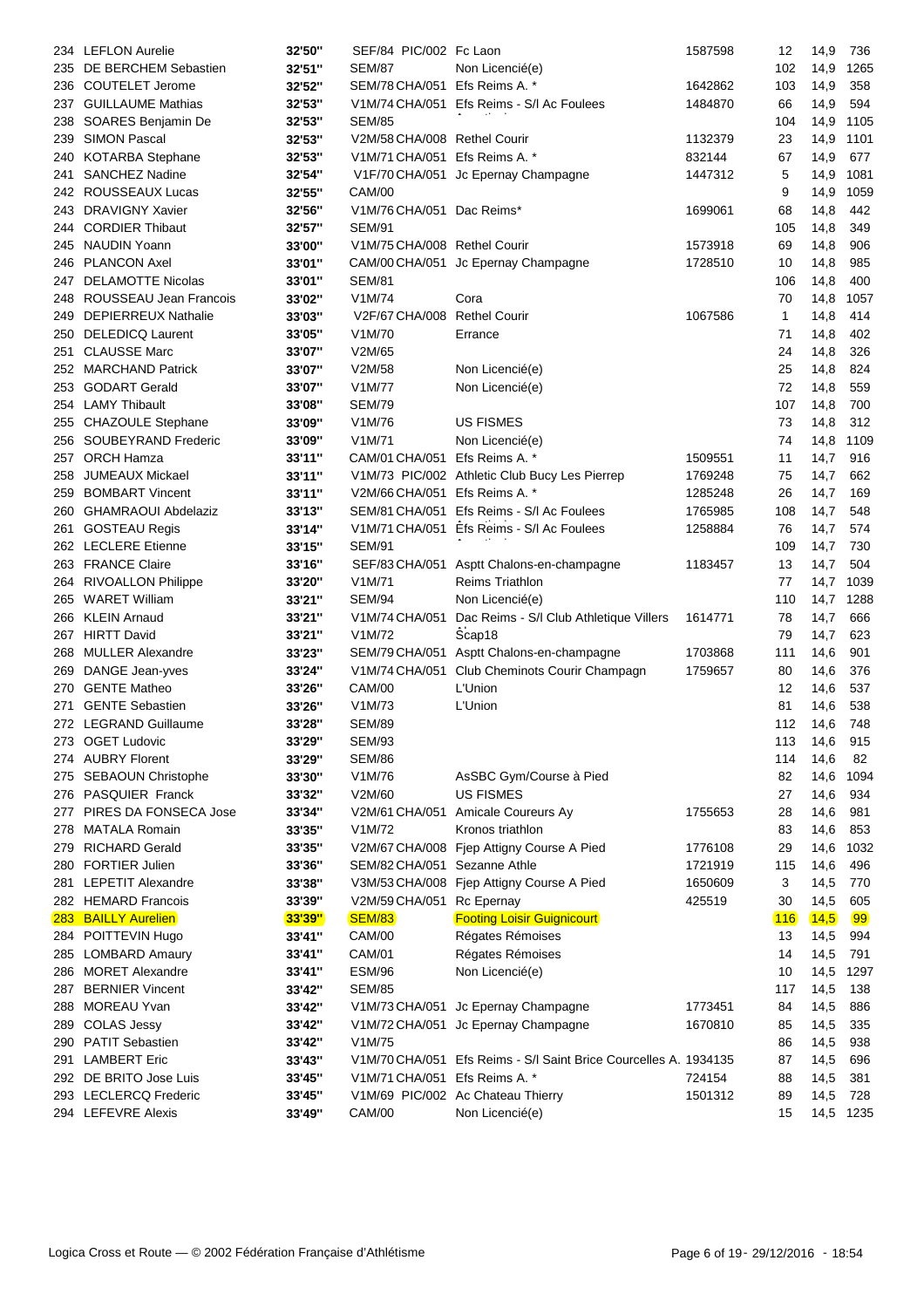|     | 295 LESSIRE Teddy            | 33'49" | <b>SEM/84</b>                 | Non Licencié(e)                                   |         | 118 | 14,5 | 777  |
|-----|------------------------------|--------|-------------------------------|---------------------------------------------------|---------|-----|------|------|
|     | 296 CAILLET Lionel           | 33'54" | V3M/57 CHA/051                | Dac Reims*                                        | 1624743 | 4   | 14,4 | 276  |
| 297 | <b>CHRISTOPHE Claude</b>     | 33'56" | SEM/78 CHA/051                | Sezanne Athle                                     | 1463162 | 119 | 14,4 | 322  |
| 298 | <b>FLEURY Karen</b>          | 33'58" |                               | V1F/75 PIC/002 Athletic Club Bucy Les Pierrep     | 1667454 | 6   | 14,4 | 489  |
| 299 | PERSON Philippe              | 33'59" | V1M/68                        | <b>Reims Triathlon</b>                            |         | 90  | 14,4 | 947  |
| 300 | <b>BOCQUILLON Eric</b>       | 34'00" | V1M/71                        |                                                   |         | 91  | 14,4 | 164  |
| 301 | <b>SWYNGHEDAUW Marianne</b>  | 34'01" |                               | V1F/75 CHA/051 Efs Reims - S/I Es Vitry Les Reims | 809457  | 7   | 14,4 | 1117 |
|     |                              |        |                               |                                                   |         |     |      |      |
| 302 | <b>THEILLIERE Arthur</b>     | 34'01" | <b>CAM/00</b>                 | Régates Rémoises                                  |         | 16  | 14,4 | 1130 |
| 303 | <b>QUESADA Adrien</b>        | 34'02" | <b>SEM/83</b>                 |                                                   |         | 120 | 14,4 | 1010 |
| 304 | SINITANBIRIVOUTIN Hoda       | 34'09" | V1F/77 CHA/051 Rc Epernay     |                                                   | 674325  | 8   | 14,3 | 1103 |
| 305 | ZAJAC Christian              | 34'11" | V1M/72                        |                                                   |         | 92  | 14,3 | 1205 |
|     | 306 PHILIPPOTEAUX Pierre     | 34'11" | JUM/99 CHA/051 Efs Reims A. * |                                                   | 1883708 | 11  | 14,3 | 962  |
| 307 | <b>FONTAINE Helene</b>       | 34'14" | <b>SEF/78</b>                 |                                                   |         | 14  | 14,3 | 494  |
| 308 | <b>BAUDE Emilie</b>          | 34'15" | SEF/84 CHA/051 Rc Epernay     |                                                   | 707227  | 15  | 14,3 | 111  |
| 309 | VERBRUGGHE Julian            | 34'19" | <b>ESM/95</b>                 | <b>Reims Triathlon</b>                            |         | 11  | 14,2 | 1176 |
|     | 310 AGRAPART Etienne         | 34'23" | <b>SEM/93</b>                 | Les Fondus Sezannais                              |         | 121 | 14,2 | 64   |
| 311 | <b>GOUT Olivier</b>          | 34'23" | V1M/69                        | Non Licencié(e)                                   |         | 93  | 14,2 | 580  |
|     | 312 FICHET Mickael           | 34'24" | <b>SEM/89</b>                 |                                                   |         | 122 | 14,2 | 484  |
|     | 313 LELEU Laurent            | 34'26" | V1M/74 PIC/002 Ua Chauny      |                                                   | 1938278 | 94  | 14,2 | 760  |
|     | 314 MARTIN Geoffrey          | 34'26" | <b>SEM/82</b>                 |                                                   |         | 123 | 14,2 | 839  |
|     | 315 DELEDICQ Nicolas         |        |                               |                                                   |         |     |      |      |
|     |                              | 34'26" | CAM/01                        |                                                   |         | 17  | 14,2 | 403  |
|     | 316 LUDWIG Daniel            | 34'30" | <b>ESM/96</b>                 |                                                   |         | 12  | 14,2 | 799  |
|     | 317 PIERRE Marjolaine        | 34'30" | <b>JUF/99</b>                 | Le Club Triathlon                                 |         | 1   | 14,2 | 970  |
|     | 318 VELARD Laurent           | 34'33" | V1M/70                        | Trail aventure                                    |         | 95  | 14,2 | 1174 |
| 319 | <b>BERTHELLEMY Marc</b>      | 34'34" |                               | V1M/69 CHA/051 Efs Reims - S/l Es Vitry Les Reims | 1674058 | 96  | 14,1 | 140  |
|     | 320 DA SILVA COELHO Jonathan | 34'35" | SEM/84 CHA/008 As Sommer      |                                                   | 1757297 | 124 | 14,1 | 373  |
| 321 | <b>DUBOIS Benjamin</b>       | 34'35" | <b>SEM/85</b>                 |                                                   |         | 125 | 14,1 | 447  |
|     | 322 SCHLOSSER Fabrice        | 34'36" | V1M/71                        | Cora                                              |         | 97  | 14,1 | 1085 |
| 323 | <b>MAROUK Thomas</b>         | 34'36" | SEM/93 CHA/051                | Asptt Chalons-en-champagne                        | 1954219 | 126 | 14,1 | 834  |
| 324 | <b>PIERLOT Alexandre</b>     | 34'37" | V <sub>1</sub> M/77           |                                                   |         | 98  | 14,1 | 966  |
| 325 | <b>PIERLOT Constance</b>     | 34'37" | V <sub>1</sub> F/77           |                                                   |         | 9   | 14,1 | 967  |
| 326 | <b>MORO Matthieu</b>         | 34'42" | <b>SEM/90</b>                 | Non Licencié(e)                                   |         | 127 | 14,1 | 1251 |
| 327 | <b>KOLB Florian</b>          | 34'42" | V1M/70                        |                                                   |         | 99  | 14,1 | 674  |
| 328 | <b>BRYARD Sebastien</b>      | 34'43" | <b>SEM/81</b>                 |                                                   |         | 128 | 14,1 | 263  |
| 329 | <b>TOURNANT Béatrice</b>     | 34'43" | <b>SEF/91</b>                 | Non Licencié(e)                                   |         | 16  | 14,1 | 1284 |
|     | <b>MARIE Dominique</b>       |        |                               |                                                   | 1185096 | 5   |      | 828  |
| 330 | PHILIPPE Bruno               | 34'44" | V3M/57 CHA/051                | Efs Reims - S/I Es Vitry Les Reims                |         |     | 14,1 |      |
| 331 |                              | 34'44" | V1M/71                        |                                                   |         | 100 | 14,1 | 958  |
|     | 332 DUBOIS Quentin           | 34'44" | <b>SEM/84</b>                 | Non Licencié(e)                                   |         | 129 | 14,1 | 1247 |
|     | 333 ANNOUR Jawad             | 34'47" | V2M/66 CHA/051 Efs Reims A. * |                                                   | 886932  | 31  | 14,1 | 74   |
| 334 | FOSSIER Jean-louis           | 34'48" |                               | V1M/77 CHA/051 Jc Epernay Champagne               | 1950209 | 101 | 14,1 | 497  |
|     | 335 PEUDPIECE Loic           | 34'48" |                               | SEM/81 CHA/051 Efs Reims - S/I Es Vitry Les Reims | 1795424 | 130 | 14,1 | 956  |
|     | 336 LEFORT Cedric            | 34'48" | SEM/80                        |                                                   |         | 131 | 14,1 | 737  |
| 337 | <b>BOUJAMDA Loubna</b>       | 34'49" |                               | CAF/01 CHA/051 Frijep Cor. Margny Verdon          | 1742860 | 2   | 14,0 | 181  |
| 338 | SOGNY Jessica                | 34'49" | <b>SEF/86</b>                 | <b>Bike Connection</b>                            |         | 17  | 14,0 | 1106 |
| 339 | <b>CHARTON Michel</b>        | 34'50" | V3M/55 CHA/051                | Efs Reims A. *                                    | 1043474 | 6   | 14,0 | 310  |
|     | 340 DUHAMEL Adrien           | 34'50" |                               | SEM/78 CHA/051 Jc Epernay Champagne               | 1928850 | 132 | 14,0 | 453  |
| 341 | <b>COLOMBE Coralie</b>       | 34'51" |                               | SEF/81 PIC/002 Athletic Club Bucy Les Pierrep     | 1650296 | 18  | 14,0 | 341  |
|     | 342 MARTIN Manuel            | 34'52" | V1M/70                        | Reims Triathlon                                   |         | 102 | 14,0 | 841  |
|     | 343 HIRAULT Régis            | 34'52" | V2M/61                        | Non Licencié(e)                                   |         | 32  | 14,0 | 622  |
|     | 344 RUBARBE Romain           | 34'53" | <b>SEM/87</b>                 |                                                   |         | 133 | 14,0 | 1066 |
|     | 345 ROCHON Bruno             | 34'55" |                               | V2M/67 CHA/008 Les Pieds A La Retourne De Jun     | 1348363 | 33  | 14,0 | 1044 |
|     | 346 ZORN Thierry             | 34'56" | <b>SEM/84</b>                 | Chierry J'y Cours                                 |         | 134 | 14,0 | 1210 |
|     | 347 GERBIER Eric             | 34'57" | V2M/64 CHA/051                | Efs Reims A. *                                    | 1550631 | 34  | 14,0 | 545  |
|     |                              |        |                               |                                                   |         |     |      |      |
| 348 | <b>PIERRE Francois</b>       | 34'58" | V1M/69                        | Le Club Triathlon                                 |         | 103 | 14,0 | 969  |
| 349 | PREVOTEAU Yves               | 34'59" | V3M/56                        | Non Licencié(e)                                   |         | 7   | 14,0 | 1001 |
|     | 350 LEJEUNE Olivier          | 35'01" | V1M/75 CHA/051 Efs Reims A. * |                                                   | 1853821 | 104 | 14,0 | 757  |
| 351 | <b>BAGDIAN Pascal</b>        | 35'01" | V2M/61                        |                                                   |         | 35  | 14,0 | 94   |
|     | 352 HAMEL Thierry            | 35'03" | V2M/65 CHA/008 Rethel Courir  |                                                   | 1131051 | 36  | 14,0 | 601  |
|     | 353 LINET Régis              | 35'04" | V2M/66                        | Non Licencié(e)                                   |         | 37  | 13,9 | 787  |
| 354 | DONIZETTI Arnaud             | 35'05" | <b>SEM/81</b>                 |                                                   |         | 135 | 13,9 | 433  |
|     | 355 HUDZIK Francois          | 35'06" | V1M/75                        |                                                   |         | 105 | 13,9 | 632  |
|     |                              |        |                               |                                                   |         |     |      |      |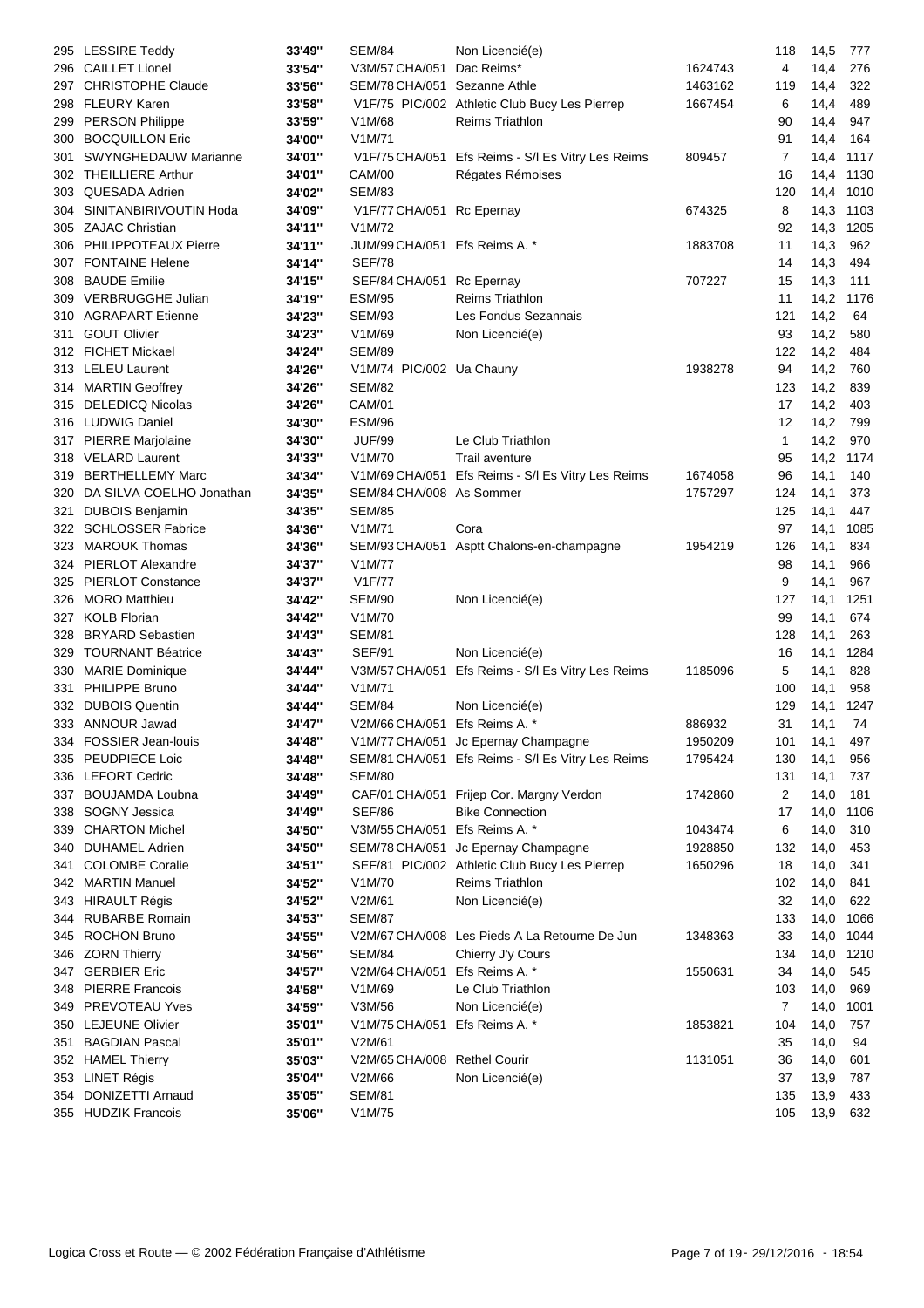|      | 356 MENSION Raphael                        | 35'08"        | <b>SEM/79</b>                 |                                           |         | 136             | 13,9      | 865        |
|------|--------------------------------------------|---------------|-------------------------------|-------------------------------------------|---------|-----------------|-----------|------------|
| 357  | <b>BOUR Patrick</b>                        | 35'08"        | V2M/60 CHA/051 Efs Reims A. * |                                           | 1186996 | 38              | 13,9      | 188        |
| 358  | <b>SEVILLANO Antoine</b>                   | 35'09"        | <b>SEM/89</b>                 |                                           |         | 137             | 13,9      | 1096       |
| 359  | <b>LACHUT Jerome</b>                       | 35'11"        | <b>SEM/78</b>                 | Non Licencié(e)                           |         | 138             | 13,9      | 1282       |
| 360  | <b>ROCTON Yann</b>                         | 35'12"        | <b>SEM/78</b>                 | Les Fondus Sezannais                      |         | 139             | 13,9      | 1239       |
| 361  | <b>LAURENT Thierry</b>                     | 35'13"        | V2M/64                        |                                           |         | 39              | 13,9      | 714        |
|      | 362 FERANDELLE Gerald                      | 35'14"        | V1M/76 CHA/051 Efs Reims A. * |                                           | 1755450 | 106             | 13,9      | 480        |
| 363  | SAINTENOY Dominique                        | 35'15"        | V2M/61                        |                                           |         | 40              | 13,9      | 1075       |
| 364  | <b>CUGNART Matthieu</b>                    | 35'19"        | <b>SEM/78</b>                 | Non Licencié(e)                           |         | 140             | 13,8      | 366        |
|      | 365 MALVY Martin                           | 35'19"        | V1M/77                        | Non Licencié(e)                           |         | 107             | 13,8      | 965        |
| 366  | <b>ROGISSART Bertrand</b>                  | 35'20"        | SEM/79                        |                                           |         | 141             | 13,8      | 1047       |
| 367  | <b>LANG Richard</b>                        | 35'21"        | <b>SEM/78</b>                 |                                           |         | 142             | 13,8      | 702        |
| 368  | SMEJ Lydie                                 | 35'21"        | V1F/70                        |                                           |         | 10              | 13,8      | 1104       |
| 369  | <b>HIVET Francois</b>                      | 35'21"        | V1M/71                        | Abep Cormicy                              |         | 108             | 13,8      | 624        |
| 370  | <b>DONNET Fabien</b>                       | 35'21"        | <b>SEM/78</b>                 | Abep Cormicy                              | T198758 | 143             | 13,8      | 434        |
| 371  | <b>DEMOULIN Sylvain</b>                    | 35'23"        | <b>SEM/80</b>                 | Non Licencié(e)                           |         | 144             | 13,8      | 1289       |
| 372  | POIDEVIN Vincent                           | 35'28"        | V2M/62 CHA/051                | Efs Reims - S/I Es Vitry Les Reims        | 1670415 | 41              | 13,8      | 992        |
| 373. | SANCHEZ Julien                             | 35'28"        | <b>SEM/78</b>                 |                                           |         | 145             | 13,8      | 1078       |
| 374  | <b>BLIN Emmanuel</b>                       | 35'29"        | V1M/70 CHA/051 Efs Reims A. * |                                           | 1560686 | 109             | 13,8      | 160        |
| 375  | <b>MOREL Daniel</b>                        | 35'29"        | V1M/71                        |                                           | T198373 | 110             | 13,8      | 888        |
|      | 376 MARTIN Antoine                         | 35'36"        | <b>SEM/84</b>                 | Non Licencié(e)                           |         | 146             | 13,7      | 836        |
| 377  | <b>FRANCOIS Jimmy</b>                      | 35'39"        | SEM/84                        |                                           |         | 147             | 13,7      | 507        |
|      | <b>CARTIER Thierry</b>                     | 35'40"        | V1M/73                        | Les Fondus Sezannais                      |         | 111             | 13,7      | 292        |
| 378  | 379 FAGNON Laurence                        |               | V1F/72 CHA/051                | Efs Reims A. *                            | 1230157 | 11              | 13,7      | 474        |
|      |                                            | 35'40"        |                               |                                           |         | 42              |           |            |
|      | 380 LAMOTHE Gerard<br>381 LEGROUX Geoffrey | 35'44"        | V2M/66                        | AsM Reims                                 |         |                 | 13,7      | 698        |
|      |                                            | 35'47"        | <b>SEM/91</b>                 |                                           |         | 148             | 13,7      | 755        |
| 382  | <b>ROZE Richard</b>                        | 35'48"        | V1M/71 CHA/051 Rc Epernay     |                                           | 402894  | 112             | 13,7      | 1063       |
| 383  | <b>FERRY Jerome</b>                        | 35'51"        | V1M/77                        |                                           |         | 113             | 13,6      | 483        |
| 384  | <b>CHARDENOUX Jean-francois</b>            | 35'52"        |                               | V2M/64 CHA/051 Jc Epernay Champagne       | 1928856 | 43              | 13,6      | 305        |
| 385  | RAUCOURT Hugo                              | 35'52"        | <b>ESM/96</b>                 |                                           |         | 13              | 13,6      | 1019       |
|      | 386 CHAPIER Christophe                     | 35'52"        | V1M/74                        |                                           |         | 114             | 13,6      | 301        |
| 387  | <b>TOUSSAINT Pascale</b>                   | 35'53"        |                               | V2F/64 CHA/051 Asptt Chalons-en-champagne | 315599  | 2               | 13,6      | 1154       |
| 388  | <b>WOLF Olivier</b>                        | 35'53"        | V1M/68 CHA/051 Efs Reims A. * |                                           | 1555873 | 115             | 13,6      | 1202       |
| 389  | <b>KRIF Laurent</b>                        | 35'56"        | V1M/75                        | Abep Cormicy                              |         | 116             | 13,6      | 678        |
| 390  | <b>DUPONT Franck</b>                       | 35'56"        | V1M/73 CHA/008 Rethel Courir  |                                           | 1539310 | 117             | 13,6      | 461        |
| 391  | <b>MALLET Valerie</b>                      | 35'56"        | V1F/71 CHA/008 Rethel Courir  |                                           | 1132405 | 12              | 13,6      | 813        |
| 392  | <b>BERTOLUTTI Damien</b>                   | 35'57"        | <b>SEM/81</b>                 | <b>Sharks Triathlon</b>                   |         | 149             | 13,6      | 142        |
| 393  | <b>DUFOUR Jerome</b>                       | 35'59"        | <b>SEM/78</b>                 |                                           |         | 150             | 13,6      | 452        |
|      | 394 MAES Catherine                         | 36'01"        | V2F/60 CHA/051 Rc Epernay     |                                           | 1346855 | 3               | 13,6      | 802        |
|      | 395 SAINTENOY Anais                        | 36'02"        | <b>SEF/87</b>                 |                                           |         | 19              | 13,6 1073 |            |
|      | 396 NOYELLE Thibaut                        | 36'05"        | <b>ESM/95</b>                 | Non Licencié(e)                           |         | 14              | 13,6 1286 |            |
| 397  | POCQUET Jessika                            | 36'05"        |                               | SEF/83 CHA/051 Amicale Coureurs Ay        | 1659148 | 20              | 13,6      | 989        |
| 398  | <b>MICHAUT Axel</b>                        | 36'06"        |                               | SEM/94 CHA/051 Amicale Coureurs Ay        | 657189  | 151             | 13,5      | 875        |
| 399  | VIOLET Jonathan                            | 36'06"        | <b>SEM/92</b>                 |                                           |         | 152             | 13,5      | 1191       |
|      | 400 MEUNIER Jean-luc                       | 36'09"        | V1M/69 CHA/051                | Asptt Chalons-en-champagne                | 1574202 | 118             | 13,5      | 871        |
| 401  | <b>MOUREAU Cedric</b>                      | 36'10"        | V1M/68                        | <b>Epernay Triathlon</b>                  |         | 119             | 13,5      | 895        |
|      | 402 SEVILLANO Maxime                       | 36'10"        | <b>ESM/96</b>                 |                                           |         | 15              | 13,5      | 1097       |
|      | 403 VANSCOOR Leo                           | 36'12"        | JUM/98                        |                                           |         | 12              | 13,5      | 1168       |
|      | 404 DOYARD David                           | 36'15"        | V1M/69                        |                                           |         | 120             | 13,5      | 438        |
|      | 405 PASCOLO Gilles                         | <b>36'16"</b> | <b>V2M/60</b>                 | <b>Footing Loisirs Guignicourtois</b>     |         | $\overline{44}$ | 13,5      | 932        |
|      | 406 BLONDEL Sandrine                       | <b>36'16"</b> | V1F/74                        | <b>Footing Loisir Guignicourt</b>         |         | $\boxed{13}$    | 13,5      | <b>161</b> |
|      | 407 MANTE Kevin                            | 36'17"        |                               | SEM/87 CHA/051 Jc Epernay Champagne       | 1937503 | 153             | 13,5      | 818        |
| 408  | <b>THERESINE David</b>                     | 36'19"        | V1M/73                        |                                           |         | 121             | 13,5      | 1132       |
|      | 409 MAROUK Faysal                          | 36'20"        | V2M/65                        |                                           |         | 45              | 13,5      | 833        |
|      | 410 PETRE Camille                          | 36'21"        | <b>ESF/96</b>                 |                                           |         | 1               | 13,5      | 953        |
| 411  | <b>MARX Manon</b>                          | 36'22"        | CAF/00 CHA/051 Efs Reims A. * |                                           | 1576659 | 3               | 13,4      | 1260       |
|      | 412 LAFON Didier                           | 36'22"        | V1M/69                        | Reims Universite Club Rugby               |         | 122             | 13,4      | 688        |
|      | 413 VILLETTE Eric                          | 36'23"        | V2M/65                        |                                           |         | 46              | 13,4      | 1187       |
|      | 414 BOCQUET Olivier                        | 36'24"        | <b>SEM/81</b>                 |                                           |         | 154             | 13,4      | 163        |
|      | 415 SAISDUBREIL Anne-sophie                | 36'24"        | SEF/78                        | <b>Reims Triathlon</b>                    |         | 21              | 13,4 1076 |            |
|      | 416 MAURY Eric                             | 36'25"        | V2M/66                        |                                           |         | 47              | 13,4 857  |            |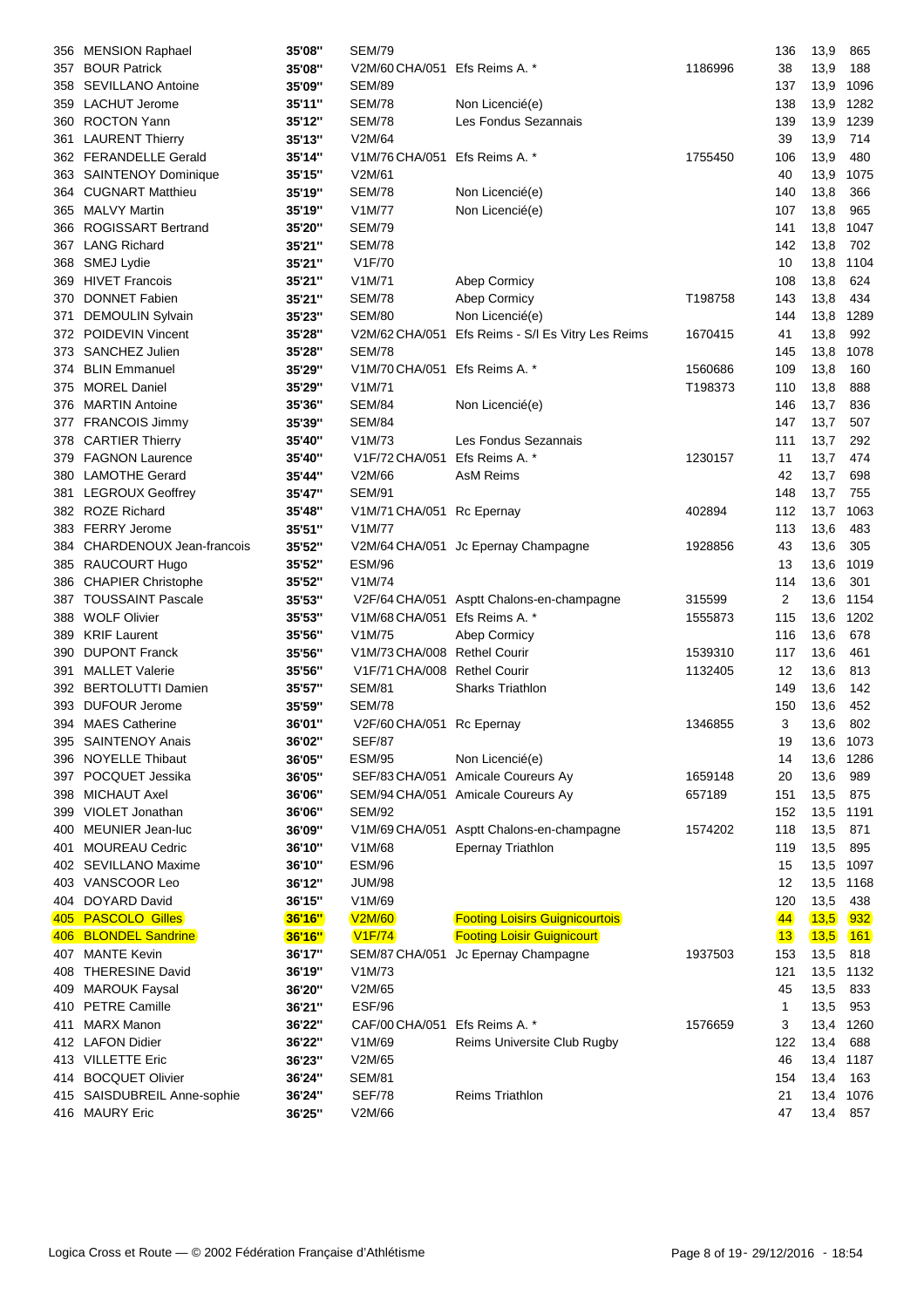| 417 | <b>GATIN Stephane</b>     | 36'25" | <b>SEM/78</b>                 | Non Licencié(e)                                        |                   | 155 | 13,4 | 528       |
|-----|---------------------------|--------|-------------------------------|--------------------------------------------------------|-------------------|-----|------|-----------|
| 418 | <b>GIBIER Baptiste</b>    | 36'27" | SEM/78 CHA/051                | Efs Reims A. *                                         | 1457587           | 156 | 13,4 | 551       |
| 419 | <b>TOCUT Alain</b>        | 36'28" | V2M/59                        |                                                        |                   | 48  | 13,4 | 1150      |
| 420 | DOCQ Cedric               | 36'31" |                               | SEM/81 CHA/051 Efs Reims - S/l Es Vitry Les Reims      | 1781018           | 157 | 13,4 | 432       |
| 421 | <b>BAUDE Emma</b>         | 36'35" | SEF/87 CHA/051                | Rc Epernay                                             | 707223            | 22  | 13,4 | 112       |
| 422 | <b>LAMOTHE Marie</b>      | 36'36" | V1F/69                        | <b>AsM Reims</b>                                       |                   | 14  | 13,4 | 699       |
| 423 | <b>FROGER Franck</b>      | 36'37" | <b>SEM/78</b>                 |                                                        |                   | 158 | 13,4 | 511       |
| 424 | <b>BERNICOT Maxime</b>    | 36'40" | <b>SEM/85</b>                 |                                                        |                   | 159 | 13,3 | 136       |
| 425 | <b>DUBOIS Guillaume</b>   | 36'41" | SEM/84 CHA/051 Efs Reims A. * |                                                        | 1530988           | 160 | 13,3 | 448       |
| 426 | <b>BATAILLE Richard</b>   | 36'42" | V1M/68 CHA/008 Rethel Courir  |                                                        | 1738859           | 123 | 13,3 | 110       |
| 427 | <b>DIEBOLD Olivier</b>    | 36'42" | V2M/64                        | Non Licencié(e)                                        |                   | 49  | 13,3 | 430       |
| 428 | <b>CERVELLERA Sylvie</b>  | 36'43" | V1F/72 CHA/051                | Efs Reims A. *                                         | 1937087           | 15  | 13,3 | 295       |
| 429 | <b>BINET Mickael</b>      | 36'43" | V1M/75                        | Non Licencié(e)                                        |                   | 124 | 13,3 | 1268      |
|     | 430 FAYOLA Christian      | 36'43" | V2M/65                        |                                                        |                   | 50  | 13,3 | 479       |
| 431 | <b>RADOU Valerie</b>      | 36'43" |                               | V1F/72 CHA/051 Efs Reims - S/l Es Vitry Les Reims      | 1683921           | 16  | 13,3 | 1015      |
| 432 | <b>KLEIN Nicolas</b>      | 36'44" | V <sub>1</sub> M/70           |                                                        |                   | 125 | 13,3 | 669       |
|     | 433 LELAURIN Dorothee     | 36'44" | SEF/81 CHA/051                | Dac Reims*                                             | 1778012           | 23  | 13,3 | 759       |
| 434 | <b>HIE Christelle</b>     | 36'44" | V1F/73                        | Non Licencié(e)                                        |                   | 17  | 13,3 | 618       |
|     | 435 LELIEVRE Franck       | 36'45" | V1M/72 CHA/051                | Efs Reims A. *                                         | 536934            | 126 | 13,3 | 762       |
|     | 436 KOHLER Victor         | 36'45" | <b>ESM/96</b>                 | Aso Sillery                                            |                   | 16  | 13,3 | 672       |
|     | 437 HUBERT Philippe       | 36'45" | V2M/67                        | L'Union                                                |                   | 51  | 13,3 | 631       |
|     | 438 LUDVIG Tony           | 36'47" | V1M/72                        | Non Licencié(e)                                        |                   | 127 | 13,3 | 798       |
|     | 439 LE BRECH Catherine    | 36'48" | V1F/70                        |                                                        |                   | 18  | 13,3 | 717       |
| 440 | <b>POTAUFEU Guillaume</b> | 36'48" | <b>SEM/93</b>                 | Non Licencié(e)                                        |                   | 161 | 13,3 | 995       |
|     | <b>PIERRE Agnes</b>       | 36'49" |                               | V1F/68 REU/974 Athletic Club De Saint-paul             |                   | 19  |      | 968       |
| 441 | 442 ALCON James           |        | V2M/62 CHA/051                |                                                        | 1539891<br>176035 | 52  | 13,3 | 67        |
|     | <b>BRILLI Sonia</b>       | 36'52" | V1F/75 CHA/051                | Asptt Chalons-en-champagne<br>Efs Reims A. *           | 1689756           | 20  | 13,3 | 258       |
| 443 |                           | 36'52" |                               |                                                        |                   |     | 13,3 |           |
| 444 | SAISDUBREIL Christophe    | 36'53" | V1M/71                        | <b>Reims Triathlon</b>                                 |                   | 128 | 13,3 | 1077      |
| 445 | <b>COPINET Alain</b>      | 36'55" | V2M/64 CHA/051                | Efs Reims A. *                                         | 1831639           | 53  | 13,2 | 346       |
| 446 | <b>CHOUET Yann</b>        | 36'55" | V1M/71                        | Non Licencié(e)                                        |                   | 129 | 13,2 | 319       |
| 447 | <b>ZIRALDO Pascale</b>    | 36'56" | V1F/71 CHA/051 Efs Reims A. * |                                                        | 1758282           | 21  | 13,2 | 1208      |
| 448 | <b>THOMAS Xavier</b>      | 36'58" | V3M/54                        |                                                        |                   | 8   | 13,2 | 1145      |
| 449 | <b>LUCOTTE Antoine</b>    | 36'58" | <b>SEM/87</b>                 |                                                        |                   | 162 | 13,2 | 797       |
| 450 | <b>BETEILLE Paul</b>      | 36'58" | <b>SEM/88</b>                 | Non Licencié(e)                                        |                   | 163 | 13,2 | 1224      |
| 451 | <b>ISCH Ryan</b>          | 37'01" | <b>JUM/98</b>                 | Non Licencié(e)                                        |                   | 13  |      | 13,2 1227 |
|     | 452 LEGENDRE Olivier      | 37'01" | V1M/68                        |                                                        |                   | 130 | 13,2 | 741       |
|     | 453 LACAILLE Emmanuel     | 37'02" | <b>SEM/81</b>                 |                                                        |                   | 164 | 13,2 | 684       |
|     | 454 DADA Bachir           | 37'03" | V1M/75                        | AsSBC Gym/Course à Pied                                |                   | 131 | 13,2 | 374       |
|     | 455 JOLY Francois         | 37'04" | V1M/74                        |                                                        |                   | 132 | 13,2 | 653       |
|     | 456 DIDIER Eric           | 37'06" |                               | V3M/57 CHA/051 Asptt Chalons-en-champagne              | 1841814           | 9   | 13,2 | 428       |
| 457 | PIEZEL Brian              | 37'08" | <b>SEM/79</b>                 |                                                        |                   | 165 | 13,2 | 971       |
| 458 | <b>ROUVRAY Ines</b>       | 37'09" |                               | CAF/01 CHA/051 Dac Reims - S/I Club Athletique Villers | 1322485           | 4   | 13,2 | 1061      |
| 459 | <b>RASE Rodolphe</b>      | 37'12" | V1M/74                        |                                                        |                   | 133 | 13,1 | 1293      |
| 460 | RONDEPIERRE Jean-louis    | 37'12" | V3M/50 CHA/051                | Rc Epernay                                             | 1826482           | 10  | 13,1 | 1299      |
| 461 | <b>ROGIER Lily</b>        | 37'13" | <b>CAF/01</b>                 | <b>Reims Triathlon</b>                                 |                   | 5   | 13,1 | 1046      |
|     | 462 GOGNIES David         | 37'13" | V1M/69 CHA/051                | Dac Reims*                                             | 1558625           | 134 | 13,1 | 565       |
|     | 463 AVE Jean-luc          | 37'14" |                               | V3M/55 CHA/008 Les Pieds A La Retourne De Jun          | 1851802           | 11  | 13,1 | 85        |
|     | 464 LEGENDRE Pierre       | 37'14" | <b>ESM/97</b>                 |                                                        |                   | 17  | 13,1 | 742       |
|     | 465 CROZAT Arnaud         | 37'14" | <b>SEM/79</b>                 |                                                        |                   | 166 | 13,1 | 363       |
|     | 466 CROZAT Valentine      | 37'15" | SEF/78 CHA/051 Efs Reims A. * |                                                        | 1755387           | 24  | 13,1 | 364       |
| 467 | <b>NININ Luca</b>         | 37'15" | <b>SEM/92</b>                 |                                                        |                   | 167 | 13,1 | 912       |
| 468 | <b>RUBARBE Jordane</b>    | 37'17" | <b>SEM/91</b>                 |                                                        |                   | 168 | 13,1 | 1064      |
| 469 | <b>WYDRA Vivien</b>       | 37'18" | <b>SEM/86</b>                 |                                                        |                   | 169 | 13,1 | 1204      |
|     | 470 LAMARCHE Franck       | 37'19" | V1M/76                        | L'Union                                                |                   | 135 | 13,1 | 694       |
| 471 | <b>THOMAS Alexandre</b>   | 37'19" | <b>SEM/79</b>                 |                                                        |                   | 170 | 13,1 | 1141      |
| 472 | <b>NININ Gael</b>         | 37'19" | V2M/62                        |                                                        |                   | 54  | 13,1 | 911       |
| 473 | <b>FOLIN Kevin</b>        | 37'20" | <b>SEM/87</b>                 |                                                        |                   | 171 | 13,1 | 491       |
| 474 | <b>LACROIX Caroline</b>   | 37'22" |                               | V1F/70 CHA/051 Asptt Chalons-en-champagne              | 1741622           | 22  | 13,1 | 686       |
|     | 475 CHAPPAT Frederic      | 37'22" |                               | V1M/70 CHA/051 Asptt Chalons-en-champagne              | 783323            | 136 | 13,1 | 302       |
|     | 476 CAMBLAT Margaux       | 37'22" | CAF/00 CHA/051 Rc Epernay     |                                                        | 1297420           | 6   | 13,1 | 280       |
| 477 | PILLETTE Julie            | 37'22" |                               | SEF/89 CHA/051 Jc Epernay Champagne                    | 469582            | 25  | 13,1 | 974       |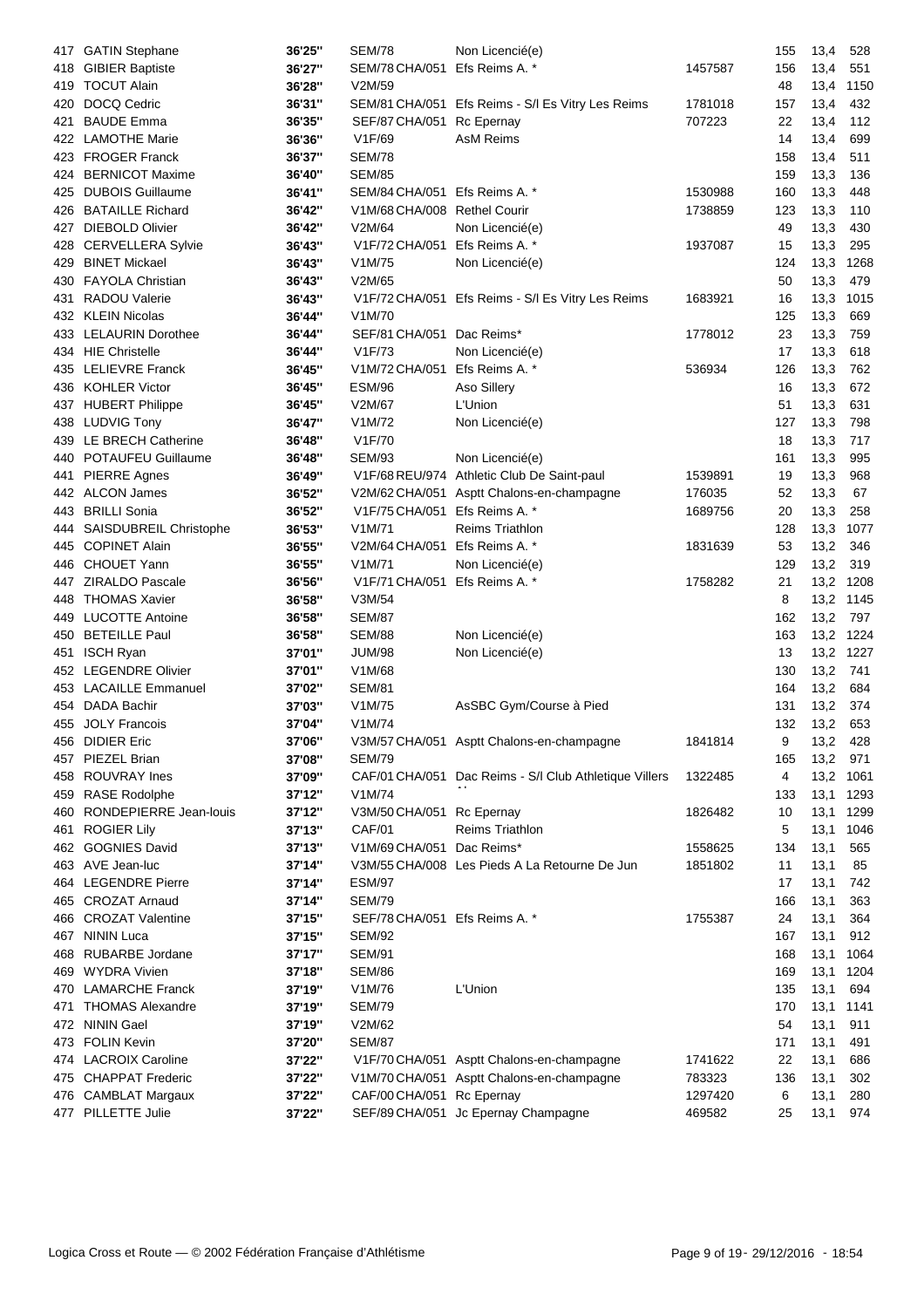|     | 478 FLOCH Tony                        | 37'23"           | <b>SEM/82</b>                           |                                                                  |         | 172 | 13,1         | 490        |
|-----|---------------------------------------|------------------|-----------------------------------------|------------------------------------------------------------------|---------|-----|--------------|------------|
|     | 479 HOARAU Nicolas                    | 37'24"           | <b>SEM/83</b>                           |                                                                  |         | 173 | 13,1         | 625        |
|     | 480 LACUISSE Philippe                 | 37'24"           | V2M/58 CHA/051 Efs Reims A. *           |                                                                  | 1075013 | 55  | 13,1         | 687        |
| 481 | <b>BACHELART Domitille</b>            | 37'25"           | JUF/99 CHA/051 Efs Reims A. *           |                                                                  | 1230277 | 2   | 13,1         | 89         |
| 482 | <b>PRIEUX Marceau</b>                 | 37'25"           | <b>CAM/00</b>                           | Régates Rémoises                                                 |         | 18  | 13,1         | 1004       |
| 483 | <b>PARELLE Didier</b>                 | 37'26"           | V2M/59                                  |                                                                  |         | 56  | 13,1         | 930        |
| 484 | <b>FLATET Bastien</b>                 | 37'28"           | <b>SEM/86</b>                           |                                                                  |         | 174 | 13,1         | 487        |
| 485 | <b>TATON Julien</b>                   | 37'31"           | V1M/77 CHA/051 Efs Reims A. *           |                                                                  | 1954214 | 137 | 13,0         | 1124       |
| 486 | LAINE John                            | 37'32"           | V1M/71                                  |                                                                  |         | 138 | 13,0         | 693        |
| 487 | <b>ROBERT Elodie</b>                  | 37'34"           | <b>ESF/95</b>                           |                                                                  |         | 2   | 13,0         | 1041       |
| 488 | <b>DRUBIGNY Tony</b>                  | 37'35"           | <b>SEM/80</b>                           |                                                                  |         | 175 | 13,0         | 446        |
| 489 | <b>BARRON Jean Claude</b>             | 37'35"           | V1M/68                                  |                                                                  |         | 139 | 13,0         | 104        |
| 490 | <b>BOURE Francois</b>                 | 37'37"           | V3M/55 CHA/051 Rc Epernay               |                                                                  | 1509633 | 12  | 13,0         | 191        |
| 491 | <b>WOLFF Victor</b>                   | 37'38"           | SEM/94                                  |                                                                  |         | 176 | 13,0         | 1203       |
|     | 492 LERICHE Aurelien                  | 37'39"           | <b>SEM/82</b>                           |                                                                  |         | 177 | 13,0         | 772        |
|     | 493 WALLET Franck                     | 37'42"           | V1M/73                                  |                                                                  |         | 140 | 13,0         | 1193       |
| 494 | <b>MORAND SERRE Titouan</b>           | 37'45"           | CAM/01                                  | Non Licencié(e)                                                  |         | 19  | 13,0         | 1221       |
| 495 | <b>VIGNOT Xavier</b>                  | 37'45"           | V1M/75                                  | Kronos triathlon                                                 |         | 141 | 13,0         | 1186       |
|     | 496 FAUCONNIER Cyrille                | 37'46"           | SEM/79 CHA/051                          | Amicale Coureurs Ay                                              | 1764167 | 178 | 12,9         | 475        |
| 497 | <b>REMEN Philippe</b>                 | 37'47"           | V2M/67 CHA/051 Efs Reims A. *           |                                                                  | 1563709 | 57  | 12,9         | 1026       |
|     | 498 MOUZE Josephine                   | 37'50"           |                                         | CAF/01 CHA/051 Efs Reims - S/l Saint Brice Courcelles A. 1837495 |         | 7   | 12,9         | 899        |
|     | 499 PREVOST Clara                     | 37'50"           | SEF/91 I-F/078 Ua Versailles            |                                                                  | 1908348 | 26  | 12,9         | 998        |
|     | 500 LEFEBVRE David                    | 37'50"           | V1M/72                                  | Non Licencié(e)                                                  |         | 142 | 12,9         | 1267       |
| 501 | <b>MOUZE Jules</b>                    | 37'50"           | V2M/65                                  | Non Licencié(e)                                                  |         | 58  | 12,9         | 1264       |
| 502 | <b>TRIPET David</b>                   | 37'51"           |                                         | SEM/78 CHA/008 Les Pieds A La Retourne De Jun                    |         | 179 | 12,9         | 1160       |
|     | 503 PREVOST Thierry                   | 37'51"           | V2M/65                                  | 9h                                                               |         | 59  | 12,9         | 1000       |
| 504 | DI CONZA Massimo                      | 37'51"           | V3M/54                                  | Non Licencié(e)                                                  |         | 13  | 12,9         | 1266       |
| 505 | <b>BOULBEN Michael</b>                | 37'52"           | V1M/75                                  |                                                                  |         | 143 | 12,9         | 182        |
| 506 | WITKOWSKI Julien                      | 37'52"           | <b>SEM/80</b>                           |                                                                  |         | 180 | 12,9         | 1201       |
|     | 507 LEBOUVIER Jimmy                   | 37'53"           | <b>SEM/80</b>                           |                                                                  |         | 181 | 12,9         | 723        |
|     | 508 LEPONT Anthony                    | 37'53"           | SEM/86                                  |                                                                  |         | 182 | 12,9         | 771        |
|     | 509 LE GARREC Celine                  | 37'54"           | V2F/58                                  |                                                                  | T199693 | 4   | 12,9         | 718        |
|     | 510 TRICHET Jean Marc                 | 37'54"           | V2M/64                                  |                                                                  |         | 60  | 12,9         | 1158       |
| 511 | LETURQUE Sabrina                      | 37'56"           | <b>SEF/80</b>                           |                                                                  |         | 27  | 12,9         | 779        |
| 512 | <b>DELAMARRE Michael</b>              | 37'58"           | <b>SEM/78</b>                           | Les Fondus Sezannais                                             |         | 183 | 12,9         | 399        |
|     | 513 REICHLING Anthony                 | 38'06"           | SEM/80                                  | Non Licencié(e)                                                  |         | 184 | 12,8         | 1248       |
|     | 514 BEZAZE Rochdi                     | 38'10"           | V1M/71                                  | L'Union                                                          |         | 144 | 12,8         | 150        |
|     | 515 LEGOUGE Jean Marc                 |                  | V2M/64                                  |                                                                  |         | 61  |              | 746        |
|     | 516 IBANEZ Laurent                    | 38'11"<br>38'12" | <b>SEM/86</b>                           | Chierry J'y Cours                                                |         | 185 | 12,8<br>12,8 | 639        |
|     | <b>TERNARD Valentin</b>               |                  | <b>ESM/97</b>                           |                                                                  |         | 18  | 12,8         | 1129       |
| 517 | 518 RAKOTOMAHANINA Anthony            | 38'13"<br>38'19" | V2M/64                                  | Non Licencié(e)                                                  |         | 62  | 12,8         | 1229       |
|     | 519 HENRY Julien                      | 38'20"           |                                         |                                                                  |         | 186 | 12,8         | 608        |
|     | 520 CHARTON Marie-claire              |                  | SEM/84<br>V3F/55 CHA/051 Efs Reims A. * |                                                                  | 1058223 | 1   | 12,7         | 309        |
| 521 | <b>BRILLAND Laurent</b>               | 38'23"<br>38'24" | V1M/75                                  |                                                                  |         | 145 | 12,7         | 257        |
|     | 522 VILLEVAL Eric                     | 38'28"           | <b>SEM/79</b>                           |                                                                  |         | 187 | 12,7         |            |
|     | 523 SABOURI Walim                     |                  | <b>SEM/78</b>                           | Non Licencié(e)                                                  |         | 188 |              | 1188       |
|     |                                       | 38'29"           |                                         |                                                                  |         |     | 12,7         | 1278       |
|     | 524 GA Thierry<br>525 LAGLER Emmanuel | 38'31"           | V1M/70                                  |                                                                  |         | 146 | 12,7         | 512<br>690 |
|     | 526 MEZZARBBA Xavier                  | 38'32"           | V1M/69 CHA/051<br>V1M/74                | Asptt Chalons-en-champagne<br><b>Guy Hoquet</b>                  | 1320614 | 147 | 12,7         |            |
|     |                                       | 38'32"           |                                         |                                                                  |         | 148 | 12,7         | 874        |
| 527 | PANGAUT Camille                       | 38'35"           | SEF/91 CHA/051                          | Efs Reims A. *                                                   | 1578093 | 28  | 12,7         | 925        |
| 528 | <b>HENTZIEN Maxime</b>                | 38'38"           | <b>SEM/85</b>                           |                                                                  |         | 189 | 12,7         | 611        |
| 529 | <b>GUIBERT Ludivine</b>               | 38'39"           |                                         | SEF/82 CHA/008 Les Pieds A La Retourne De Jun                    | 1900033 | 29  | 12,7         | 593        |
|     | 530 LECLERT Evelyne                   | 38'41"           |                                         | V3F/57 CHA/051 Jc Epernay Champagne                              | 1004255 | 2   | 12,6         | 732        |
| 531 | <b>GREGOIRE Francois</b>              | 38'41"           | V1M/77                                  |                                                                  |         | 149 | 12,6         | 588        |
| 532 | <b>BIRON Virginie</b>                 | 38'42"           | <b>SEF/84</b>                           | Non Licencié(e)                                                  |         | 30  | 12,6         | 155        |
| 533 | <b>MANDRON Mickael</b>                | 38'43"           | V1M/76                                  |                                                                  |         | 150 | 12,6         | 816        |
| 534 | <b>BIRON Vincent</b>                  | 38'43"           | <b>SEM/82</b>                           | Non Licencié(e)                                                  |         | 190 | 12,6         | 154        |
| 535 | <b>THOIRAIN Laurent</b>               | 38'44"           | V1M/75                                  |                                                                  |         | 151 | 12,6         | 1140       |
| 536 | <b>LECLERT Patrice</b>                | 38'46"           |                                         | V3M/55 CHA/051 Jc Epernay Champagne                              | 193853  | 14  | 12,6         | 733        |
| 537 | <b>THEMANS Gilbert</b>                | 38'46"           | V4M/47                                  |                                                                  |         | 1   | 12,6         | 1131       |
| 538 | <b>COFFINET Pierre-philippe</b>       | 38'47"           | V1M/70                                  |                                                                  |         | 152 | 12,6         | 330        |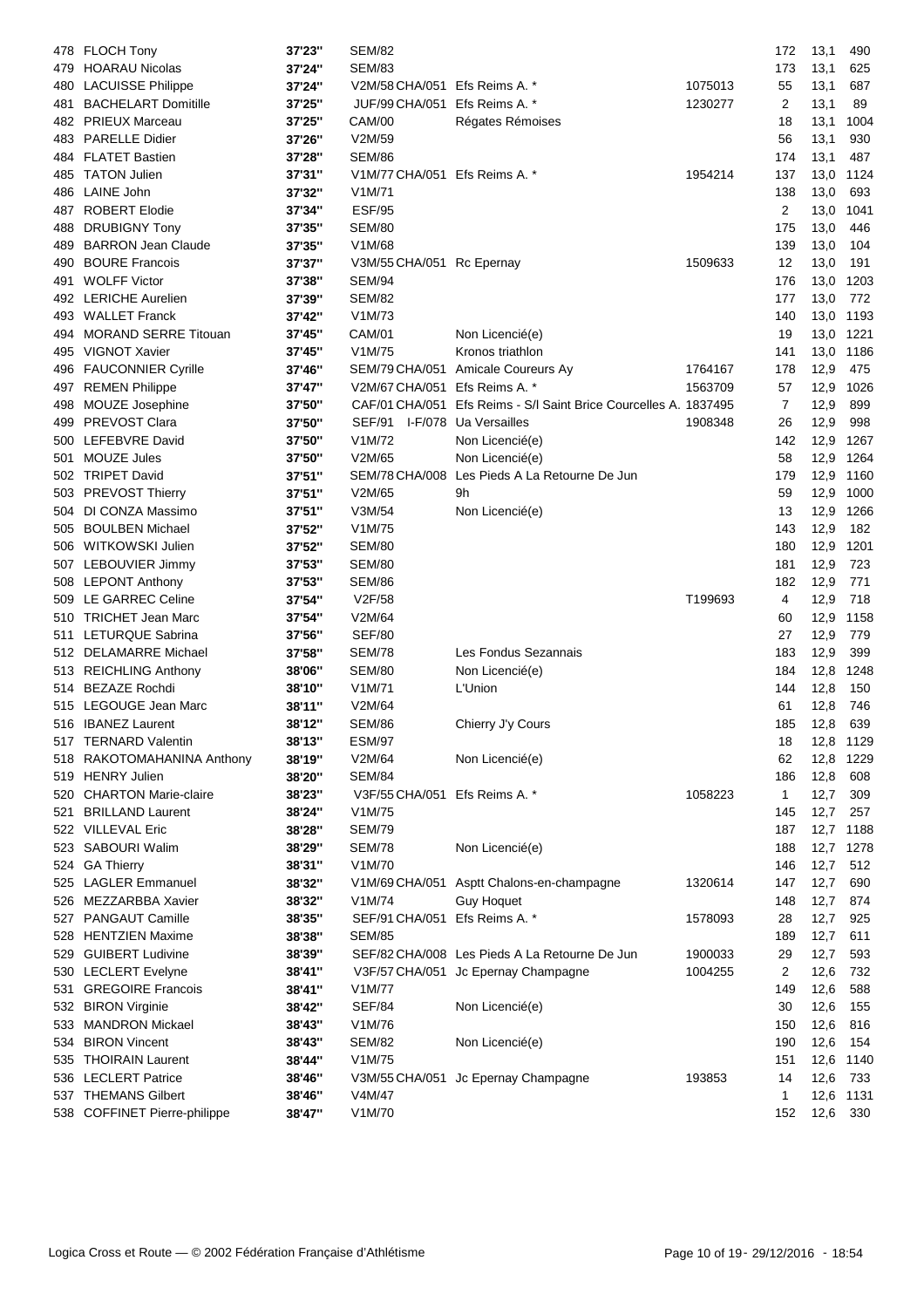| 539  | <b>POTY Gaelle</b>          | 38'48" |                              | V1F/74 CHA/051 Amicale Coureurs Ay                | 1751149 | 23  | 12,6 | 996  |
|------|-----------------------------|--------|------------------------------|---------------------------------------------------|---------|-----|------|------|
| 540  | PILON Jean-christophe       | 38'48" | V1M/77                       |                                                   |         | 153 | 12,6 | 977  |
| 541  | <b>TILLY Laurent</b>        | 38'51" | V2M/61                       | Non Licencié(e)                                   |         | 63  | 12,6 | 1147 |
| 542  | <b>LIGER Didier</b>         | 38'55" | V2M/61                       |                                                   |         | 64  | 12,6 | 785  |
| 543  | <b>CARON Alexandre</b>      | 38'55" | <b>SEM/92</b>                |                                                   |         | 191 | 12,6 | 288  |
| 544  | MARAGE Jean-paul            | 38'56" | V3M/51 CHA/008 Rethel Courir |                                                   | 1117968 | 15  | 12,6 | 819  |
| 545  | <b>HALIN Yohann</b>         | 38'59" | <b>JUM/99</b>                | Non Licencié(e)                                   |         | 14  | 12,5 | 1213 |
| 546  | <b>HENRY Francis</b>        | 39'05" | V2M/60                       | <b>Reims Triathlon</b>                            |         | 65  | 12,5 | 607  |
| 547. | <b>MAYANCE Sebastien</b>    | 39'07" | <b>SEM/93</b>                |                                                   |         | 192 | 12,5 | 858  |
| 548  | <b>CRABS</b> Jean-francois  | 39'07" | V2M/67                       |                                                   |         | 66  | 12,5 | 361  |
| 549  | <b>LAMBERT Damien</b>       | 39'07" | <b>SEM/81</b>                |                                                   |         | 193 | 12,5 | 695  |
| 550  | KLEIN Jean-christophe       | 39'08" | V1M/74                       |                                                   |         | 154 | 12,5 | 667  |
| 551  | <b>TASSIN Philippe</b>      | 39'08" | V1M/68                       |                                                   |         | 155 | 12,5 | 1123 |
| 552  | <b>PASQUIER Mélanie</b>     | 39'09" | <b>SEF/83</b>                | Cap 51                                            |         | 31  | 12,5 | 937  |
|      | <b>RUDET Vincent</b>        |        | <b>SEM/91</b>                |                                                   |         | 194 |      |      |
| 553  |                             | 39'11" |                              |                                                   |         |     | 12,5 | 1068 |
| 554  | <b>MERITEL Veronique</b>    | 39'11" | V2F/67                       |                                                   |         | 5   | 12,5 | 868  |
| 555  | <b>DENIS Arsène</b>         | 39'11" | <b>CAM/00</b>                | Non Licencié(e)                                   |         | 20  | 12,5 | 1255 |
| 556  | <b>RICHET Nicolas</b>       | 39'12" | <b>SEM/82</b>                | <b>Foulee Perwezienne</b>                         |         | 195 | 12,5 | 1033 |
| 557  | <b>METALSI Sabry</b>        | 39'13" | CAM/01 CHA/051               | Efs Reims A. *                                    | 1461841 | 21  | 12,5 | 949  |
| 558  | <b>BERNARD Sophie</b>       | 39'13" | V1F/72                       | Les Fondus Sezannais                              |         | 24  | 12,5 | 135  |
| 559  | <b>GEISS Christophe</b>     | 39'14" | V1M/72                       |                                                   |         | 156 | 12,5 | 534  |
| 560  | <b>HUTTEAU Amandine</b>     | 39'15" | <b>SEF/83</b>                | Cap 51                                            |         | 32  | 12,5 | 638  |
| 561  | <b>LEBON Laurence</b>       | 39'15" | V1F/71                       |                                                   |         | 25  | 12,5 | 722  |
|      | 562 ARESTIER Jean- Francois | 39'15" | V3M/56                       | Non Licencié(e)                                   |         | 16  | 12,5 | 77   |
| 563  | <b>BELLOY Laure</b>         | 39'15" | <b>SEF/82</b>                |                                                   |         | 33  | 12,5 | 124  |
| 564  | <b>ANCEAUX Claude</b>       | 39'17" | V2M/59 CHA/051               | Club Cheminots Courir Champagn                    | 1002663 | 67  | 12,4 | 72   |
| 565  | <b>DOYEN Philippe</b>       | 39'18" | V1M/75 CHA/051               | Sezanne Athle                                     | 1939690 | 157 | 12,4 | 441  |
| 566  | <b>DOYEN Aline</b>          | 39'18" | V1F/76 CHA/051               | Sezanne Athle                                     | 1702700 | 26  | 12,4 | 440  |
| 567  | <b>HOUB Floriane</b>        | 39'18" | <b>SEF/82</b>                | AsSBC Gym/Course à Pied                           |         | 34  | 12,4 | 627  |
| 568  | PIGEONNEAU Ollivier         | 39'19" | V1M/69                       |                                                   |         | 158 | 12,4 | 972  |
| 569  | <b>DIDION Yannick</b>       | 39'20" | V2M/67                       |                                                   |         | 68  | 12,4 | 429  |
| 570  | <b>BORGHESE Samuel</b>      | 39'21" | V1M/75                       |                                                   |         | 159 | 12,4 | 176  |
| 571  | <b>GARZA Maeva</b>          | 39'21" | <b>SEF/92</b>                |                                                   |         | 35  | 12,4 | 523  |
| 572  | <b>FOY Eric</b>             | 39'23" | V2M/64                       | Kronos triathlon                                  |         | 69  | 12,4 | 502  |
| 573  | <b>GRANDJEAN Sylvain</b>    | 39'25" | V2M/64                       | Non Licencié(e)                                   |         | 70  | 12,4 | 585  |
| 574  | <b>FRASNETTI Alain</b>      | 39'28" | V3M/51                       | Non Licencié(e)                                   |         | 17  | 12,4 | 1232 |
|      | <b>DEGROOTE Mathieu</b>     |        | V1M/77                       |                                                   |         | 160 |      | 394  |
| 575  |                             | 39'29" |                              |                                                   |         |     | 12,4 |      |
| 576  | <b>TOCCO Sergine</b>        | 39'31" | V2F/67 CHA/051               | Efs Reims A. *                                    | 1356455 | 6   | 12,4 | 1149 |
|      | 577 COGNIARD Lilian         | 39'33" | V1M/75                       |                                                   |         | 161 | 12,4 | 333  |
|      | 578 JUPIN Remi              | 39'34" | <b>SEM/91</b>                |                                                   |         | 196 | 12,4 | 663  |
|      | 579 LEMARCHAND Francois     | 39'38" |                              | V1M/69 CHA/051 Efs Reims - S/I Es Vitry Les Reims | 1403603 | 162 | 12,3 | 767  |
| 580  | <b>BAUDESSON Celine</b>     | 39'38" |                              | V1F/72 CHA/051 Efs Reims - S/I Es Vitry Les Reims | 1684271 | 27  | 12,3 | 113  |
| 581  | <b>JOLLY Arnaud</b>         | 39'40" | <b>SEM/78</b>                | Non Licencié(e)                                   |         | 197 | 12,3 | 1243 |
|      | 582 ADAM Andre              | 39'40" | V3M/52 CHA/051               | Jc Epernay Champagne                              | 503380  | 18  | 12,3 | 62   |
|      | 583 SANCHEZ Manuel          | 39'41" | V3M/56                       | Courir Plaisir                                    |         | 19  | 12,3 | 1079 |
| 584  | PIVIDORI Marina             | 39'42" | <b>SEF/82</b>                | Champagne Triathlon                               |         | 36  | 12,3 | 982  |
| 585  | <b>THOMAS Bruno</b>         | 39'43" | V2M/66                       | <b>Energie Pavoise</b>                            |         | 71  | 12,3 | 1142 |
| 586  | <b>BOCAHU Lucile</b>        | 39'43" | SEF/90 CHA/051               | Amicale Coureurs Ay                               | 1766987 | 37  | 12,3 | 162  |
| 587  | <b>MUNIER Laurence</b>      | 39'44" | V1F/77                       | Non Licencié(e)                                   |         | 28  | 12,3 | 903  |
| 588  | <b>PLANCON Caty</b>         | 39'45" |                              | V1F/73 CHA/051 Jc Epernay Champagne               | 1936827 | 29  | 12,3 | 986  |
| 589  | <b>MARTIN Amelie</b>        | 39'49" | <b>SEF/86</b>                | Ce Transdev Reims                                 |         | 38  | 12,3 | 835  |
| 590  | <b>MARTIN Jean-luc</b>      | 39'49" | V2M/58                       | Ce.transdev Reims                                 |         | 72  | 12,3 | 840  |
| 591  | <b>RIME Katy</b>            | 39'50" | V1F/73 CHA/051               | Efs Reims A. *                                    | 1404241 | 30  | 12,3 | 1037 |
|      | 592 BOURDY Vincent          | 39'50" | V2M/62 CHA/051               | Efs Reims A. *                                    | 1124603 | 73  | 12,3 | 189  |
| 593  | <b>MALOULI Michael</b>      | 39'51" | V1M/76 CHA/051               | Efs Reims - S/I Ac Foulees                        | 1536285 | 163 | 12,3 | 814  |
| 594  | <b>MARTIN Eric</b>          | 39'52" | V1M/72                       | Kronos triathlon                                  |         | 164 | 12,3 | 838  |
| 595  | <b>MARTIN Charlotte</b>     | 39'52" | <b>CAF/00</b>                | Kronos triathlon                                  |         | 8   | 12,3 | 837  |
|      | <b>MARIO Francis</b>        |        |                              |                                                   |         | 74  |      |      |
| 596  |                             | 39'53" | V2M/60                       |                                                   |         |     | 12,3 | 831  |
| 597  | <b>GAUDEL Quentin</b>       | 39'54" | <b>SEM/85</b>                |                                                   |         | 198 | 12,3 | 529  |
| 598  | <b>DURIEUX Eric</b>         | 39'54" | V2M/62                       | <b>AsM Reims</b>                                  |         | 75  | 12,3 | 465  |
| 599  | <b>BARRERE Sebastien</b>    | 39'54" | V <sub>1</sub> M/77          |                                                   |         | 165 | 12,3 | 103  |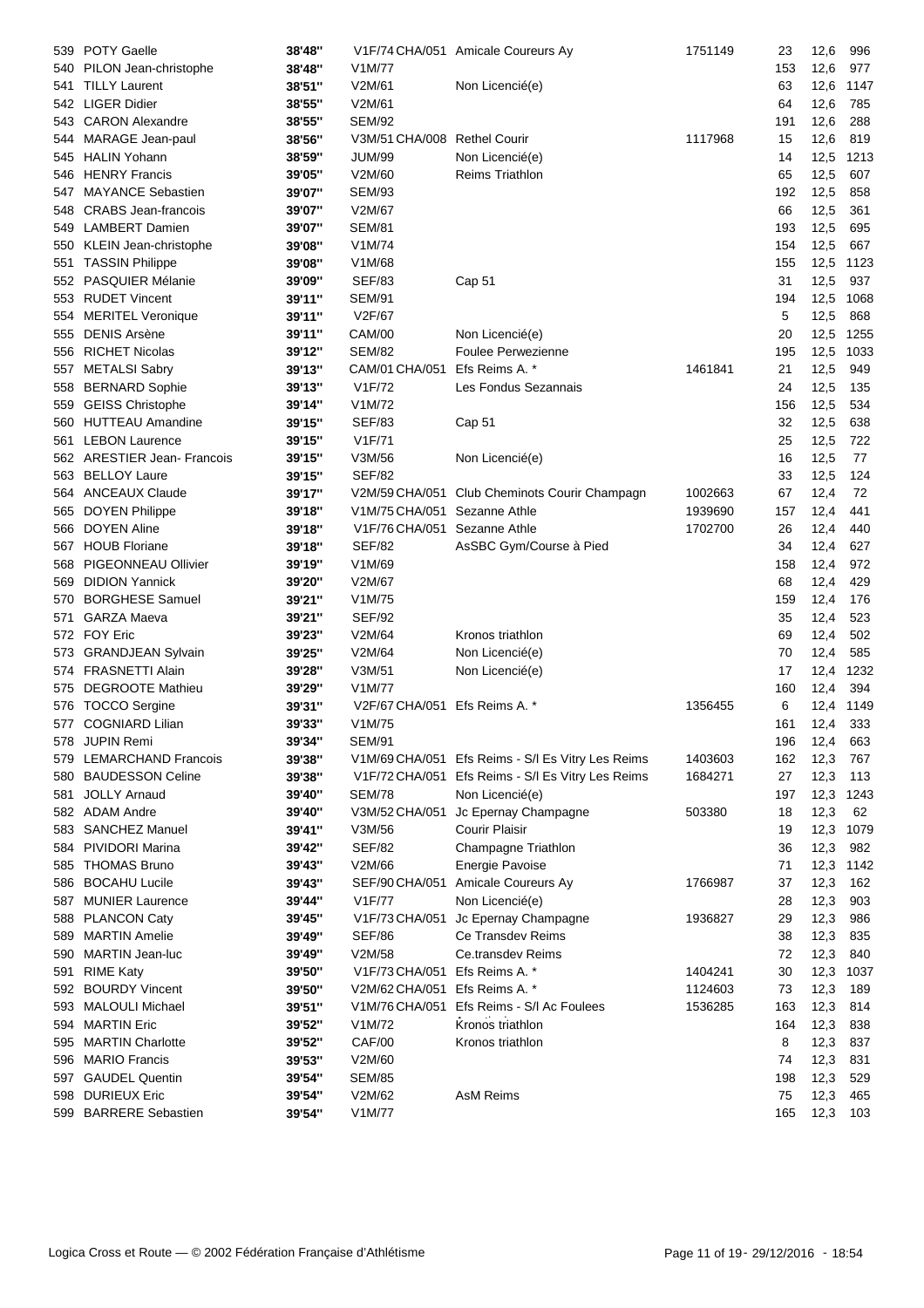| 600 | <b>MOUROT Sophie</b>         | 39'55" | V1M/69                        | TNT                                           |         | 166            | 12,3   | 896       |
|-----|------------------------------|--------|-------------------------------|-----------------------------------------------|---------|----------------|--------|-----------|
| 601 | <b>JONOT Blandine</b>        | 39'55" | <b>SEF/81</b>                 |                                               |         | 39             | 12,3   | 655       |
|     | 602 RAKOTOMAHANINA Fitia     | 39'55" | <b>SEM/94</b>                 |                                               |         | 199            | 12,3   | 1231      |
| 603 | <b>ASTIER Eric</b>           | 39'56" | V2M/66                        |                                               |         | 76             | 12,2   | 79        |
| 604 | <b>PALMA Alain</b>           | 40'00" | JUM/98                        |                                               |         | 15             | 12,2   | 924       |
| 605 | <b>FRANCHE Yann</b>          | 40'02" | V1M/68                        | Non Licencié(e)                               |         | 167            | 12,2   | 505       |
| 606 | <b>MARTINEZ Fabrice</b>      | 40'03" | V1M/74                        |                                               |         | 168            | 12,2   | 845       |
| 607 | <b>DALLERY Astrid</b>        | 40'04" | V1F/73 PIC/002 Ua Chauny      |                                               | 1864790 | 31             | 12,2   | 375       |
| 608 | <b>SAUVAGE Valerie</b>       | 40'05" |                               | V2F/67 CHA/008 Les Pieds A La Retourne De Jun | 1298615 | $\overline{7}$ | 12,2   | 1084      |
| 609 | <b>BELOUADAH Issam</b>       | 40'06" | <b>SEM/93</b>                 |                                               |         | 200            | 12,2   | 126       |
| 610 | <b>COLLIN Adrien</b>         | 40'09" | <b>SEM/83</b>                 |                                               |         | 201            | 12,2   | 338       |
| 611 | <b>NYBELEN Gilles</b>        | 40'10" | V2M/62                        |                                               |         | 77             | 12,2   | 914       |
|     | 612 JOLY Jean Marc           | 40'11" | V3M/57                        | <b>US FISMES</b>                              |         | 20             | 12,2   | 654       |
|     | 613 BONHOMME Fanny           | 40'12" | V1F/75                        |                                               |         | 32             | 12,2   | 170       |
|     | 614 LASSON Sebastien         | 40'12" | V1M/76 CHA/008 Rethel Courir  |                                               | 1142400 | 169            | 12,2   | 709       |
| 615 | <b>PASQUIER Gerard</b>       | 40'17" | V3M/54 CHA/008 Lumes Courir   |                                               | 365526  | 21             | 12,1   | 935       |
| 616 | <b>CARPENTIER Christine</b>  | 40'19" | V1M/74                        |                                               |         | 170            | 12,1   | 291       |
|     |                              | 40'19" | <b>SEF/78</b>                 |                                               |         | 40             |        |           |
| 617 | TELLIER Magali               |        |                               | Marcq En Baroeul                              |         |                | 12,1   | 1126      |
| 618 | PIZZO Rachel                 | 40'21" | V1F/73                        |                                               |         | 33             | 12,1   | 984       |
|     | 619 HIE Anthony              | 40'23" | V1M/73                        | Non Licencié(e)                               |         | 171            | 12,1   | 617       |
|     | 620 LERICHE Philippe         | 40'23" | V3M/53                        |                                               |         | 22             | 12,1   | 773       |
| 621 | <b>HUMBERT Stephane</b>      | 40'24" | V1M/71                        |                                               |         | 172            | 12,1   | 637       |
|     | 622 LAVIE Julien             | 40'25" | <b>SEM/92</b>                 |                                               |         | 202            | 12,1   | 715       |
|     | 623 DE VOS David             | 40'25" | V1M/68                        |                                               |         | 173            | 12,1   | 383       |
|     | 624 COGNIARD Celine          | 40'25" |                               | V1F/72 CHA/008 Les Pieds A La Retourne De Jun | 1497927 | 34             | 12,1   | 331       |
|     | 625 DEFAUT Tanguy            | 40'26" | <b>ESM/96</b>                 |                                               |         | 19             | 12,1   | 392       |
|     | 626 LEJEUNE BOEVER Franck    | 40'27" | V2M/66                        |                                               |         | 78             | 12,1   | 758       |
|     | 627 LEBRUN Marion            | 40'27" | SEF/90 CHA/051                | Efs Reims A. *                                | 674178  | 41             | 12,1   | 725       |
|     | 628 LEMAIRE Philippe         | 40'27" | V2M/66                        |                                               |         | 79             | 12,1   | 766       |
|     | 629 RONSEAUX Roselyne        | 40'30" | V1F/74                        | Non Licencié(e)                               |         | 35             | 12,1   | 1053      |
| 630 | <b>CADILLON Patrick</b>      | 40'32" | V1M/69                        | <b>Reims Triathlon</b>                        |         | 174            | 12,1   | 273       |
| 631 | <b>GENON Sylvain</b>         | 40'32" | V1M/76                        | Non Licencié(e)                               |         | 175            | 12,1   | 535       |
|     | 632 CADILLON Theo            | 40'33" | <b>ESM/95</b>                 |                                               |         | 20             | 12,1   | 274       |
| 633 | DE BRANDT Alain              | 40'35" | V2M/60                        |                                               |         | 80             | 12,0   | 379       |
|     | 634 GERARD Gregory           | 40'35" | <b>SEM/86</b>                 |                                               |         | 203            | 12,0   | 540       |
|     | 635 LASNE Nicolas            | 40'36" | <b>JUM/98</b>                 |                                               |         | 16             | 12,0   | 708       |
|     | 636 LELOUP Regis             | 40'36" | V <sub>1</sub> M/75           |                                               |         | 176            | 12,0   | 763       |
| 637 | DEMILLY Jean-pierre          | 40'38" | V3M/56                        | Non Licencié(e)                               |         | 23             | 12,0   | 410       |
|     | 638 GIMONET Aurelien         | 40'38" | <b>SEM/82</b>                 |                                               |         | 204            | 12,0   | 554       |
|     | 639 CLOAREC Jean-francois    | 40'39" | V2M/63 CHA/051 Efs Reims A. * |                                               | 1552782 | 81             | 12,0   | 328       |
|     | 640 MARCHANDISE Celine       | 40'39" | <b>SEF/80</b>                 | AsSBC Gym/Course à Pied                       |         | 42             | 12,0   | 825       |
| 641 | CHAPPELLET Jean-paul         | 40'41" | V2M/62                        | Non Licencié(e)                               |         | 82             | 12,0   | 303       |
|     | 642 LASNE Frederic           | 40'44" | <b>V1M/72</b>                 | <b>Footing Loisir Guignicourt</b>             |         | <b>177</b>     | (12,0) | 707       |
|     | 643 BERNIER Christine        | 40'45" | <b>V1F/72</b>                 | <b>Footing Loisir Guignicourt</b>             |         | 36             | 12,0   | 137       |
| 644 | <b>BOUMAZA Salim</b>         | 40'45" |                               | V1M/74 CHA/008 Les Pieds A La Retourne De Jun | 1865967 | 178            | 12,0   | 185       |
| 645 | <b>CHRISTOPHE Celian</b>     | 40'46" | CAM/01 CHA/051                | Sezanne Athle                                 | 1126581 | 22             | 12,0   | 321       |
|     |                              |        |                               |                                               |         |                |        |           |
| 646 | <b>CAPRINO PETIT Bettina</b> | 40'47" |                               | V1F/70 CHA/008 Les Pieds A La Retourne De Jun | 1860917 | 37             | 12,0   | 285       |
| 647 | <b>PILON Benoit</b>          | 40'48" | <b>SEM/78</b>                 |                                               |         | 205            | 12,0   | 1230      |
| 648 | <b>GODIN Julie</b>           | 40'48" | <b>ESF/96</b>                 |                                               |         | 3              | 12,0   | 562       |
| 649 | <b>CHRETIEN Beatrice</b>     | 40'50" | V2F/61                        | Non Licencié(e)                               |         | 8              | 12,0   | 1295      |
| 650 | <b>OUDIN Cedric</b>          | 40'51" | <b>SEM/79</b>                 |                                               |         | 206            | 12,0   | 919       |
| 651 | <b>THIERRY Anne-sophie</b>   | 40'51" | SEF/80 CHA/051                | Amicale Coureurs Ay                           | 1764174 | 43             | 12,0   | 1138      |
|     | 652 KLEIN Lucas              | 40'52" | CAM/01 CHA/051                | Dac Reims - S/I Club Athletique Villers       | 1616298 | 23             | 12,0   | 668       |
|     | 653 SEVILLANO Michel         | 40'53" | V2M/60                        | Chierry J'y Cours                             |         | 83             | 12,0   | 1098      |
| 654 | QUIRI Jocelyne               | 40'53" | V1F/69                        | Chierry J'ycours                              |         | 38             | 12,0   | 1013      |
|     | 655 PETRY Corinne            | 40'53" | V2F/64 CHA/051                | Amicale Coureurs Ay                           | 1864901 | 9              | 12,0   | 955       |
| 656 | <b>RUESCHER Roxane</b>       | 40'56" | SEF/83 CHA/051                | Efs Reims A. *                                | 1556376 | 44             | 11,9   | 1069      |
| 657 | <b>LEBLANC Kristell</b>      | 40'56" | <b>SEF/86</b>                 |                                               |         | 45             | 11,9   | 721       |
|     | 658 CAZELLES Jean-pierre     | 40'57" | V2M/63                        | Non Licencié(e)                               |         | 84             | 11,9   | 1234      |
| 659 | <b>LAGLER Catherine</b>      | 40'58" | V1F/69 CHA/051                | Asptt Chalons-en-champagne                    | 1320616 | 39             | 11,9   | 689       |
| 660 | NIVAL Christophe             | 41'03" | V1M/76                        | Non Licencié(e)                               |         | 179            |        | 11,9 1296 |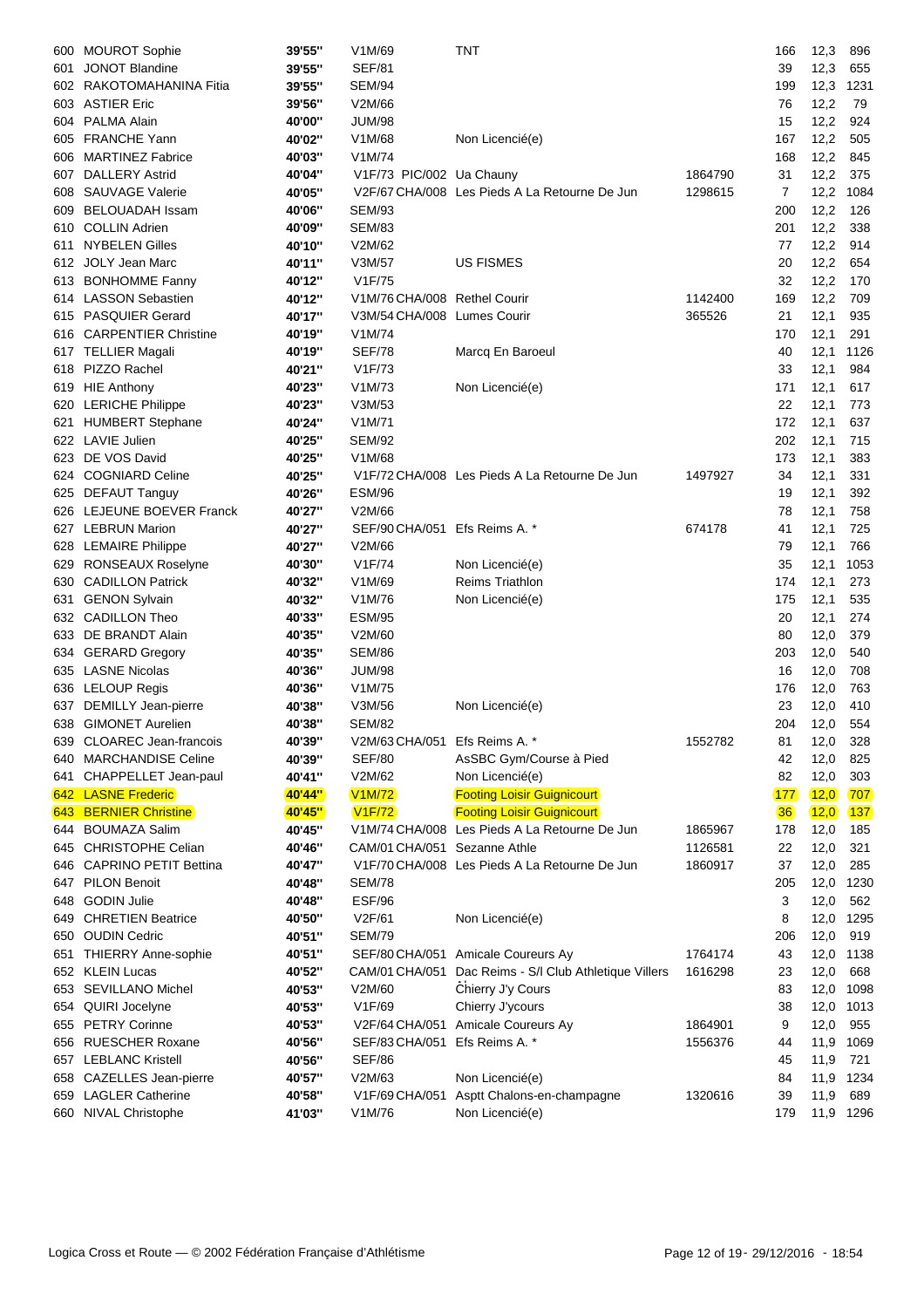| 661 | <b>TANIOU Amandine</b>     | 41'05" | <b>SEF/84</b>                 |                                      |         | 46  | 11,9      | 1120 |
|-----|----------------------------|--------|-------------------------------|--------------------------------------|---------|-----|-----------|------|
|     | 662 DUHAMEL Benjamin       | 41'06" | <b>SEM/82</b>                 |                                      |         | 207 | 11,9      | 454  |
| 663 | LEDOUX Anne-laure          | 41'06" | <b>SEF/88</b>                 | Non Licencié(e)                      |         | 47  | 11,9      | 1254 |
|     | 664 LIGONNET Bruno         | 41'07" | V1M/68                        |                                      |         | 180 | 11,9      | 786  |
| 665 | <b>GHERRAK Jehanne</b>     | 41'07" | <b>ESF/97</b>                 |                                      |         | 4   | 11,9      | 549  |
| 666 | <b>MELLING Solene</b>      | 41'11" | <b>SEF/87</b>                 |                                      |         | 48  | 11,9      | 864  |
| 667 | <b>CAS Eric</b>            | 41'13" | V1M/69                        |                                      |         | 181 | 11,9      | 293  |
| 668 | <b>BREVARD Christophe</b>  | 41'13" | V1M/74                        | Non Licencié(e)                      |         | 182 | 11,9      | 256  |
| 669 | <b>GUILLIOU Anne</b>       | 41'14" | V1F/68 CHA/051                | Efs Reims - S/I Es Vitry Les Reims   | 1191535 | 40  | 11,9      | 596  |
|     | 670 CACCARO Ophelie        | 41'15" | V1F/73                        |                                      |         | 41  | 11,9      | 271  |
| 671 | <b>LEGROS Dominique</b>    | 41'17" | V3M/52                        |                                      |         | 24  | 11,8      | 752  |
|     | 672 MAZINGANT Benoit       | 41'20" | SEM/82 CHA/051                | Efs Reims A. *                       | 1769261 | 208 | 11,8      | 860  |
| 673 | <b>GERARD Mickael</b>      | 41'20" | <b>SEM/85</b>                 | Non Licencié(e)                      |         | 209 | 11,8      | 541  |
|     | 674 PASQUIER Jérome        | 41'21" | <b>SEM/83</b>                 | Non Licencié(e)                      |         | 210 | 11,8      | 936  |
| 675 | <b>DEVOS Amandine</b>      | 41'21" | <b>SEF/91</b>                 | <b>Footing Loisir Guignicourtois</b> |         | 49  | (11,8)    | 419  |
|     | 676 BURGAIN Colette        | 41'21" | V3F/50                        | <b>Errance Reims</b>                 |         | 3   | 11,8      | 269  |
| 677 | <b>KLINGLER Kelly</b>      | 41'22" | ESF/97 CHA/051                | Dac Reims*                           | 1493449 | 5   | 11,8      | 670  |
| 678 | LEGRAND Jean-francois      | 41'22" | SEM/82 CHA/051                | Efs Reims A. *                       | 1933852 | 211 | 11,8      | 749  |
| 679 | <b>VARNEROT David</b>      | 41'25" | V1M/71                        |                                      |         | 183 | 11,8      | 1169 |
| 680 | <b>ELOY Aude</b>           | 41'29" | V1F/76 CHA/051 Efs Reims A. * |                                      | 1866112 | 42  | 11,8      | 467  |
| 681 | <b>GAULT Elodie</b>        | 41'32" | <b>ESF/96</b>                 |                                      |         | 6   | 11,8      | 530  |
|     | 682 RASE Owen              | 41'32" | <b>JUM/99</b>                 |                                      |         | 17  | 11,8      | 1017 |
| 683 | <b>TILLET Quentin</b>      | 41'33" | <b>JUM/99</b>                 |                                      |         | 18  | 11,8      | 1146 |
| 684 | <b>LANTENOIS Marine</b>    | 41'35" | <b>SEF/91</b>                 |                                      |         | 50  | 11,8      | 705  |
| 685 | JOFFROY Fabien             | 41'36" | <b>SEM/90</b>                 | Joggrun                              |         | 212 | 11,8      | 651  |
|     | 686 PERRIN Nicolas         | 41'37" | V1M/71                        | Non Licencié(e)                      |         | 184 | 11,8      | 1300 |
| 687 | <b>FRAYSSINHES Marie</b>   | 41'38" | V1F/73 CHA/008                | <b>Rethel Courir</b>                 | 1725383 | 43  | 11,7      | 510  |
| 688 | VIGNOT Maelle              | 41'38" | CAF/01                        | Kronos triathlon                     |         | 9   | 11,7      | 1185 |
| 689 | <b>GATIN Sebastien</b>     | 41'39" | <b>SEM/83</b>                 | Non Licencié(e)                      |         | 213 | 11,7      | 527  |
| 690 | <b>GRITTI Pauline</b>      | 41'40" | <b>SEF/85</b>                 |                                      |         | 51  | 11,7      | 590  |
| 691 | VIGNOT Clea                | 41'40" | <b>CAF/01</b>                 | Kronos triathlon                     |         | 10  | 11,7      | 1183 |
|     | 692 MINISCLOUX Gregory     | 41'40" | SEM/79 CHA/051                | Efs Reims A. *                       | 1761314 | 214 | 11,7      | 882  |
| 693 | <b>POIRET Alexandre</b>    | 41'40" | <b>SEM/86</b>                 |                                      |         | 215 | 11,7      | 993  |
| 694 | <b>MOUTINHO Frederique</b> | 41'42" | V2F/63                        | Asc Courlancy                        |         | 10  | 11,7      | 898  |
| 695 | <b>LEPAN Chantal</b>       | 41'42" | V3F/57                        | AsSBC Gym/Course à Pied              |         | 4   | 11,7      | 769  |
| 696 | AGRAPART Jean              | 41'42" | V3M/49                        | Les Fondus Sezannais                 |         | 25  | 11,7      | 65   |
|     | 697 VIGNOT Kathia          | 41'43" | <b>SEF/78</b>                 | Kronos triathlon                     |         | 52  | 11,7      | 1184 |
| 698 | <b>FIN Daniel</b>          | 41'44" | V1M/72 CHA/051                | Efs Reims A. *                       | 1866118 | 185 | 11,7      | 485  |
|     | 699 SIMON Anne Chantal     | 41'45" | V1F/74                        | Cora                                 |         | 44  | 11,7 1099 |      |
|     | 700 KOHLER Jules           | 41'46" | <b>CAM/00</b>                 |                                      |         | 24  | 11,7      | 671  |
|     | 701 VIC Anne-karine        | 41'46" | V1F/77                        | Les Fondus Sezannais                 |         | 45  | 11,7 1180 |      |
|     | 702 PILLOY Rodrigue        | 41'50" |                               | V2M/66 CHA/051 Amicale Coureurs Ay   | 1635566 | 85  | 11,7      | 976  |
| 703 | DE BRANDT Arnaud           | 41'50" | <b>SEM/86</b>                 |                                      |         | 216 | 11,7      | 380  |
|     | 704 LAURAIN Jean-claude    | 41'51" | V3M/51                        |                                      |         | 26  | 11,7      | 711  |
|     | 705 PINK Gwennaelle        | 41'53" | <b>SEF/79</b>                 |                                      |         | 53  | 11,7      | 979  |
|     | 706 DOREMUS Jerome         | 41'53" | SEM/86                        |                                      |         | 217 | 11,7      | 436  |
|     | 707 LACAILLE Michel        | 41'54" | V3M/53                        |                                      |         | 27  | 11,7      | 685  |
| 708 | QUEVY-LEFEVRE Mickael      | 41'57" | <b>SEM/83</b>                 |                                      |         | 218 | 11,7      | 1011 |
| 709 | <b>REMY Betty</b>          | 41'58" | <b>SEF/82</b>                 |                                      |         | 54  | 11,7      | 1027 |
|     | 710 BERTHON Melanie        | 41'58" | <b>SEF/86</b>                 |                                      |         | 55  | 11,7      | 141  |
| 711 | <b>JOUBERT Valentin</b>    | 41'59" | <b>SEM/93</b>                 |                                      |         | 219 | 11,6      | 660  |
|     | 712 GORONFLOT Christelle   | 42'00" | V1F/72                        | Cora                                 |         | 46  | 11,6      | 572  |
|     | 713 KUZIO Sylvie           | 42'00" | V2F/64                        | <b>Asptt Rims</b>                    |         | 11  | 11,6      | 680  |
|     | 714 FAYAULT Jérémy         | 42'01" | <b>SEM/83</b>                 | Cora                                 |         | 220 | 11,6      | 477  |
|     | 715 DUPONT Claire          | 42'02" | <b>SEF/86</b>                 | AsSBC Gym/Course à Pied              |         | 56  | 11,6      | 460  |
|     | 716 COLMONT Alexandra      | 42'03" | <b>SEF/84</b>                 | Non Licencié(e)                      |         | 57  | 11,6      | 339  |
|     | 717 LECERF Nathalie        | 42'03" | V1F/72 CHA/051                | Amicale Coureurs Ay                  | 1747894 | 47  | 11,6      | 726  |
| 718 | <b>BAI Brice</b>           | 42'03" | <b>CAM/00</b>                 |                                      |         | 25  | 11,6      | 96   |
|     | 719 LESAIN Emmanuel        | 42'06" | V1M/69                        |                                      |         | 186 | 11,6      | 775  |
| 720 | DAY Jean Charles           | 42'08" | <b>SEM/88</b>                 | Cora                                 |         | 221 | 11,6      | 378  |
| 721 | JOSEPH Ludovic             | 42'09" | <b>SEM/81</b>                 |                                      |         | 222 | 11,6      | 656  |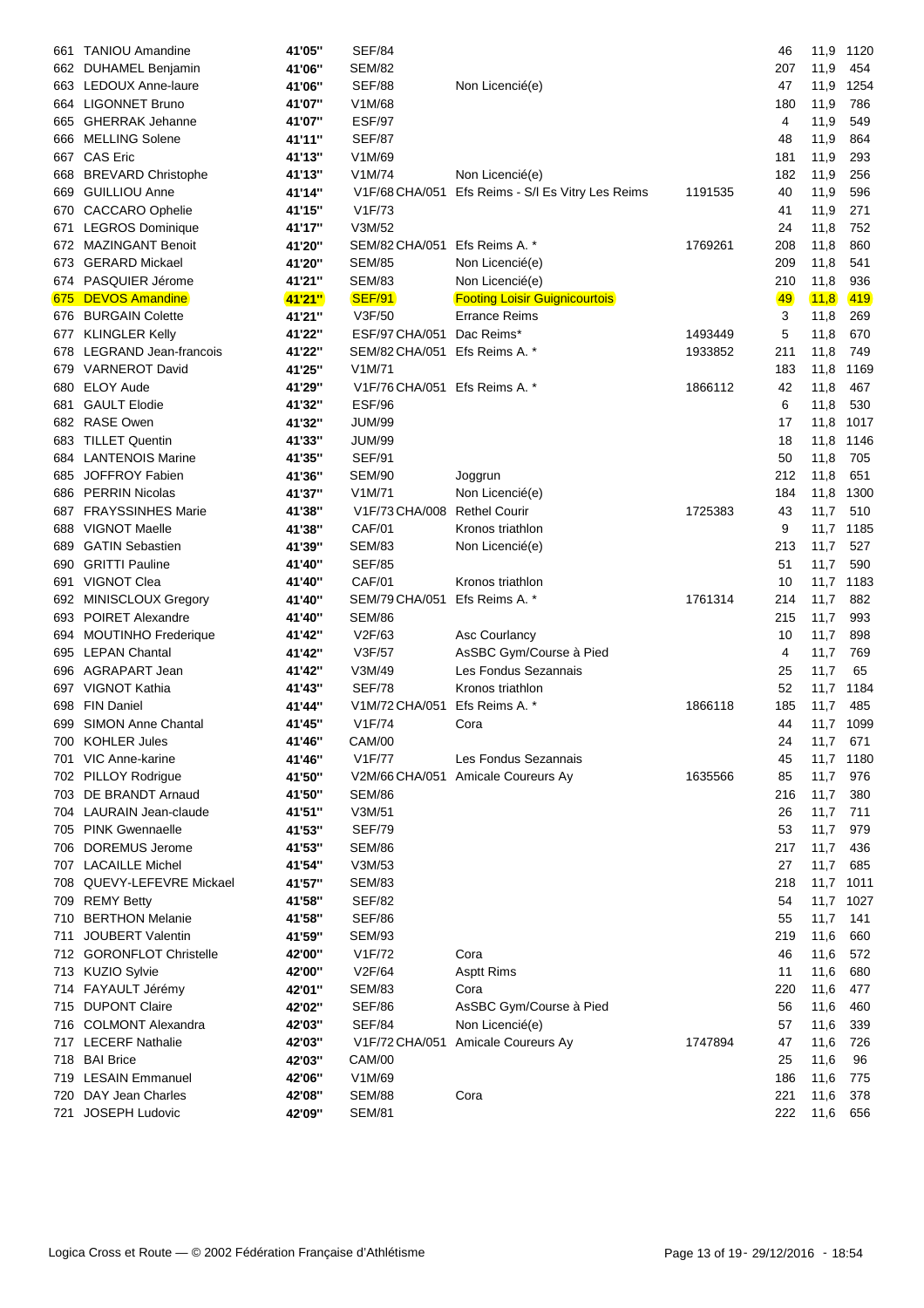|     | 722 PETIT Valerie                          | 42'12"           | V1F/73                         |                                                   |         | 48       | 11,6              | 951        |
|-----|--------------------------------------------|------------------|--------------------------------|---------------------------------------------------|---------|----------|-------------------|------------|
|     | 723 GARCIA Philippe                        | 42'14"           | V3M/57                         | Tnt Edith Doyen                                   |         | 28       | 11,6              | 519        |
|     | 724 COET Sylvie                            | 42'14"           | V1F/71                         | Tnt Edith Doyen                                   |         | 49       | 11,6              | 329        |
|     | 725 RICHOMME Philippe                      | 42'16"           | V2M/65                         |                                                   |         | 86       | 11,6              | 1035       |
| 726 | <b>PEUDPIECE Sarah</b>                     | 42'19"           | <b>SEF/81</b>                  |                                                   |         | 58       | 11,6              | 957        |
| 727 | <b>BERGEROT Michel</b>                     | 42'21"           | V1M/72                         |                                                   |         | 187      | 11,5              | 133        |
| 728 | <b>DURAND Chloe</b>                        | 42'22"           |                                | CAF/00 CHA/051 Efs Reims - S/I Es Vitry Les Reims | 1240473 | 11       | 11,5              | 464        |
| 729 | <b>BATAILLE Estelle</b>                    | 42'24"           | V1F/68 CHA/008 Rethel Courir   |                                                   | 1702962 | 50       | 11,5              | 109        |
| 730 | <b>LANTENOIS Arnaud</b>                    | 42'24"           | V1M/77 CHA/008 Rethel Courir   |                                                   | 1630510 | 188      | 11,5              | 703        |
| 731 | <b>LANTENOIS Katia</b>                     | 42'25"           | <b>SEF/80</b>                  |                                                   |         | 59       | 11,5              | 704        |
| 732 | <b>DULOT Alexandre</b>                     | 42'25"           | <b>SEM/79</b>                  | Champagne Triathlon                               |         | 223      | 11,5              | 455        |
| 733 | <b>CHAPPELLET Louis</b>                    | 42'25"           | <b>ESM/97</b>                  | Non Licencié(e)                                   |         | 21       | 11,5              | 304        |
| 734 | <b>BERRIOT Thomas</b>                      | 42'26"           | SEM/85 CHA/051                 | Rc Epernay                                        | 988102  | 224      | 11,5              | 139        |
| 735 | <b>TAMZI Francoise</b>                     | 42'27"           | V2F/65 CHA/051                 | Efs Reims - S/I Es Vitry Les Reims                | 1684228 | 12       | 11,5              | 1119       |
| 736 | <b>SAAM Stephane</b>                       | 42'28"           | <b>SEM/82</b>                  | Non Licencié(e)                                   |         | 225      | 11,5              | 1072       |
| 737 | <b>BABIN Nathalie</b>                      | 42'28"           | <b>SEF/78</b>                  |                                                   |         | 60       | 11,5              | 88         |
| 738 | <b>LEGRAS Tony</b>                         | 42'28"           | <b>SEM/80</b>                  |                                                   |         | 226      | 11,5              | 750        |
| 739 | <b>THIERRY Marc</b>                        | 42'30"           |                                | V2M/58 CHA/051 Asptt Chalons-en-champagne         | 110587  | 87       | 11,5              | 1139       |
| 740 | <b>LEMAIRE Maeva</b>                       | 42'32"           | SEM/93                         | Epernay Triathlon Pays De Cham                    |         | 227      | 11,5              | 765        |
| 741 | <b>DEBRECENI Thomas</b>                    | 42'32"           | <b>SEM/88</b>                  | Epernay Triathlon Pays De Cham                    |         | 228      | 11,5              | 386        |
|     | 742 HOUMONT Eric                           | 42'34"           | V2M/62 CHA/051 Efs Reims A. *  |                                                   | 1483292 | 88       | 11,5              | 628        |
|     | 743 DENIVET Patrick                        | 42'34"           | V2M/66 CHA/051                 | Efs Reims A. *                                    | 1708774 | 89       | 11,5              | 412        |
| 744 | <b>DECAUDIN Julien</b>                     | 42'35"           | <b>CAM/00</b>                  |                                                   |         | 26       | 11,5              | 389        |
| 745 | <b>CHENOT Melody</b>                       | 42'36"           | <b>SEF/92</b>                  |                                                   |         | 61       | 11,5              | 315        |
| 746 | <b>SOHIER David</b>                        | 42'36"           | V1M/77                         |                                                   |         | 189      | 11,5              | 1107       |
| 747 | <b>HARTER Frederic</b>                     | 42'37"           | V2M/67                         |                                                   |         | 90       | 11,5              | 603        |
| 748 | <b>ANTOINE Anne-laure</b>                  | 42'38"           | SEF/78 CHA/051                 | Efs Reims A. *                                    | 1674337 | 62       | 11,5              | 76         |
| 749 | SANCHEZ Marie-julie                        | 42'39"           | V2F/64                         | Non Licencié(e)                                   |         | 13       | 11,5              | 1080       |
| 750 | <b>PAGNON Amelie</b>                       | 42'46"           | <b>SEF/93</b>                  |                                                   |         | 63       | 11,4              | 922        |
| 751 | <b>BOIS Sebastien</b>                      | 42'46"           | <b>SEM/92</b>                  |                                                   |         | 229      | 11,4              | 168        |
| 752 | <b>LOUVEL Andre</b>                        | 42'47"           | V3M/49                         | L'Union                                           |         | 29       | 11,4              | 792        |
| 753 | <b>DULUC Andree</b>                        | 42'50"           |                                | V4F/46 CHA/051 Errance Reims Europe Club          | 1751761 | 1        | 11,4              | 456        |
| 754 | <b>GERARD Pauline</b>                      | 42'50"           | <b>SEF/87</b>                  |                                                   |         | 64       | 11,4              | 542        |
| 755 | <b>LEGROS Antoine</b>                      | 42'52"           | <b>SEM/86</b>                  |                                                   |         | 230      | 11,4              | 751        |
| 756 | <b>RICHALET Sandrine</b>                   | 42'52"           | V1F/73                         | Cosdtriathlon                                     |         | 51       | 11,4              | 1031       |
| 757 | <b>LECLERE Guillaume</b>                   | 42'56"           | <b>SEM/79</b>                  |                                                   |         | 231      | 11,4              | 731        |
| 758 | <b>OSTRE Pierre</b>                        | 42'57"           | V3M/53 CHA/051                 | Efs Reims A. *                                    | 1375658 | 30       | 11,4              | 918        |
| 759 | <b>BADJIKA Aurelie</b>                     | 42'58"           | SEF/87 CHA/051                 | Efs Reims A. *                                    | 1860031 | 65       | 11,4              | 92         |
|     | 760 MUNEROT Patrice                        | 43'07"           | V4M/47 CHA/051 Efs Reims A. *  |                                                   | 1182132 | 2        | 11,3              | 902        |
| 761 | <b>CAPENOL Anne</b>                        | 43'12"           | V1F/77                         |                                                   |         | 52       | 11,3              | 284        |
|     | 762 HALIN William                          | 43'12"           | CAM/01                         | Non Licencié(e)                                   |         | 27       | 11,3              | 1214       |
|     | 763 CONIO Thierry                          | 43'13"           | V3M/54                         |                                                   |         | 31       | 11,3              | 345        |
|     | 764 GOUVERNE Francoise                     | 43'17"           |                                | V3F/57 CHA/051 Asptt Chalons-en-champagne         | 294303  | 5        | 11,3              | 582        |
|     | 765 PRAME Marinette                        | 43'20"           | SEF/85                         |                                                   |         | 66       | 11,3              | 997        |
|     | 766 PROT Audrey                            | 43'20"           | <b>SEF/82</b>                  |                                                   |         | 67       |                   |            |
|     | 767 NICLOT Mauricette                      | 43'21"           | V3F/57 CHA/051 Efs Reims A. *  |                                                   | 467739  | 6        | 11,3 1006<br>11,3 | 910        |
|     | 768 VALADE Celine                          | 43'21"           | <b>SEF/86</b>                  |                                                   |         |          |                   |            |
|     |                                            |                  |                                | SEF/81 CHA/051 Amicale Coureurs Ay                |         | 68       | 11,3              | 1165       |
|     | 769 LEVEQUE Angelique<br>770 ERCOLE Michel | 43'21"           | V3M/56                         |                                                   | 1831356 | 69<br>32 | 11,3              | 781        |
| 771 | <b>BASQUIN Benoit</b>                      | 43'22"<br>43'22" | <b>SEM/79</b>                  | Cora<br>Cora                                      |         | 232      | 11,3              | 470        |
|     | 772 JENART-EL-RHABI Nadia                  | 43'25"           |                                | SEF/85 CHA/051 Efs Reims - S/l Es Vitry Les Reims | 1893916 | 70       | 11,3<br>11,3      | 105<br>648 |
|     |                                            |                  |                                |                                                   |         |          |                   |            |
|     | 773 HUET Romane<br>774 GOBRON Estee        | 43'27"           | <b>ESF/97</b><br><b>CAF/00</b> |                                                   |         | 7<br>12  | 11,3              | 635        |
|     | 775 ESTINGOY Denis                         | 43'27"           |                                |                                                   | 1844770 | 190      | 11,3              | 557<br>472 |
|     |                                            | 43'30"           | <b>SEF/81</b>                  | V1M/68 CHA/051 Club Cheminots Courir Champagn     |         |          | 11,2              |            |
|     | 776 FONSECA Emilie                         | 43'33"           |                                |                                                   |         | 71       | 11,2              | 493        |
|     | 777 FERRANDIS Denise                       | 43'33"           |                                | V3F/56 CHA/051 Efs Reims - S/l Es Vitry Les Reims | 1446245 | 7        | 11,2              | 482        |
|     | 778 SOPRANSI Annie                         | 43'35"           |                                | V3F/50 CHA/051 Efs Reims - S/l Es Vitry Les Reims | 1418034 | 8        | 11,2 1108         |            |
| 779 | <b>CUGNART-DARDENNE Sylvie</b>             | 43'35"           | <b>SEF/80</b>                  | Non Licencié(e)                                   |         | 72       | 11,2              | 367        |
| 780 | <b>MICHEL Sebastien</b>                    | 43'36"           | <b>SEM/82</b>                  |                                                   |         | 233      | 11,2              | 879        |
| 781 | <b>BOSQUET Amandine</b>                    | 43'36"           | <b>SEF/89</b>                  |                                                   |         | 73       | 11,2              | 177        |
|     | 782 HALIN Claude                           | 43'37"           | V1M/68                         | Non Licencié(e)                                   |         | 191      | 11,2 1212         |            |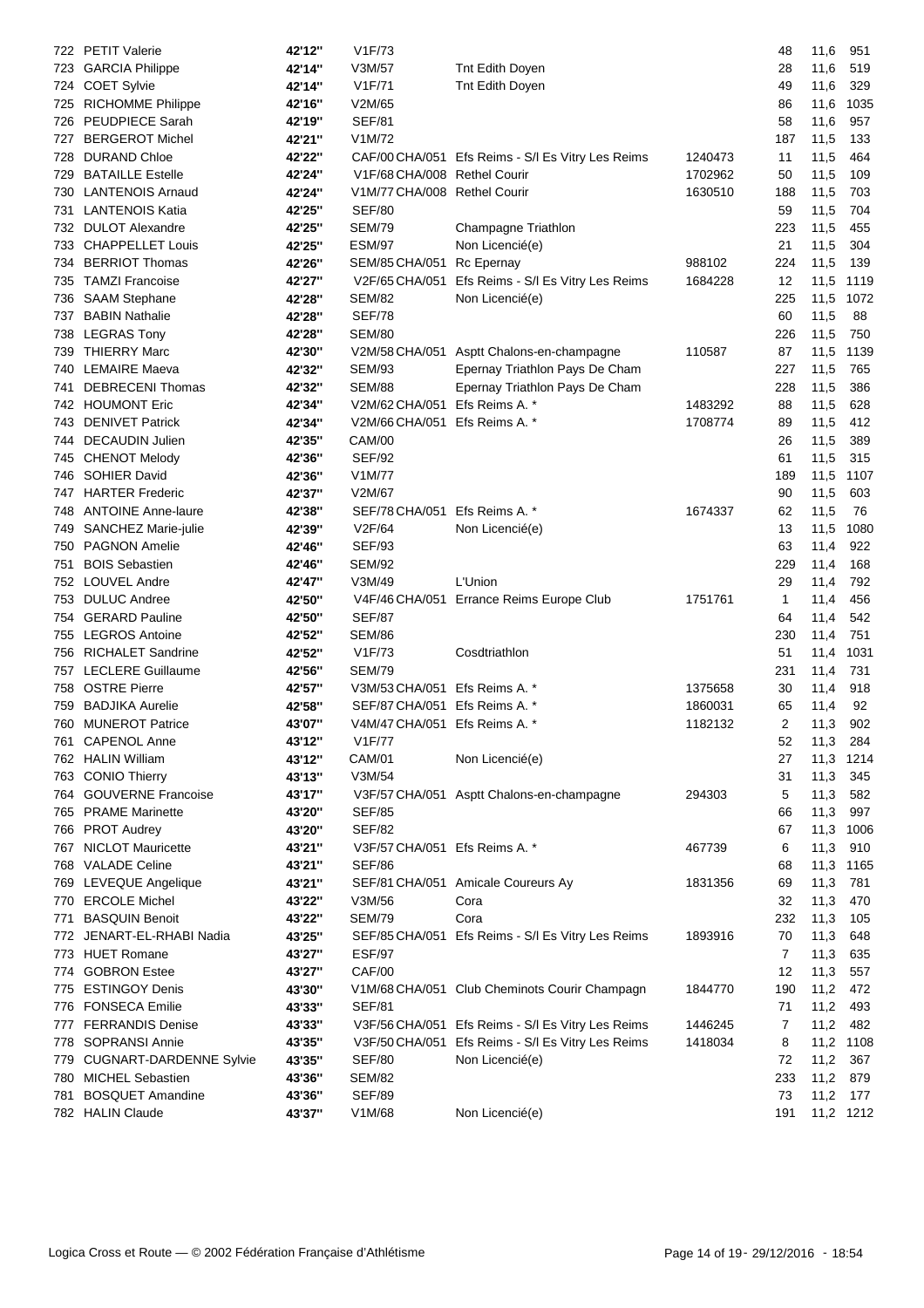|     | 783 ZENDER Ralf               | 43'38" | V2M/65                        |                                               |         | 91  | 11,2 1207 |      |
|-----|-------------------------------|--------|-------------------------------|-----------------------------------------------|---------|-----|-----------|------|
|     | 784 ORZI Isabelle             | 43'40" | V1F/69                        |                                               |         | 53  | 11,2      | 917  |
|     | 785 LESSIRE Stephanie         | 43'40" | <b>SEF/86</b>                 | Non Licencié(e)                               |         | 74  | 11,2      | 776  |
|     | 786 COURROUX Sandrine         | 43'42" | V <sub>1</sub> F/71           |                                               |         | 54  | 11,2      | 357  |
|     | 787 COURROUX David            | 43'42" | V1M/69                        |                                               |         | 192 | 11,2      | 356  |
| 788 | <b>BOUZMAZA Véronique</b>     | 43'43" |                               | V1F/76 CHA/008 Les Pieds A La Retourne De Jun |         | 55  | 11,2      | 197  |
|     | 789 VERGER Amelie             | 43'43" | <b>SEF/90</b>                 |                                               |         | 75  | 11,2 1178 |      |
| 790 | <b>STRADY VERGER Florence</b> | 43'43" | V2F/65 CHA/051 Efs Reims A. * |                                               | 1230139 | 14  | 11,2 1113 |      |
| 791 | <b>MORO</b> Julie             | 43'44" | <b>ESF/96</b>                 | Non Licencié(e)                               |         | 8   | 11,2 1250 |      |
|     | 792 GOUHENANT Denis           | 43'44" | V1M/72                        | Non Licencié(e)                               |         | 193 | 11,2      | 1223 |
|     | 793 HEMARD Marlene            | 43'46" |                               | V2F/65 CHA/051 Amicale Coureurs Ay            | 1100699 | 15  | 11,2      | 606  |
|     | 794 MAROTTE Morgan            | 43'47" | V <sub>1</sub> F/77           |                                               |         | 56  | 11,2      | 832  |
|     | 795 STRADY Christophe         | 43'52" | V1M/69                        |                                               |         | 194 | 11,1      | 1112 |
|     | 796 HENRY Virginie            | 43'52" |                               | V1F/73 CHA/010 Troyes Omnisports              | 1519488 | 57  | 11,1      | 610  |
|     | 797 MENTION Sebastien         | 43'53" | SEM/79 PIC/002 Cap 21         |                                               | 1618264 | 234 | 11,1      | 866  |
| 798 | <b>DIANCOURT Delphine</b>     | 43'55" | <b>SEF/85</b>                 |                                               |         | 76  | 11,1      | 421  |
| 799 | <b>MICHEL Florence</b>        | 43'57" | V1F/69 CHA/051 Efs Reims A. * |                                               | 1790955 | 58  | 11,1      | 878  |
| 800 | STOESSEL Joelle               | 43'57" | V2F/60 CHA/051 Dac Reims*     |                                               | 1630769 | 16  | 11,1      | 1111 |
| 801 | <b>HUET Anne</b>              | 44'04" | V2F/65                        |                                               |         | 17  | 11,1      | 633  |
|     | 802 JEANJAN Audrey            | 44'05" | <b>SEF/83</b>                 |                                               |         | 77  | 11,1      | 647  |
|     | 803 VERKEST Cedric            | 44'05" | <b>SEM/79</b>                 |                                               |         | 235 | 11,1      | 1179 |
|     | 804 BOUQUET Cecile            | 44'06" | <b>SEF/84</b>                 |                                               |         | 78  | 11,1      | 187  |
| 805 | <b>BAUQUAIRE Sandra</b>       | 44'08" | <b>SEF/78</b>                 | Non Licencié(e)                               |         | 79  | 11,1      | 115  |
| 806 |                               | 44'08" |                               |                                               |         | 1   | 11,1      | 1240 |
| 807 | <b>MAJCHER Flavie</b>         | 44'10" | V1F/75                        |                                               |         | 59  | 11,1      | 810  |
| 808 | <b>GOGUL Noemie</b>           | 44'10" | <b>SEF/81</b>                 |                                               |         | 80  | 11,1      | 567  |
| 809 | <b>MIMIN Stephanie</b>        | 44'13" | <b>SEF/83</b>                 |                                               |         | 81  | 11,1      | 881  |
| 810 | <b>BOUET Sandrine</b>         | 44'14" |                               | V1F/72 LAN/034 Ma2m - S/I Vedas Endurance     | 1904555 | 60  | 11,1      | 1226 |
| 811 | <b>FRADIN Vincent</b>         | 44'14" | V2M/66                        |                                               |         | 92  | 11,1      | 503  |
|     | 812 FOLLET Nathalie           | 44'14" | V1F/70 PIC/002 Esc Tergnier   |                                               | 1777211 | 61  | 11,1      | 492  |
|     | 813 TACLET Lisa Marie         | 44'18" | V1F/72                        |                                               |         | 62  | 11,0      | 1118 |
| 814 |                               | 44'18" |                               |                                               |         | 2   | 11,0      | 1018 |
| 815 | LUCOTTE Alexandra             | 44'19" | <b>SEF/89</b>                 |                                               |         | 82  | 11,0      | 796  |
|     | 816 DENIS Valérie             | 44'21" | V1F/70                        | Non Licencié(e)                               |         | 63  | 11,0      | 1256 |
|     | 817 DENIS Eric                | 44'21" | V2M/67                        | Non Licencié(e)                               |         | 93  | 11,0      | 1257 |
| 818 | <b>CORROY Karine</b>          | 44'22" | V1F/74                        |                                               |         | 64  | 11,0      | 352  |
|     | 819 GREGOIRE Aurelie          | 44'24" | <b>SEF/82</b>                 |                                               |         | 83  | 11,0      | 587  |
| 820 | <b>TELLIER Maud</b>           | 44'25" | V1F/76                        |                                               |         | 65  | 11,0 1127 |      |
|     | 821 THOMAS Judit              | 44'28" | <b>SEF/79</b>                 |                                               |         | 84  | 11,0 1143 |      |
|     | 822 MARCELOT Elsa             | 44'29" | V1F/75                        |                                               |         | 66  | 11,0      | 820  |
|     | 823 VICENTE Marie             | 44'32" | <b>SEF/86</b>                 |                                               |         | 85  | 11,0      | 1181 |
|     | 824 DORJEE Elsa               | 44'37" | V1F/76                        |                                               |         | 67  | 11,0      | 437  |
|     | 825 PREVOST Estelle           | 44'37" | SEF/78                        |                                               |         | 86  | 11,0      | 999  |
|     | 826 LEGROS Guillaume          | 44'37" | V1M/75                        |                                               |         | 195 | 11,0      | 753  |
| 827 | <b>GOBRON Nathalie</b>        | 44'38" | V1F/70                        | AsSBC Gym/Course à Pied                       |         | 68  | 11,0      | 558  |
| 828 | <b>COSNEFROY Brigitte</b>     | 44'41" | V2F/61 CHA/051                | Dac Reims*                                    | 1766279 | 18  | 10,9      | 353  |
| 829 | <b>DIAS ALVES Valerie</b>     | 44'41" | V2F/62                        | Non Licencié(e)                               |         | 19  | 10,9      | 424  |
| 830 | <b>DIAS ALVES Pascal</b>      | 44'42" | V2M/59                        | Non Licencié(e)                               |         | 94  | 10,9      | 426  |
| 831 | <b>COUILLET Alicia</b>        | 44'42" | <b>CAF/01</b>                 | Régates Rémoises                              |         | 13  | 10,9      | 355  |
|     | 832 RONEZ Pierre-henry        | 44'43" | <b>SEM/90</b>                 | Régates Rémoises                              |         | 236 | 10,9      | 1052 |
|     | 833 HAMEAU Antoine            | 44'47" | V2M/66                        |                                               |         | 95  | 10,9      | 600  |
|     | 834 PARADIS Virginie          | 44'47" | <b>SEF/80</b>                 | Cora                                          |         | 87  | 10,9      | 927  |
|     | 835 LERICHE Thierry           | 44'47" | V1M/69                        | Cora                                          |         | 196 | 10,9      | 774  |
|     | 836 DAUTEUIL Gladys           | 44'49" | <b>SEF/79</b>                 |                                               |         | 88  | 10,9      | 377  |
| 837 | <b>JACQUES Celia</b>          | 44'49" | V1F/75                        |                                               |         | 69  | 10,9      | 642  |
| 838 | <b>GOKCE Elise</b>            | 44'51" | <b>SEF/80</b>                 |                                               |         | 89  | 10,9      | 568  |
| 839 | <b>ROSTAINE Alison</b>        | 44'55" | <b>SEF/79</b>                 |                                               |         | 90  | 10,9      | 1055 |
| 840 | <b>BORGHESE Laetitia</b>      | 44'58" | <b>SEF/78</b>                 |                                               |         | 91  | 10,9      | 175  |
| 841 | <b>PUBERL Delphine</b>        | 45'01" | <b>SEF/79</b>                 |                                               |         | 92  | 10,9      | 1007 |
|     | 842 TSCHENS Patrice           | 45'07" | V3M/49                        |                                               |         | 33  | 10,8      | 1163 |
|     | 843 CALLEWAERT Alexis         | 45'08" | <b>SEM/88</b>                 |                                               |         | 237 | 10,8      | 278  |
|     |                               |        |                               |                                               |         |     |           |      |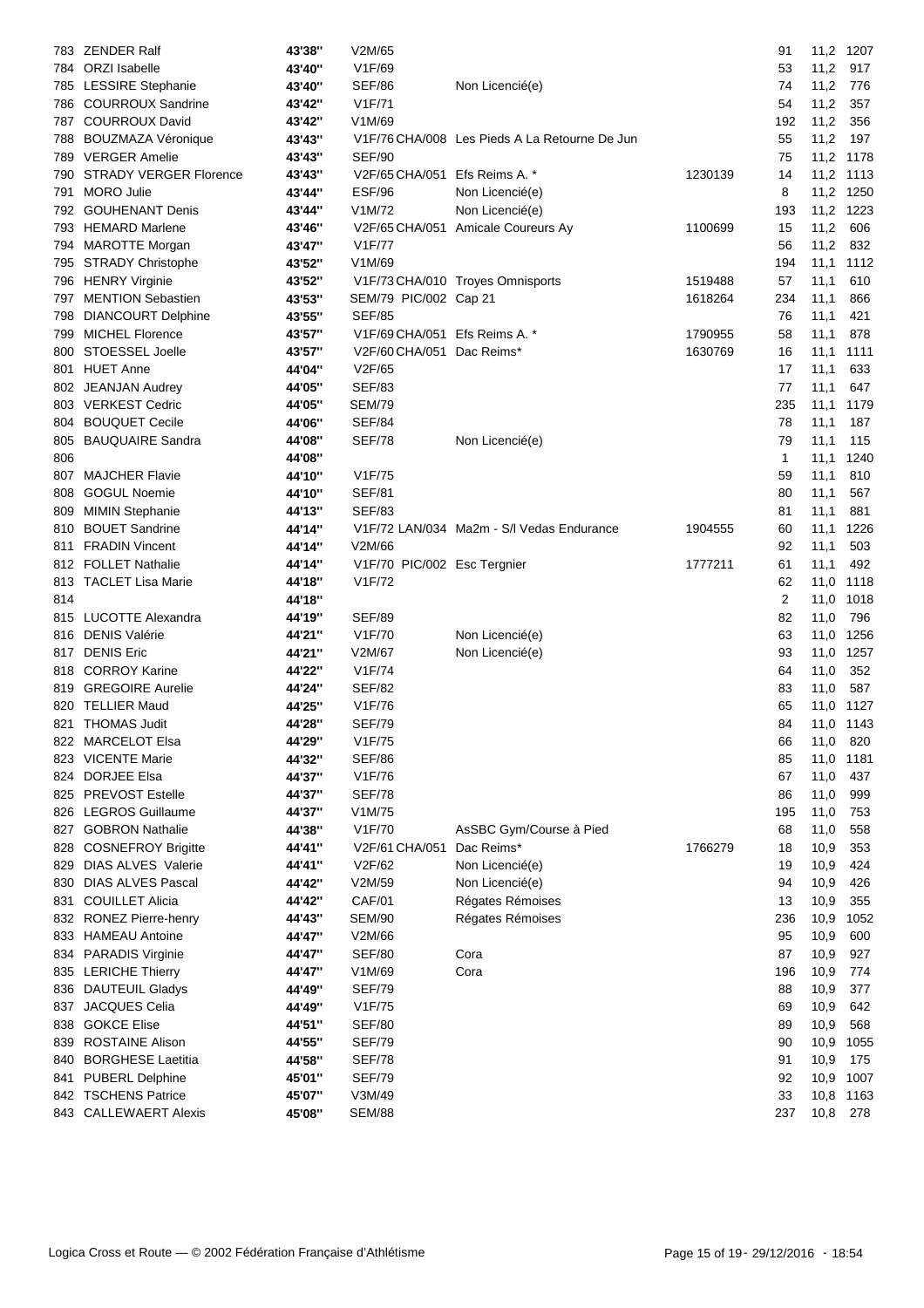| 844 | <b>VINCENT Erick</b>            | 45'08" | V1M/69                        |                                                   |         | 197 | 10,8 | 1189 |
|-----|---------------------------------|--------|-------------------------------|---------------------------------------------------|---------|-----|------|------|
| 845 | <b>LECLERCQ Florient</b>        | 45'08" | <b>SEM/81</b>                 |                                                   |         | 238 | 10,8 | 727  |
|     | 846 CURFS Jerome                | 45'09" | <b>SEM/80</b>                 |                                                   |         | 239 | 10,8 | 369  |
|     | 847 BESSAQUE Stephane           | 45'09" | <b>SEM/80</b>                 |                                                   |         | 240 | 10,8 | 146  |
| 848 | <b>TERIITEMOEHAA Natareta</b>   | 45'10" | V1F/69                        |                                                   |         | 70  | 10,8 | 1128 |
| 849 | RABEUX Jean Luc                 | 45'10" | V3M/52                        |                                                   |         | 34  | 10,8 | 1014 |
| 850 | <b>HELARY Aurelie</b>           | 45'11" | <b>SEF/84</b>                 |                                                   |         | 93  | 10,8 | 604  |
| 851 | <b>CRAMET Mathieu</b>           | 45'12" | <b>SEM/81</b>                 |                                                   |         | 241 | 10,8 | 362  |
|     | 852 HIMBER Francis              | 45'13" |                               | V1M/69 R-A/069 Acvs - S/I Ea Villefranche         | 1864971 | 198 | 10,8 | 619  |
| 853 | <b>SILVERIO Paulo</b>           | 45'14" | V1M/73                        | Non Licencié(e)                                   |         | 199 | 10,8 | 1216 |
| 854 | <b>BOULFOUS David</b>           | 45'14" | <b>SEM/85</b>                 |                                                   |         | 242 | 10,8 | 184  |
| 855 | <b>DOUCET Adeline</b>           | 45'14" | <b>SEF/81</b>                 | Non Licencié(e)                                   |         | 94  | 10,8 | 1215 |
| 856 | <b>GOVIGNON Aurelia</b>         | 45'14" | <b>SEF/82</b>                 |                                                   |         | 95  | 10,8 | 583  |
| 857 | <b>CORDIER Viviane</b>          | 45'15" | V3F/57                        | Non Licencié(e)                                   |         | 9   | 10,8 | 350  |
| 858 | <b>JOB Veronique</b>            | 45'15" | V2F/67                        | AsSBC Gym/Course à Pied                           |         | 20  | 10,8 | 650  |
| 859 | <b>DIAS ALVES Colette</b>       | 45'16" | V3F/48                        | AsSBC Gym/Course à Pied                           |         | 10  | 10,8 | 425  |
| 860 | <b>RUTY Wilfried</b>            | 45'20" | V1M/76                        |                                                   |         | 200 | 10,8 | 1071 |
| 861 | <b>ROLLINGER Alain</b>          | 45'26" | V2M/59                        |                                                   |         | 96  | 10,8 | 1050 |
| 862 | <b>BERTON Marie-christine</b>   | 45'26" | V2F/59 CHA/051                | Asptt Chalons-en-champagne                        | 1220586 | 21  | 10,8 | 143  |
| 863 | <b>INGRET-DUNAIRE Dominique</b> | 45'31" | V3F/54                        | AsM Reims                                         |         | 11  | 10,7 | 640  |
| 864 | <b>BESSON Pascaline</b>         | 45'33" | <b>SEF/88</b>                 | Asptt Cap51                                       |         | 96  | 10,7 | 147  |
| 865 | <b>GODIN Sophie</b>             | 45'33" | <b>SEF/88</b>                 | Asptt Cap 51                                      |         | 97  | 10,7 | 563  |
| 866 | <b>DUCROT Estelle</b>           | 45'38" | V1F/77 CHA/051                | Efs Reims A. *                                    | 1769204 | 71  | 10,7 | 451  |
| 867 | <b>BREJARD Clementine</b>       | 45'42" | <b>SEF/90</b>                 |                                                   |         | 98  | 10,7 | 252  |
|     | 868 BREJARD Philippe            | 45'42" | V2M/61                        |                                                   |         | 97  | 10,7 | 253  |
| 869 | <b>PELLETIER Sebastien</b>      | 45'46" | <b>SEM/84</b>                 |                                                   |         | 243 | 10,7 | 940  |
| 870 | <b>GAIGNON Sophie</b>           | 45'48" | V <sub>1</sub> F/75           |                                                   |         | 72  | 10,7 | 514  |
| 871 | <b>ALI Saidina</b>              | 45'48" | <b>SEM/87</b>                 |                                                   |         | 244 | 10,7 | 69   |
| 872 | <b>MORIEUX Heloise</b>          | 45'49" | <b>SEF/85</b>                 |                                                   |         | 99  | 10,7 | 890  |
| 873 | <b>GOUAGOUT Anthony</b>         | 45'49" | <b>SEM/86</b>                 |                                                   |         | 245 | 10,7 | 576  |
| 874 | <b>PERARD Virgile</b>           | 45'49" | <b>SEM/84</b>                 |                                                   |         | 246 | 10,7 | 942  |
| 875 | LEGOUGE Jocelyne                | 45'51" | V2F/63                        |                                                   | T301126 | 22  | 10,7 | 747  |
| 876 | <b>COUILLE Marion</b>           | 45'55" |                               | V1F/72 CHA/051 Amicale Coureurs Ay                | 1384765 | 73  | 10,6 | 354  |
| 877 | <b>KERKOUD Salima</b>           | 45'57" | V2F/61                        | Pass Running                                      |         | 23  | 10,6 | 665  |
| 878 | <b>GRENIER Virginie</b>         | 46'06" | <b>SEF/84</b>                 | Non Licencié(e)                                   |         | 100 | 10,6 | 589  |
| 879 | <b>MALTHERE Aurelie</b>         | 46'07" | <b>SEM/78</b>                 |                                                   |         | 247 | 10,6 | 815  |
| 880 | <b>BOURLON Lydie</b>            | 46'07" | V <sub>1</sub> F/70           |                                                   |         | 74  | 10,6 | 194  |
| 881 | <b>MARTIN Virginie</b>          | 46'07" | V2F/63                        |                                                   |         | 24  | 10,6 | 843  |
|     | 882 DUMINY Stephanie            | 46'09" |                               | V1F/74 CHA/051 Efs Reims - S/I Es Vitry Les Reims | 1576019 | 75  | 10,6 | 457  |
|     | 883 KRIF GENTE Karen            | 46'10" | V1F/76                        | Abep Cormicy                                      |         | 76  | 10,6 | 679  |
|     | 884 THIEFFRY Laurent            | 46'11" | <b>SEM/78</b>                 |                                                   |         | 248 | 10,6 | 1137 |
|     | 885 DECAUDIN Estelle            | 46'11" | V1F/74                        |                                                   |         | 77  | 10,6 | 388  |
|     | 886 PERON Jean-paul             | 46'13" | V3M/57 CHA/051                | Efs Reims A. *                                    | 1485396 | 35  | 10,6 | 944  |
| 887 | <b>ABRAHAM Kathleen</b>         | 46'14" | <b>SEF/87</b>                 | Associaton Speed Aisne Man                        |         | 101 | 10,6 | 61   |
| 888 | <b>FOURNAISE Amelie</b>         | 46'15" | SEF/83 CHA/051                | Efs Reims A. *                                    | 1861700 | 102 | 10,6 | 500  |
|     | 889 TOIC Eric                   | 46'18" | V2M/65                        |                                                   |         | 98  | 10,6 | 1151 |
| 890 | JESIERSKI Raphael               | 46'20" | V1M/77                        |                                                   |         | 201 | 10,6 | 649  |
| 891 | <b>LUCAK Celine</b>             | 46'24" | V1F/69 CHA/051                | Jc Epernay Champagne                              | 1259008 | 78  | 10,5 | 793  |
|     | 892 FRANCOIS Agnes              | 46'24" | V2F/67 CHA/051                | Efs Reims A. *                                    | 1293516 | 25  | 10,5 | 506  |
| 893 | <b>MARTINS Aude</b>             | 46'24" | V2F/66 CHA/051 Efs Reims A. * |                                                   | 1469884 | 26  | 10,5 | 846  |
| 894 | <b>MATHIEU Florence</b>         | 46'25" | V1F/72 CHA/051 Efs Reims A. * |                                                   | 1458050 | 79  | 10,5 | 855  |
| 895 | <b>CARDOSO SANTOS</b>           | 46'25" | V3F/56 CHA/051                | Efs Reims A. *                                    | 1289745 | 12  | 10,5 | 287  |
| 896 | PHILIPPOTEAUX Charlotte         | 46'26" | ESF/96                        | Non Licencié(e)                                   |         | 9   | 10,5 | 960  |
|     | 897 DEBEURY Emeline             | 46'32" | <b>SEF/89</b>                 |                                                   |         | 103 | 10,5 | 385  |
|     | 898 GAUTIER Guy                 | 46'32" | V2M/62                        |                                                   |         | 99  | 10,5 | 532  |
|     | 899 FAUCONNIER Stephanie        | 46'33" | <b>SEF/81</b>                 |                                                   |         | 104 | 10,5 | 476  |
| 900 | <b>GOUT Marie-laure</b>         | 46'34" | V1F/68                        |                                                   |         | 80  | 10,5 | 579  |
| 901 | CHENOT Flora                    | 46'34" | <b>JUF/98</b>                 |                                                   |         | 3   | 10,5 | 314  |
|     | 902 DEMAIZIERE Charlotte        | 46'35" | <b>SEF/84</b>                 |                                                   |         | 105 | 10,5 | 409  |
|     | 903 GUILLAUME Mireille          | 46'41" | V2F/67 CHA/051                | Efs Reims - S/I Es Vitry Les Reims                | 1791754 | 27  | 10,5 | 595  |
|     | 904 MATHIEU Marie               | 46'42" | SEF/                          | Non Licencié(e)                                   |         | 106 | 10,5 | 856  |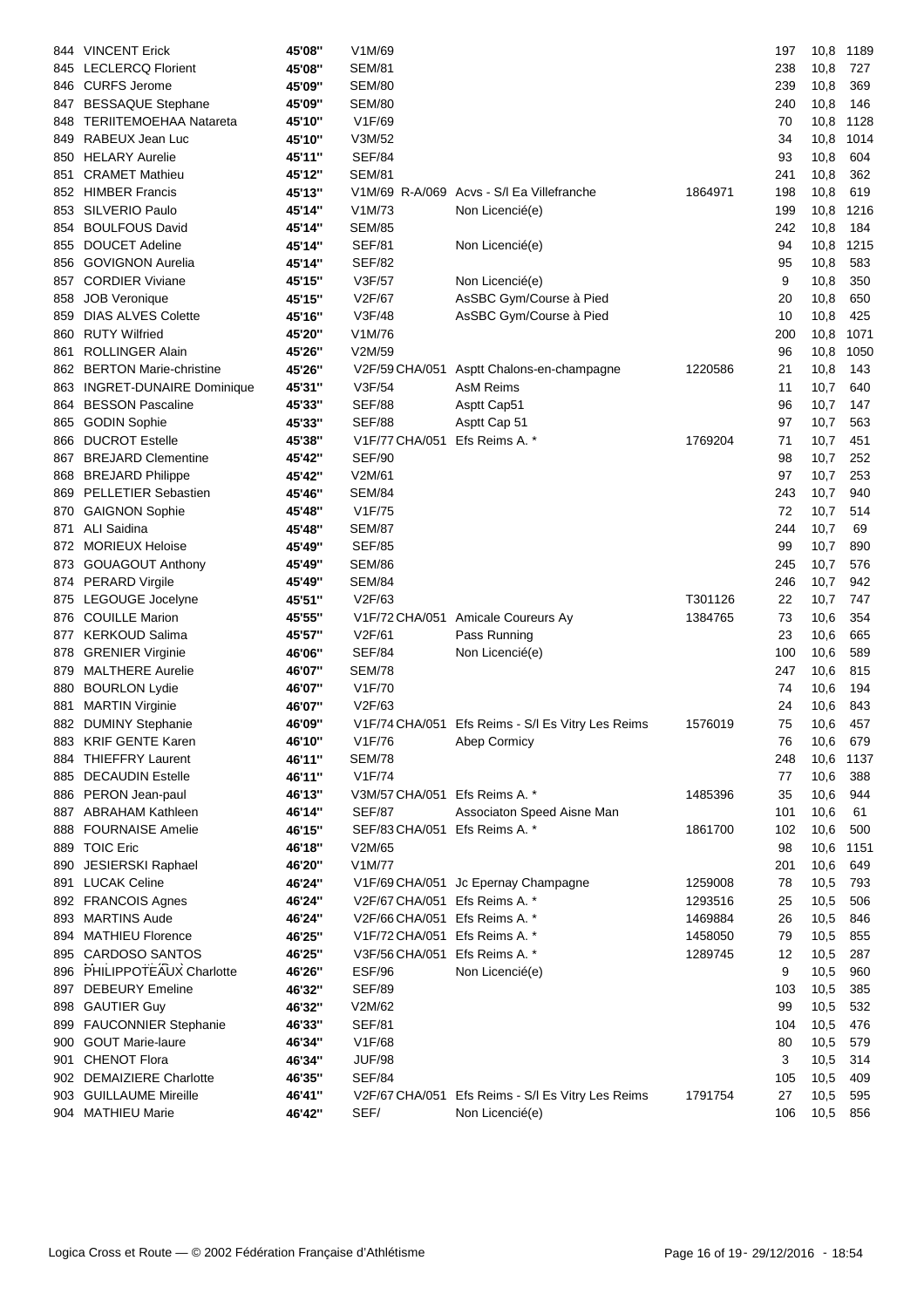| 905  | <b>GIDNEY Valerie</b>         | 46'45" | V2F/63         | Conac (norwich Gb)                            |         | 28              | 10,5      | 552       |
|------|-------------------------------|--------|----------------|-----------------------------------------------|---------|-----------------|-----------|-----------|
| 906  | <b>SCHOENS Sylvie</b>         | 46'45" | V2F/61         |                                               |         | 29              | 10,5      | 1091      |
| 907  | <b>BOUQUEREL Isabelle</b>     | 46'46" | V1F/72         |                                               |         | 81              | 10,5      | 186       |
| 908  | <b>ANDRASI Michel</b>         | 46'47" | V3M/48         |                                               |         | 36              | 10,5      | 73        |
| 909  | ROOSE Jacques                 | 46'51" | V3M/51         |                                               |         | 37              | 10,4      | 1054      |
| 910  | <b>DECQ Caroline</b>          | 46'52" | <b>SEF/79</b>  |                                               |         | 107             | 10,4      | 391       |
| 911  | <b>VERDON Vanessa</b>         | 46'52" | <b>SEF/84</b>  |                                               |         | 108             | 10,4      | 1177      |
| 912  | <b>COGNIARD Christian</b>     | 46'55" |                | V3M/48 CHA/008 Les Pieds A La Retourne De Jun | 1217899 | 38              | 10,4      | 332       |
| 913  | MENU Jean-claude              | 46'57" | V2M/62         | Non Licencié(e)                               |         | 100             | 10,4      | 1236      |
| 914  | <b>DUBOIS Mathieu</b>         | 46'58" | <b>SEM/79</b>  | <b>Guy Hoquet</b>                             |         | 249             | 10,4      | 449       |
| 915  | <b>LAUNOIS Emilie</b>         | 47'01" | <b>SEF/82</b>  |                                               |         | 109             | 10,4      | 710       |
| 916  | <b>BERNARD Matthieu</b>       | 47'05" | <b>SEM/78</b>  |                                               |         | 250             | 10,4      | 134       |
| 917  | <b>CAPELLI Veronique</b>      | 47'08" | V3F/57         |                                               |         | 13              | 10,4      | 283       |
| 918  | CAPELLI Jean-marc             | 47'09" | V2M/64         |                                               |         | 101             | 10,4      | 282       |
| 919. | <b>FOURNAISE Guillaume</b>    | 47'16" | <b>SEM/85</b>  |                                               |         | 251             | 10,3      | 501       |
| 920  | <b>GASSMANN Colas</b>         | 47'18" | <b>CAM/00</b>  |                                               |         | 28              | 10,3      | 525       |
| 921  | REDELSPERGER Isabelle         | 47'30" | V1F/75         | Non Licencié(e)                               |         | 82              | 10,3      | 1294      |
| 922  | <b>BOURGAS Aurelie</b>        | 47'37" | <b>SEF/82</b>  |                                               |         | 110             | 10,3      | 192       |
| 923  | <b>REDOUTE Charlotte</b>      | 47'42" | <b>SEF/91</b>  | <b>Guy Hoquet</b>                             |         | 111             | 10,3      | 1024      |
| 924  | <b>REDOUTE Eric</b>           | 47'43" | V2M/66         | <b>Guy Hoquet</b>                             |         | 102             | 10,2      | 1025      |
| 925  | <b>BOUTREAU Severine</b>      | 47'47" | V1F/75         |                                               |         | 83              | 10,2      | 195       |
| 926  | <b>BASTIN Frédérique</b>      | 47'49" | V1M/77         | Cora                                          |         | 202             | 10,2      | 106       |
| 927  | <b>CARDON Anne-valerie</b>    | 47'50" | <b>SEF/85</b>  | Non Licencié(e)                               |         | 112             | 10,2      | 286       |
| 928  | <b>BOULEAU Pascal</b>         | 47'50" | V2M/58         | <b>AsM Reims</b>                              |         | 103             | 10,2      | 183       |
| 929  | <b>RICOTTEAU Alice</b>        | 47'52" | <b>SEF/88</b>  | Non Licencié(e)                               |         | 113             | 10,2 1036 |           |
| 930  | <b>CAHIER Ludivine</b>        | 47'53" | <b>SEF/84</b>  |                                               |         | 114             | 10,2      | 275       |
| 931  | <b>KOLKES Philippe</b>        | 47'53" | V2M/65         |                                               |         | 104             | 10,2      | 676       |
| 932  | <b>RAUX Christelle</b>        | 47'53" | V1F/74         |                                               |         | 84              | 10,2      | 1021      |
| 933  | <b>REMY Maxime</b>            | 47'53" | V1M/76         |                                               |         | 203             | 10,2      | 1029      |
| 934  | <b>RAUX Christophe</b>        | 47'54" | V1M/76         |                                               |         | 204             | 10,2      | 1022      |
| 935  | <b>DEVOS Pauline</b>          | 47'58" | <b>ESF/97</b>  |                                               |         | 10              | 10,2      | 420       |
| 936  | <b>GEBHART Emmanuelle</b>     | 48'01" | V2F/66         |                                               |         | 30              | 10,2      | 533       |
| 937  | <b>THIEBAULT Remy</b>         | 48'01" | <b>SEM/81</b>  |                                               |         | 252             | 10,2      | 1136      |
| 938  | <b>CORREAUX Wanda</b>         | 48'02" | <b>SEF/78</b>  |                                               |         | 115             | 10,2      | 351       |
| 939  | <b>RICHE Marie Laure</b>      | 48'03" | <b>SEF/89</b>  | Non Licencié(e)                               |         | 116             |           | 10,2 1217 |
| 940  | VANLOMMEL Johan               | 48'03" | SEM/78         | Non Licencié(e)                               |         | 253             | 10,2 1218 |           |
| 941  | <b>RENAUD Marie-francoise</b> | 48'03" |                | V1F/73 CHA/008 Les Pieds A La Retourne De Jun | 1860916 | 85              | 10,2 1030 |           |
|      | 942 RIVALIN Melanie           | 48'07" | V1F/77         |                                               |         | 86              | 10,2 1038 |           |
|      | 943 MASSENAT Philippe         | 48'11" | V2M/64         |                                               |         | 105             | 10,1      | 851       |
|      | 944 BAYE Nathalie             | 48'14" | V2F/66         |                                               |         | 31              | 10,1      | 116       |
|      | 945 LABELLE Sophie            | 48'16" | <b>SEF/78</b>  |                                               |         | 117             | 10,1      | 683       |
| 946  | <b>EPLE Catherine</b>         | 48'16" | V2F/63 CHA/051 | Efs Reims - S/I Es Vitry Les Reims            | 1453987 | 32              | 10,1      | 469       |
| 947  | <b>MAGE Séverine</b>          | 48'16" | V1F/74         | Non Licencié(e)                               |         | 87              | 10,1      | 805       |
| 948  | JOT PERRIGAULT Aline          | 48'17" | V1F/74         |                                               |         | 88              | 10,1      | 658       |
| 949  | <b>NOEL Celine</b>            | 48'19" | <b>SEF/78</b>  |                                               |         | 118             | 10,1      | 913       |
| 950  | PALANGA Delphine              | 48'28" | <b>SEF/81</b>  |                                               |         | 119             | 10,1      | 923       |
| 951  | <b>VEDRENNE Sophie</b>        | 48'28" | <b>SEF/85</b>  |                                               |         | 120             | 10,1      | 1173      |
| 952  | <b>FRANGVILLE Carole</b>      | 48'33" | V1F/72         |                                               |         | 89              | 10,1      | 508       |
| 953  |                               | 48'33" |                |                                               |         | 3               | 10,1      | 1263      |
|      | 954 ALONSO Marine             | 48'34" | <b>ESF/95</b>  |                                               |         | 11              | 10,1      | 71        |
| 955  | <b>QUIRI Christophe</b>       | 48'34" | V1M/68         | Chierry J'y Cours                             |         | 205             | 10,1      | 1012      |
| 956  | <b>MANGIN Emmanuel</b>        | 48'39" | V2M/62         |                                               |         | 106             | 10,1      | 817       |
| 957  | <b>NATHAN Fabiola</b>         | 48'39" | <b>V1F/73</b>  | <b>Footing Loisir Guignicourtois</b>          |         | 90 <sub>o</sub> | (10,1)    | 905       |
| 958  | <b>GASSMANN Suzel</b>         | 48'51" | V1F/71         |                                               |         | 91              | 10,0      | 526       |
| 959  | <b>BAIRA Celine</b>           | 48'55" | <b>SEF/85</b>  |                                               |         | 121             | 10,0      | 100       |
| 960  | <b>AUER Sarah</b>             | 48'55" | <b>SEF/86</b>  |                                               |         | 122             | 10,0      | 83        |
| 961  | <b>VAUDE Chantal</b>          | 48'57" | V3F/57 CHA/051 | Dac Reims - S/I Club Athletique Villers       | 1900094 | 14              | 10,0      | 1172      |
|      | 962 BUE Hubert                | 49'03" | V2M/63         |                                               |         | 107             | 10,0      | 267       |
| 963  | <b>BUE Claire</b>             | 49'04" | <b>JUF/99</b>  |                                               |         | 4               | 10,0      | 266       |
|      | 964 FLATET Antoine            | 49'08" | V2M/62         |                                               |         | 108             | 10,0      | 486       |
|      | 965 PERTUS Jean-pol           | 49'08" | V4M/47         |                                               |         | 3               | 10,0      | 948       |
|      |                               |        |                |                                               |         |                 |           |           |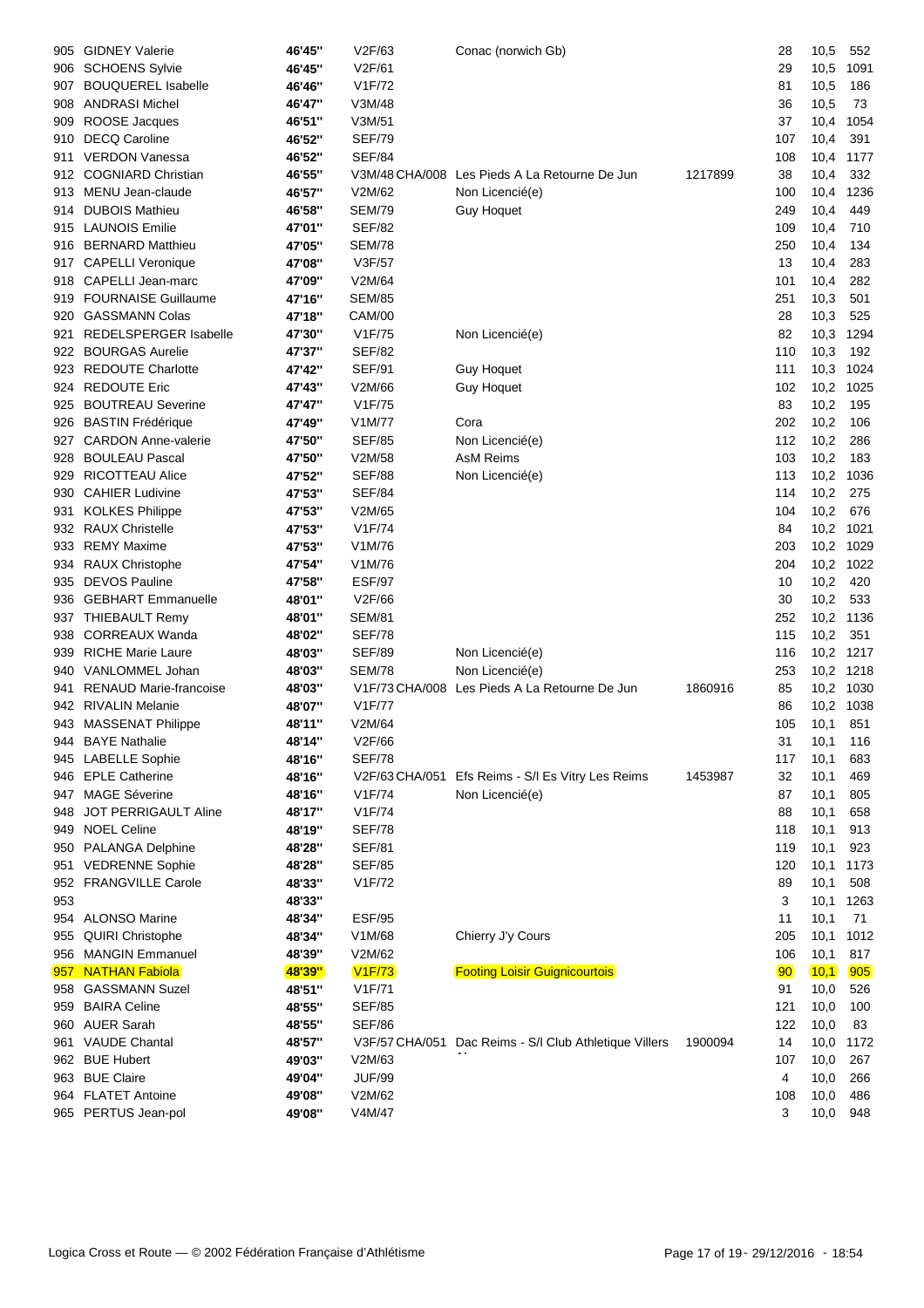| 966  | <b>LANDAT Melanie</b>          | 49'14" | <b>SEF/78</b>                 |                                               |         | 123 | 9,9 | 701  |
|------|--------------------------------|--------|-------------------------------|-----------------------------------------------|---------|-----|-----|------|
| 967  | <b>LEGENDRE Nicolas</b>        | 49'14" | <b>CAM/01</b>                 |                                               |         | 29  | 9,9 | 739  |
| 968  | <b>DUPUIS Valerie</b>          | 49'14" | <b>SEF/78</b>                 |                                               |         | 124 | 9,9 | 463  |
| 969  | <b>PACHINS Sebastien</b>       | 49'15" | V1M/76                        |                                               |         | 206 | 9,9 | 921  |
| 970  | <b>DENIS Virginie</b>          | 49'22" | V1F/72                        | Non Licencié(e)                               |         | 92  | 9,9 | 1253 |
| 971  | <b>JACQUIER Maxime</b>         | 49'23" | V1M/76                        | Non Licencié(e)                               |         | 207 | 9,9 | 644  |
| 972. | <b>PACANOWSKI Francois</b>     | 49'23" | V2M/66                        | Non Licencié(e)                               |         | 109 | 9,9 | 920  |
| 973  | ROUSSEAUX Marine               | 49'25" | <b>SEF/89</b>                 |                                               |         | 125 | 9,9 | 1060 |
| 974  | <b>DELFOLIE Nicolas</b>        | 49'28" | <b>SEM/82</b>                 |                                               |         | 254 | 9,9 | 406  |
|      | 975 MARTIN Sophie              | 49'28" | V1F/76                        |                                               |         | 93  | 9,9 | 842  |
| 976  | <b>SAULNIER Stephane</b>       | 49'29" | <b>SEM/84</b>                 |                                               |         | 255 | 9,9 | 1083 |
| 977  | <b>BOYER Valerie</b>           | 49'31" | V1F/72                        |                                               |         | 94  | 9,9 | 199  |
| 978  | <b>JOLLY Aude</b>              | 49'32" | <b>SEF/79</b>                 |                                               |         | 126 | 9,9 | 652  |
| 979  | <b>PRIEUR Emeline</b>          | 49'32" | <b>SEF/80</b>                 | Non Licencié(e)                               |         | 127 | 9,9 | 1002 |
| 980  | <b>LEGENDRE Odile</b>          | 49'37" | V2F/66                        |                                               |         | 33  | 9,9 | 740  |
|      |                                |        |                               |                                               |         |     |     |      |
| 981  | <b>BAZAZ Hakim</b>             | 49'38" | <b>SEM/92</b>                 |                                               |         | 256 | 9,9 | 117  |
| 982  | <b>LAZARO Cecile</b>           | 49'38" | ESF/96                        |                                               |         | 12  | 9,9 | 716  |
| 983  | <b>PASCOLO Veronique</b>       | 49'38" | <b>V2F/65</b>                 | <b>Footing Loisirs Guignicourtois</b>         |         | 34  | 9,9 | 933  |
|      | 984 HENRY Marie                | 49'39" | <b>SEF/85</b>                 |                                               |         | 128 | 9,8 | 609  |
| 985  | <b>DENIZART Christelle</b>     | 49'40" | V1F/73                        |                                               |         | 95  | 9,8 | 413  |
| 986  | ROJO Sonia                     | 49'41" | <b>SEF/79</b>                 |                                               |         | 129 | 9,8 | 1048 |
| 987  | <b>BENKHLIFA Bouchra</b>       | 49'41" | <b>SEF/93</b>                 |                                               |         | 130 | 9,8 | 128  |
| 988  | <b>CHANOIR Amelie</b>          | 49'44" | <b>SEF/79</b>                 |                                               |         | 131 | 9,8 | 300  |
| 989  | <b>PERONNET Sandra</b>         | 49'52" | <b>SEF/78</b>                 |                                               |         | 132 | 9,8 | 946  |
| 990  | <b>MC GILL Alastair</b>        | 49'53" | <b>JUM/98</b>                 |                                               |         | 19  | 9,8 | 861  |
| 991  | <b>GERBIER Dimitri</b>         | 49'56" | <b>JUM/99</b>                 | Cora                                          |         | 20  | 9,8 | 544  |
|      | 992 CHARPENTIER Amelie         | 50'01" | <b>SEF/80</b>                 |                                               |         | 133 | 9,8 | 307  |
|      | 993 PHILIPPOT Sabrina          | 50'05" | <b>SEM/79</b>                 |                                               |         | 257 | 9,8 | 959  |
|      | 994 ROUSSEAU Juliette          | 50'09" | <b>SEF/89</b>                 | Non Licencié(e)                               |         | 134 | 9,8 | 1058 |
|      | 995 HERNANDEZ Ingrid           | 50'10" | V1F/77                        |                                               |         | 96  | 9,7 | 614  |
|      | 996 LEGENTIL Thomas            | 50'13" | <b>ESM/97</b>                 |                                               |         | 22  | 9,7 | 745  |
|      | 997 LHOSTE Kevin               | 50'13" | <b>SEM/84</b>                 |                                               |         | 258 | 9,7 | 783  |
|      | 998 LHOSTE Stephanie           | 50'14" | <b>SEF/85</b>                 |                                               |         | 135 | 9,7 | 784  |
|      | 999 LEGENTIL Sebastien         | 50'28" | V1M/70                        |                                               |         | 208 | 9,7 | 744  |
|      | 1000 LEGENTIL Martin           | 50'29" | <b>CAM/00</b>                 |                                               |         | 30  | 9,7 | 743  |
|      | 1001 BOYS Fanny                | 50'29" | SEF/90 CHA/051 Efs Reims A. * |                                               | 1932797 | 136 | 9,7 | 251  |
|      | 1002 MASALA Micheline          | 50'36" | V2F/66 CHA/051 Efs Reims A. * |                                               | 1883739 | 35  | 9,7 | 850  |
|      | 1003 JAYET Catherine           | 50'37" | V2F/65 CHA/051 Efs Reims A. * |                                               | 1861332 | 36  | 9,7 | 646  |
|      | 1004 LEGENDRE Caroline         | 50'37" | <b>SEM/85</b>                 |                                               |         | 259 | 9,7 | 738  |
|      | 1005 POCHET-GHERRAK Cecile     | 50'38" | V1F/70 CHA/051 Efs Reims A. * |                                               | 1865585 | 97  | 9,7 | 988  |
|      | 1006 CADILLON Apolline         | 50'38" | <b>JUF/98</b>                 |                                               |         | 5   | 9,7 | 272  |
|      | 1007 MOSIEK Veronique          | 50'44" | V1F/70 CHA/051 Efs Reims A. * |                                               | 1900032 | 98  | 9,6 | 893  |
|      | 1008 DELAMARRE Aurore          | 50'45" | V1F/76                        | Les Fondus Sezannais                          |         | 99  | 9,6 | 398  |
|      | 1009 GERBIER Estelle           | 50'50" | V1F/68                        | Cora                                          |         | 100 | 9,6 | 546  |
|      | 1010 LEJEUNE Marie             | 50'54" | <b>ESF/95</b>                 |                                               |         | 13  | 9,6 | 756  |
|      | 1011 LEJEUNE Muriel            |        | V2F/65                        |                                               |         | 37  |     |      |
|      |                                | 51'10" |                               | Non Licencié(e)                               |         |     | 9,6 | 1277 |
|      | 1012 JUMEAUX Jessica           | 51'26" |                               | SEF/78 PIC/002 Athletic Club Bucy Les Pierrep | 1779281 | 137 | 9,5 | 661  |
|      | 1013 DEFLANDRE Francois-xavier | 51'28" | <b>SEM/80</b>                 |                                               |         | 260 | 9,5 | 393  |
|      | 1014 GROSJEAN Clemence         | 51'34" | <b>SEF/87</b>                 |                                               |         | 138 | 9,5 | 591  |
|      | 1015 PIAT Eric                 | 51'53" | V2M/66                        |                                               |         | 110 | 9,4 | 964  |
|      | 1016 BEUVIN Thibaut            | 51'54" | <b>SEM/79</b>                 |                                               |         | 261 | 9,4 | 148  |
|      | 1017 DELANDE Nicolas           | 51'55" | V2M/67                        |                                               |         | 111 | 9,4 | 401  |
|      | 1018 MEYER Didier              | 51'56" |                               | V3M/57 CHA/051 Efs Reims - S/I Ac Foulees     | 358779  | 39  | 9,4 | 872  |
|      | 1019 COLINART Clementine       | 52'06" | <b>SEF/78</b>                 |                                               |         | 139 | 9,4 | 336  |
|      | 1020 VAIRON Fabien             | 52'07" | V1M/76                        |                                               |         | 209 | 9,4 | 1164 |
|      | 1021 BILLET Batiste            | 52'07" | <b>SEM/88</b>                 |                                               |         | 262 | 9,4 | 153  |
|      | 1022 BLIN Delphine             | 52'09" | V1F/70                        |                                               |         | 101 | 9,4 | 159  |
|      | 1023 RUBERT Philippe           | 52'10" | V1M/75                        |                                               |         | 210 | 9,4 | 1067 |
|      | 1024 PRIEUX Nathalie           | 52'17" | V2F/67                        | Régates Rémoises                              |         | 38  | 9,4 | 1005 |
|      | 1025 LAURENT Christine         | 52'19" | V2F/60                        | Ffa                                           | T300606 | 39  | 9,3 | 713  |
|      | 1026 COLMONT Annie-claude      | 52'28" | V3F/48                        | Non Licencié(e)                               |         | 15  | 9,3 | 340  |